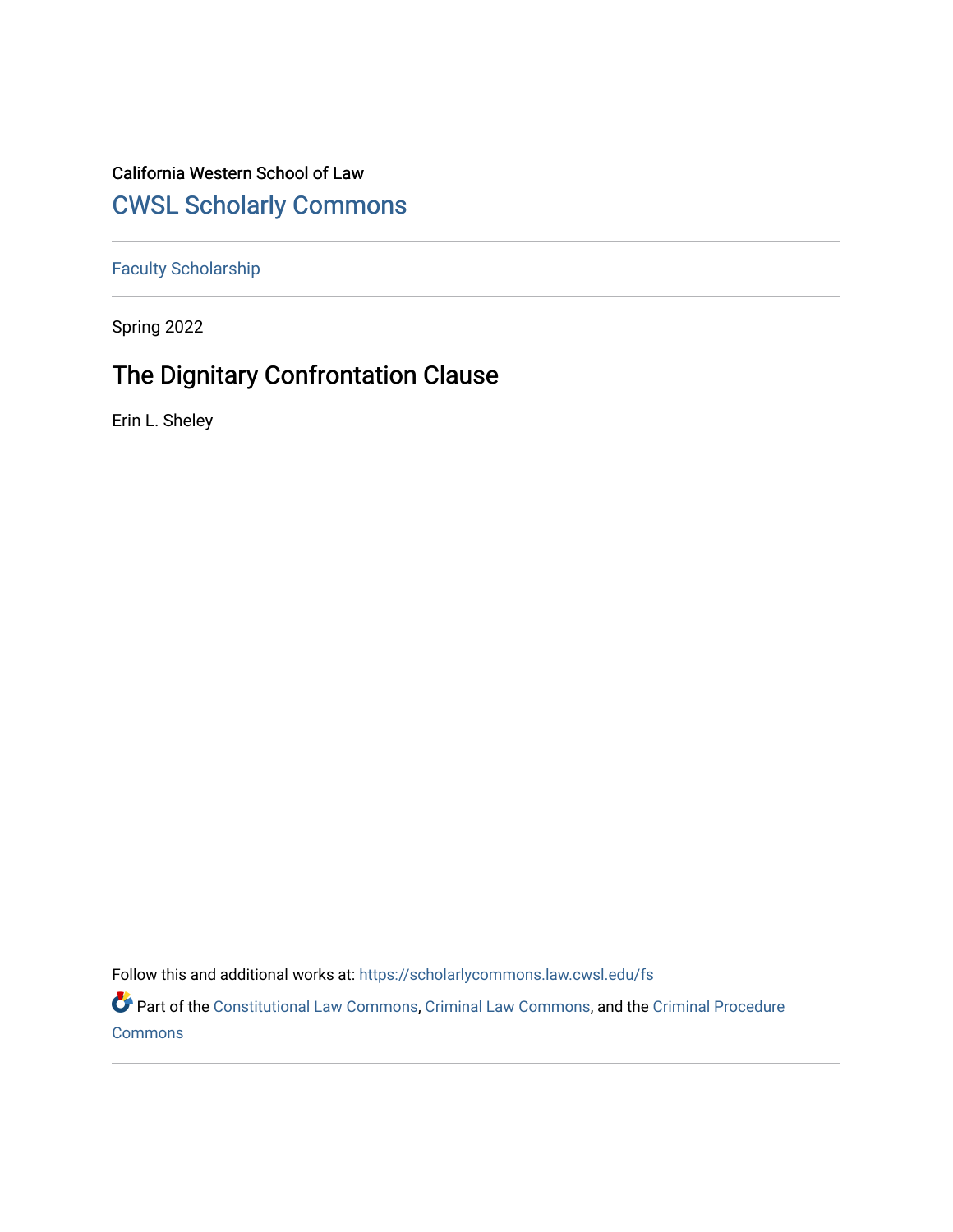## **THE DIGNITARY CONFRONTATION CLAUSE**

#### Erin Sheley\*

*Abstract:* For seventeen years, the Supreme Court's Confrontation Clause jurisprudence has been confused and confusing. In *Crawford v. Washington* (2004), the Court overruled prior precedent and held that "testimonial" out-of-court statements could not be admitted at trial unless the defendant had an opportunity to cross-examine the declarant, even when the statement would be otherwise admissible as particularly reliable under an exception to the rule against hearsay. In a series of contradictory opinions over the next several years, the Court proceeded to expand and then seemingly roll back this holding, leading to widespread chaos in common types of cases, particularly those involving statements to law enforcement officers and written affidavits of crime lab technicians. In these cases, for apparently pragmatic reasons, various pluralities of the Court appear to have redefined "testimonial" to mean, at least in part, "potentially unreliable," thereby contradicting the goal of Crawford.

To help courts resolve this confusion, this Article proposes an overlooked, residual constitutional value, distinct from reliability, implicated in cases where defendants cannot confront witnesses who testify against them. Integrating historical and narrative analysis of the confrontation right's origins in Anglo-American law with the psychological literature on guilt and deceit, it argues that a criminal defendant has a relational interest in asserting their moral presence against a potentially deceitful witness. It further argues that this interest harmonizes with the contemporary function of dignity in criminal constitutional jurisprudence. The Article concludes that criminal defendants have a distinct dignitary interest in confronting witnesses against them. It urges courts to untangle the contradictory web of Crawford and its progeny by considering the dignitary dimensions of the Confrontation Clause.

|  | CONFRONTATION AS A DIGNITARY INTEREST 226<br>A. Sir Raleigh's Trial and the Rhetoric of Dignity 227 |
|--|-----------------------------------------------------------------------------------------------------|

<sup>\*</sup> Associate Professor, California Western School of Law. I am indebted, for their wonderfully helpful comments on a draft of this paper, to Laura Appleman, Emily Bremer, Katherine Mims Crocker, Tara Grove, Kristin Hickman, Kenneth Klein, Cassandra Robertson, and especially to Carissa Hessick. I am also grateful to my colleagues at California Western School of Law for their helpful comments and spirited discussion of my idea at our scholarly round robin held in July 2021. Finally, I am grateful to my colleagues, friends, and podmates Emily Behzadi and Catherine Hardee, for their support during the exceptionally trying times during which I wrote this Article.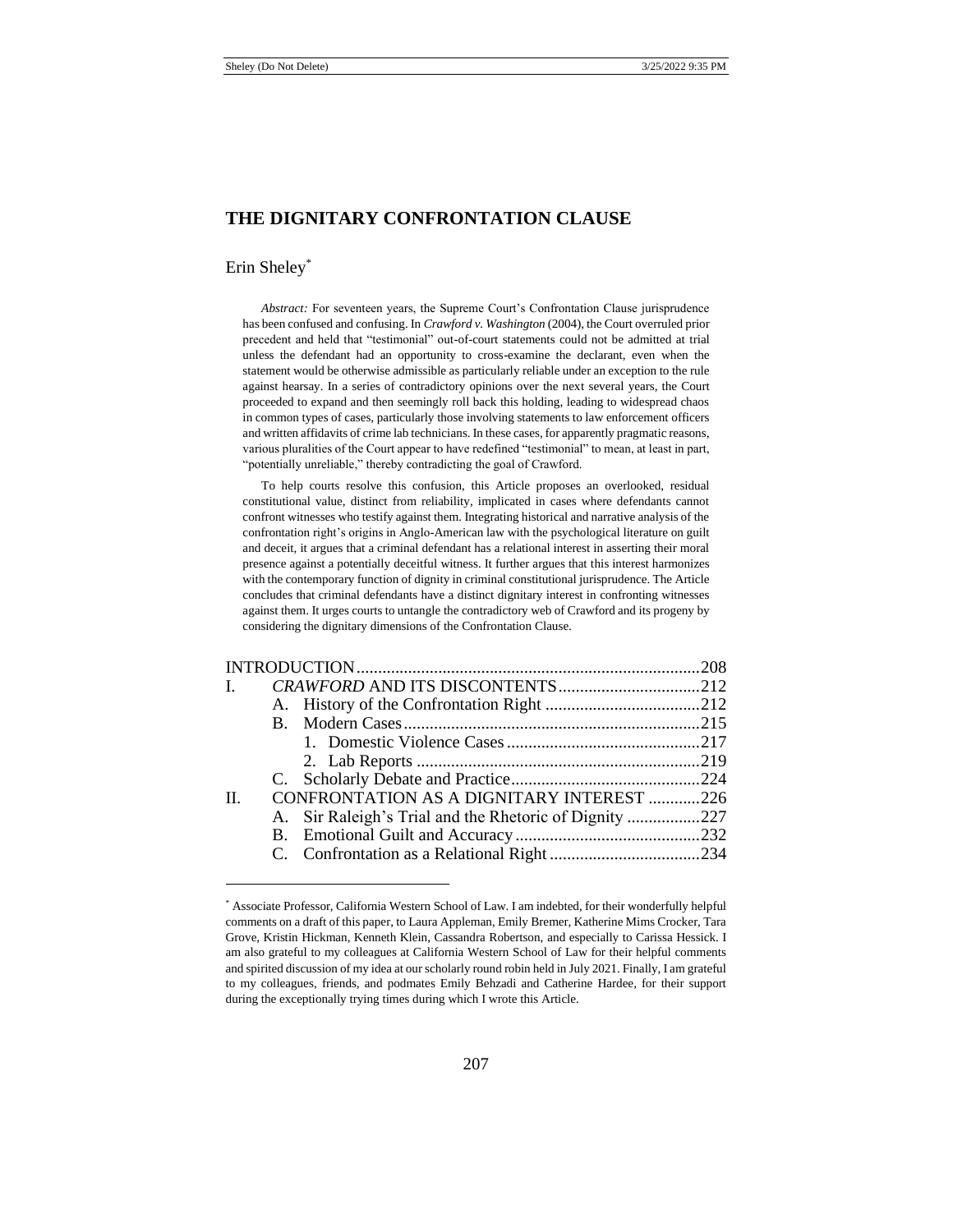| 3. Confrontation and Interpretive Authority242          |
|---------------------------------------------------------|
|                                                         |
|                                                         |
|                                                         |
| B. The Dignitary Interests of Criminal Defendants 251   |
| C. Contextualizing a Dignitary Confrontation Clause 254 |
|                                                         |
|                                                         |
|                                                         |
|                                                         |
|                                                         |
|                                                         |

## INTRODUCTION

<span id="page-2-0"></span>In 2018, the Supreme Court denied certiorari in *Stuart v. Alabama*, 1 a Sixth Amendment challenge to the State's introduction of a written blood alcohol report through the in-court testimony of a lab technician who did not prepare it.<sup>2</sup> In a dissent from denial of certiorari that received an unusual amount of media attention, $3$  Justice Gorsuch argued that the Alabama procedures violated the Supreme Court's Confrontation Clause jurisprudence of the past decade, because they allowed Stuart to be convicted of driving under the influence based on the testimony of a lab technician other than the one who had personally conducted the blood alcohol test.<sup>4</sup> This outcome, Gorsuch said, broke the Sixth Amendment's "promise" that criminal defendants have the right to confront their accusers.<sup>5</sup>

The context of *Stuart* is a doctrinal mess familiar to all scholars and practitioners of criminal procedure, one which Gorsuch accurately described as a "problem . . . largely of [the Supreme Court's] creation."<sup>6</sup> With the 2004 decision in *Crawford v. Washington*,<sup>7</sup> authored by Justice Scalia, the Court untethered Confrontation Clause analysis from the

<sup>1.</sup> 586 U.S. \_\_, 139 S. Ct. 36 (2018).

<sup>2.</sup> *Id.* at 36.

<sup>3.</sup> Jules Epstein, *Continuing* Crawford*/Confrontation "Confusion"*, 34 CRIM. JUST. 67 (2019).

<sup>4.</sup> *Stuart*, 139 S. Ct. at 36 (Gorsuch, J., dissenting from denial of certiorari).

<sup>5.</sup> *Id.*

<sup>6.</sup> *Id.*

<sup>7.</sup> 541 U.S. 36 (2004).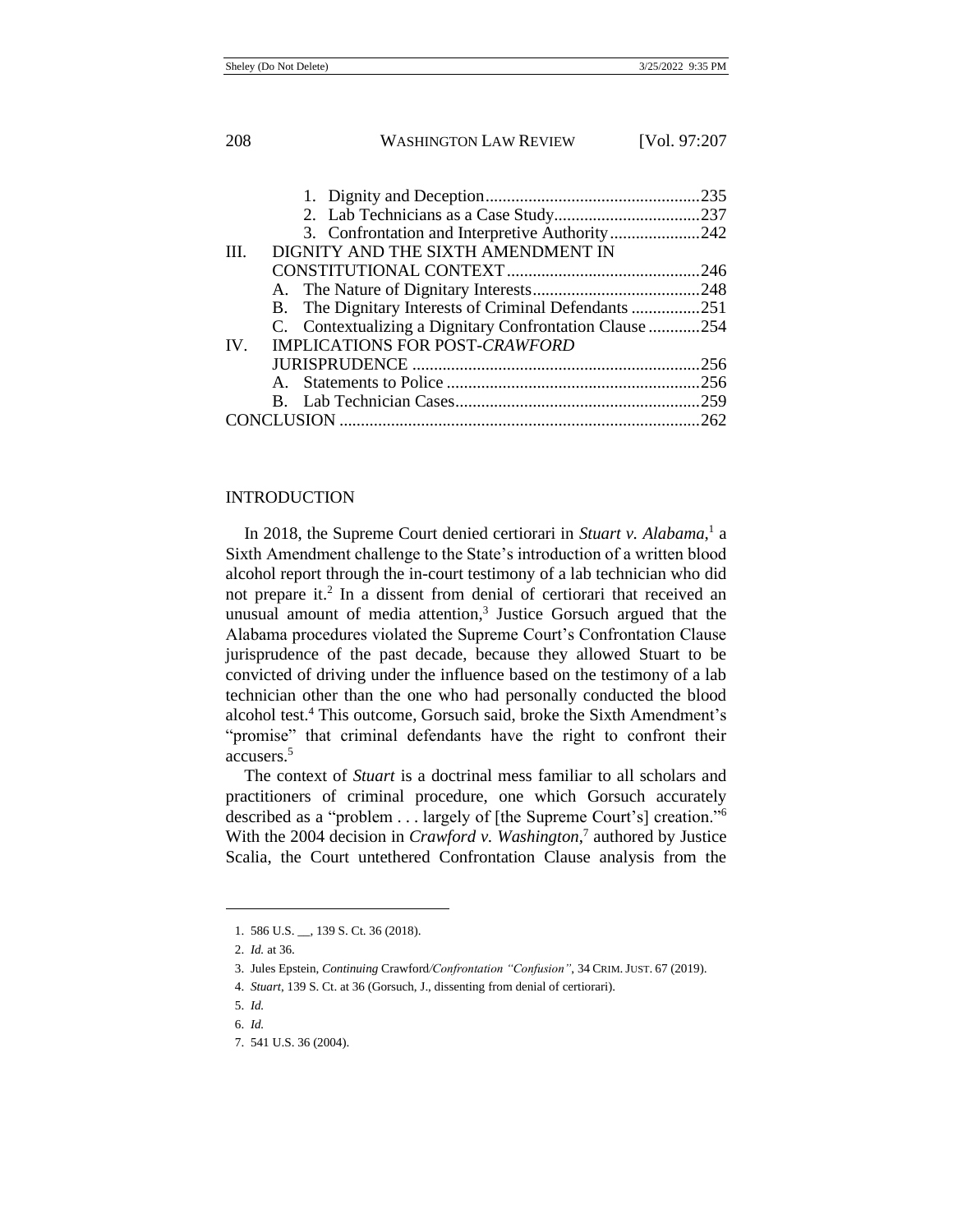reliability tests created by the hearsay rules.<sup>8</sup> In *Crawford* the Court held that "testimonial" statements made outside the courtroom shall not be introduced if the defendant does not have an opportunity to cross-examine the declarant, even if the statement falls under a recognized exception to the rule against hearsay.<sup>9</sup> Subsequent cases, *Melendez-Diaz v. Massachusetts*<sup>10</sup> and *Bullcoming v. New Mexico*, <sup>11</sup> clarified that this rule applies even to the written testimony of crime lab technicians, whose signed affidavits confirming the results of their various tests had previously been routinely admitted by criminal courts under various hearsay exceptions.<sup>12</sup>

*Crawford*, *Melendez-Diaz*, and *Bullcoming* created a bright-line test, ostensibly grounded in an original understanding of the Sixth Amendment as preventing the state from using ex parte witness examinations against the accused.<sup>13</sup> Yet subsequent cases, still purporting to turn on whether a statement is "testimonial," have introduced mass confusion. In *Williams v. Illinois*, <sup>14</sup> multiple fractured pluralities searching for a coherent theory attempted to limit the application of *Crawford* in lab tech cases, for what seem to have been largely pragmatic reasons related to the efficiency of the criminal justice system.<sup>15</sup> And in *Michigan v. Bryant*, <sup>16</sup> authored by Justice Sotomayor over a strenuous dissent by Justice Scalia, the Court reversed course on clear language in *Crawford*, holding that the reliability tests embodied in well-recognized hearsay exceptions *are*, in fact, relevant to whether an out-of-court statement triggers the Confrontation Clause.<sup>17</sup>

<span id="page-3-0"></span>The line of cases between *Crawford* and *Bryant* has generated a great deal of scholarly commentary and case law, centered in large part on the question of what scope courts should give *Crawford* to best protect the accuracy of trial results.<sup>18</sup> Some have contended that this amount of

16. 562 U.S. 344 (2011).

<sup>8.</sup> *Id.* at 68–69.

<sup>9.</sup> *Id.* at 59–61*.* 

<sup>10.</sup> 557 U.S. 305 (2009).

<sup>11.</sup> 564 U.S. 647 (2011).

<sup>12.</sup> *Melendez-Diaz*, 557 U.S. at 311; *Bullcoming*, 564 U.S. at 652.

<sup>13.</sup> *Crawford*, 541 U.S. at 50; *Melendez-Diaz*, 557 U.S. at 329; *Bullcoming*, 564 U.S. at 665.

<sup>14.</sup> 567 U.S. 50 (2012).

<sup>15.</sup> *Id.* at 84–85.

<sup>17.</sup> *Id.* at 358–59. For a discussion of the varying role of reliability in hearsay exceptions, see FED. R. EVID. 807 advisory committee's note to 2019 amendment.

<sup>18.</sup> *See* Mark Spottswood, *Truth, Lies, and the Confrontation Clause*, 89 U. COLO. L. REV. 565, 566–67 (2018).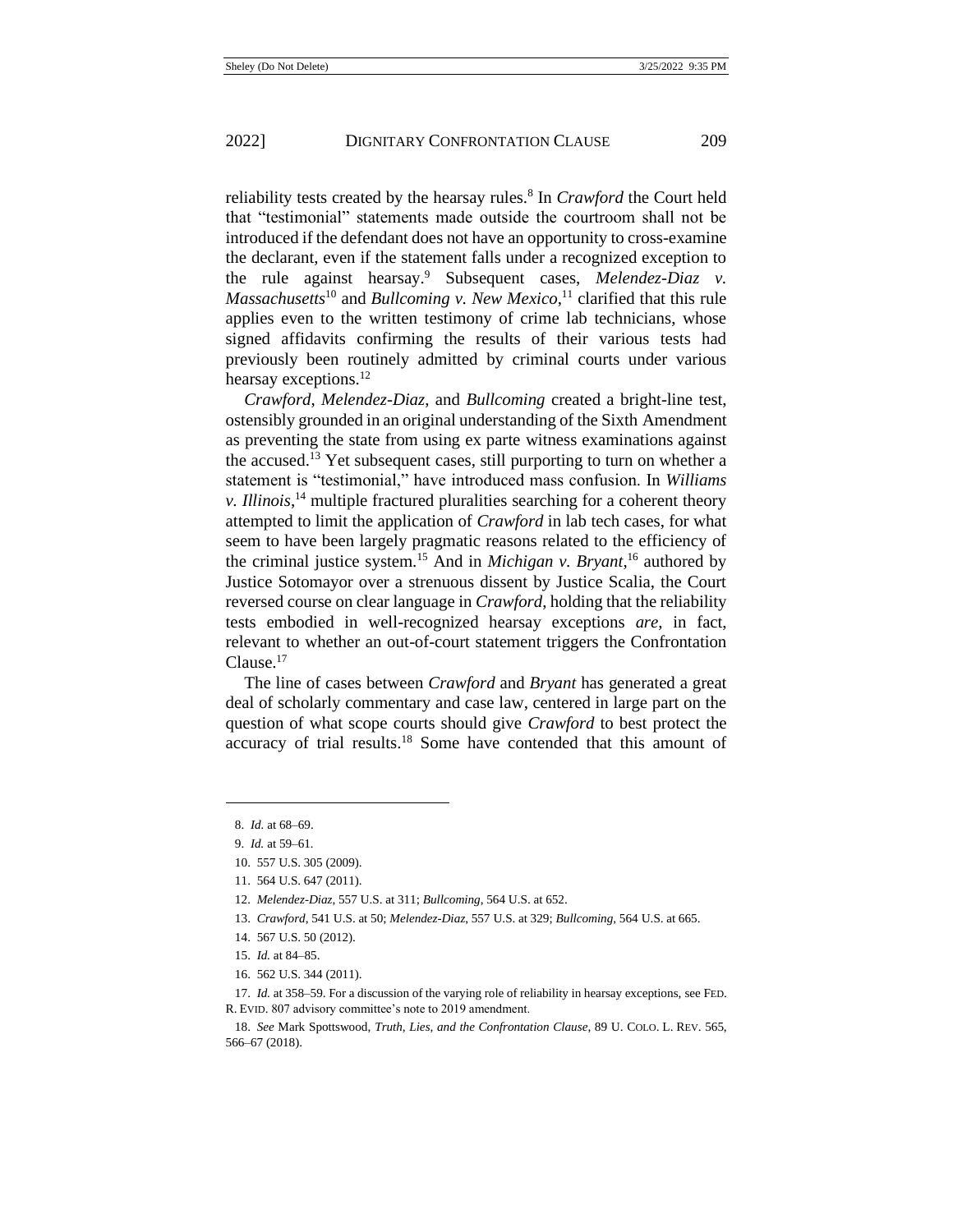scholarly ink is not entirely justified by the problem's scope.<sup>19</sup> The confrontation right is purely a trial right, and in a criminal justice system where 90% to 95% of cases are resolved in plea bargains<sup>20</sup>—a key structural feature that drives the choices of indigent defendants, guilty and innocent alike—it may seem unwarranted for courts and criminal proceduralists to debate this particular doctrinal question so heavily.<sup>21</sup>

The *Crawford* debate is particularly important because the vast majority of criminal cases never go to trial and therefore the constitutional procedures governing the few trials that do occur impact defendants' incentives at plea bargaining. Plea bargains happen in part because defendants, even innocent defendants, face uncertain odds against the monolithic investigative and prosecutorial apparatus of the state.<sup>22</sup> In light of this reality, the relative scarcity of actual criminal trials only amplifies the importance of the rights that constrain them.

<span id="page-4-0"></span>The paradox of *Crawford* and its progeny is that the Court announced a break from an accuracy-based Sixth Amendment analysis to one turning on whether an out-of-court statement is "testimonial"<sup>23</sup>—despite the fact that the word "testimonial" appears nowhere in the text of the Sixth Amendment.<sup>24</sup> The Court then, for apparently practical reasons and while continuing to describe the confrontation right as limited to "testimonial" statements, essentially redefined "testimonial" to mean, at least in part, *potentially inaccurate*. 25

This Article is the first to propose a distinct constitutional value, *apart*  from accuracy, that may be implicated in cases where defendants do not get to confront witnesses who give testimony against them. It asks, in short, whether there is a residual Sixth Amendment value that is not already captured by the accuracy-based limitations on hearsay evidence. Through historical and narrative analysis of the confrontation right's origins in Anglo-American law, it concludes that criminal defendants have a distinct *dignitary* interest in confronting witnesses against them. Courts seeking to untangle the web created by *Crawford*, *Williams*, and *Bryant* should look to the dignitary dimensions of the Confrontation

<sup>19.</sup> *Id.* at 567.

<sup>20.</sup> *See* LINDSEY DEVERS, BUREAU OF JUST. ASSISTANCE, DEP'T OF JUST., PLEA AND CHARGE BARGAINING RESEARCH SUMMARY 1 (2011), https://bja.ojp.gov/sites/g/files/xyckuh186/files/media /document/PleaBargainingResearchSummary.pdf [https://perma.cc/5QHQ-AWCA].

<sup>21.</sup> *See* Spottswood, *supra* not[e 18,](#page-3-0) at 566–67.

<sup>22.</sup> *See generally* William J. Stuntz, *Plea Bargaining and Criminal Law's Disappearing Shadow*, 117 HARV. L. REV. 2548 (2004).

<sup>23.</sup> Crawford v. Washington, 541 U.S. 36, 53–54 (2004).

<sup>24.</sup> U.S. CONST. amend. VI.

<sup>25.</sup> *Crawford*, 541 U.S. at 51–53.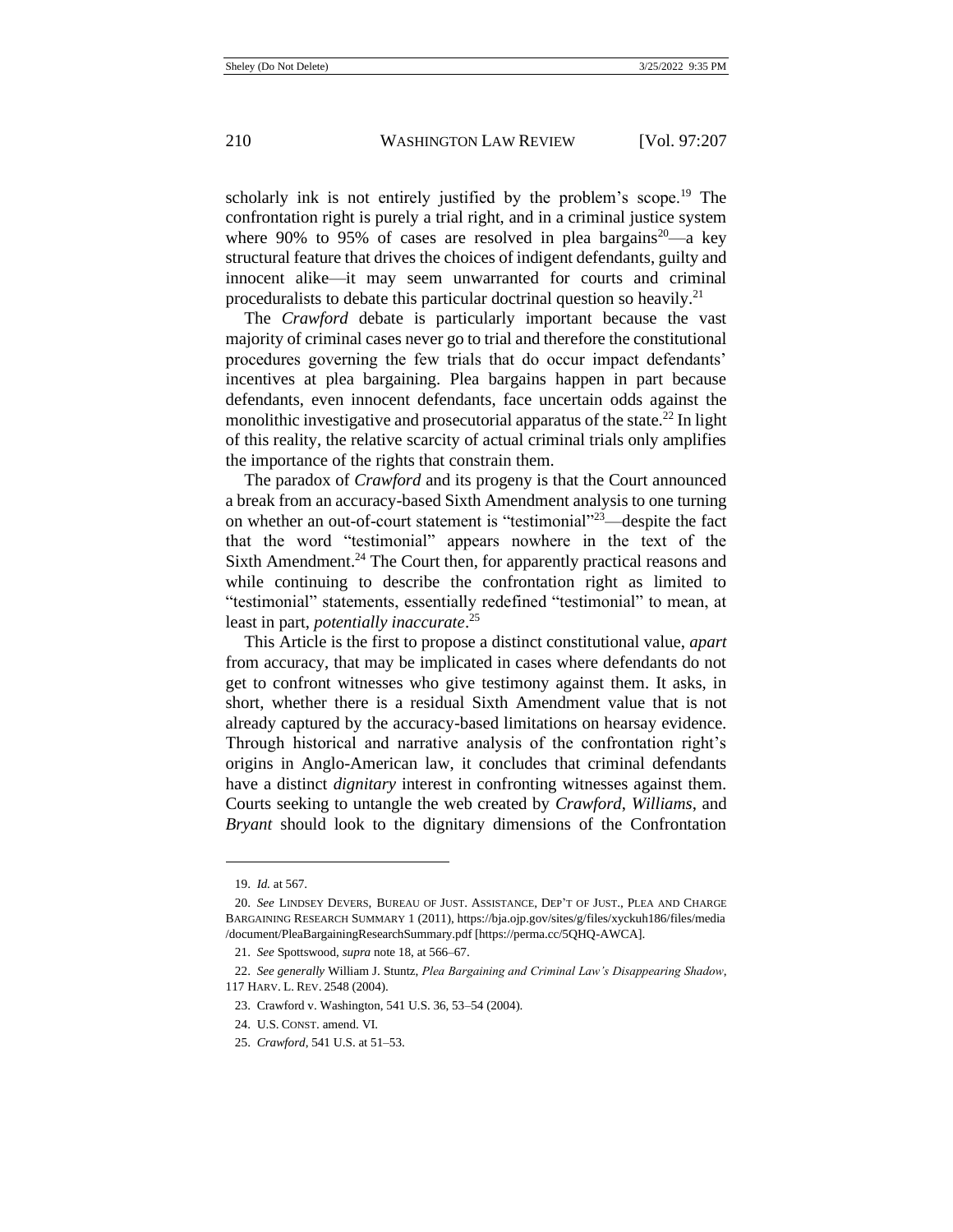Clause as they set its limits.

As a methodological matter, this analysis starts with the premise that, in precedent-based common law systems, the historical justifications for a legal rule become part of the rule itself. Digging deeply into not only the history but also the rhetoric that produced the rule allows courts and practitioners to better understand it. This Article therefore draws upon what has been described as the "law-as-narrative trope," in which "law is merely a story, one subjective rendering among many."<sup>26</sup> Specifically, it considers the legal discourse originating in the influential treason trial of Sir Walter Raleigh to trace the original legal narrative giving rise to the idea that criminal defendants ought to have a right to confront witnesses against them.<sup>27</sup> Raleigh's trial has been widely regarded as one of the earliest inflection points in the development of both the confrontation right and hearsay law.<sup>28</sup> And yet the actual narratives Raleigh used to attack the Crown's use of an out-of-court statement against him reveal a dignitary core to confrontation that the Supreme Court has ignored in the recent Confrontation Clause cases.

This Article has four parts. Part I gives a history of the confrontation right up to and including the 2004 *Crawford* case, its progeny, and its many critics, illuminating the confusion around what sorts of out-of-court statements currently trigger Sixth Amendment protections. Part II argues for a dignitary view of the confrontation right. It first identifies the specific dignitary aspects of confrontation embodied in Sir Walter Raleigh's trial speeches in his defense. It then collects the psychological literature on guilt and deceit, demonstrating how confronting a defendant may produce emotional guilt on the part of a lying witness. It argues that the defendant's *relational* interest in producing such feelings in a witness advances not

<sup>26.</sup> Guyora Binder, *The Law-as-Literature Trope*, *in* 2 LAW AND LITERATURE: CURRENT LEGAL ISSUES 63, 72–73 (Michael Freeman & Andrew D.E. Lewis eds., 1999). Narrative has been used as an explanatory mechanism across a wide variety of legal fields. For a representative sample see *id.* at 72 n.7. As Peter Brooks argues:

The study of the modalities of narrative presentation—use of points of view, verb tenses, flashbacks, and the like—induces a sense of the uneasy relations of telling and told, an awareness of how narrative discourse is never innocent, but always presentational, a way of working on story events that is also a way of working on the listener or reader.

Peter Brooks, *The Law as Narrative and Rhetoric*, *in* LAW'S STORIES: NARRATIVE AND RHETORIC IN THE LAW 14, 17 (Peter Brooks & Paul Gewirtz eds., 1996). The narratives courts use to present justifications for constitutional rules are no exception. Bernard S. Jackson has argued that legal rules derived from case law are "socially constructed narratives, accompanied by particular (and increasingly institutionalized) forms of approval or disapproval" where "'law' and 'fact' are reduced to the same level—of narrative structures—and the process of 'application' becomes one of comparison." BERNARD S. JACKSON, LAW, FACT, AND NARRATIVE COHERENCE 101–06 (1988).

<sup>27.</sup> *See* Harry L. Stephen, *The Trial of Sir Walter Raleigh: A Lecture Given in Connection with the Raleigh Tercentenary Commemoration*, *in* 2 TRANSACTIONS ROYAL HIST. SOC'Y 172, 176 (1919). 28. *See id.*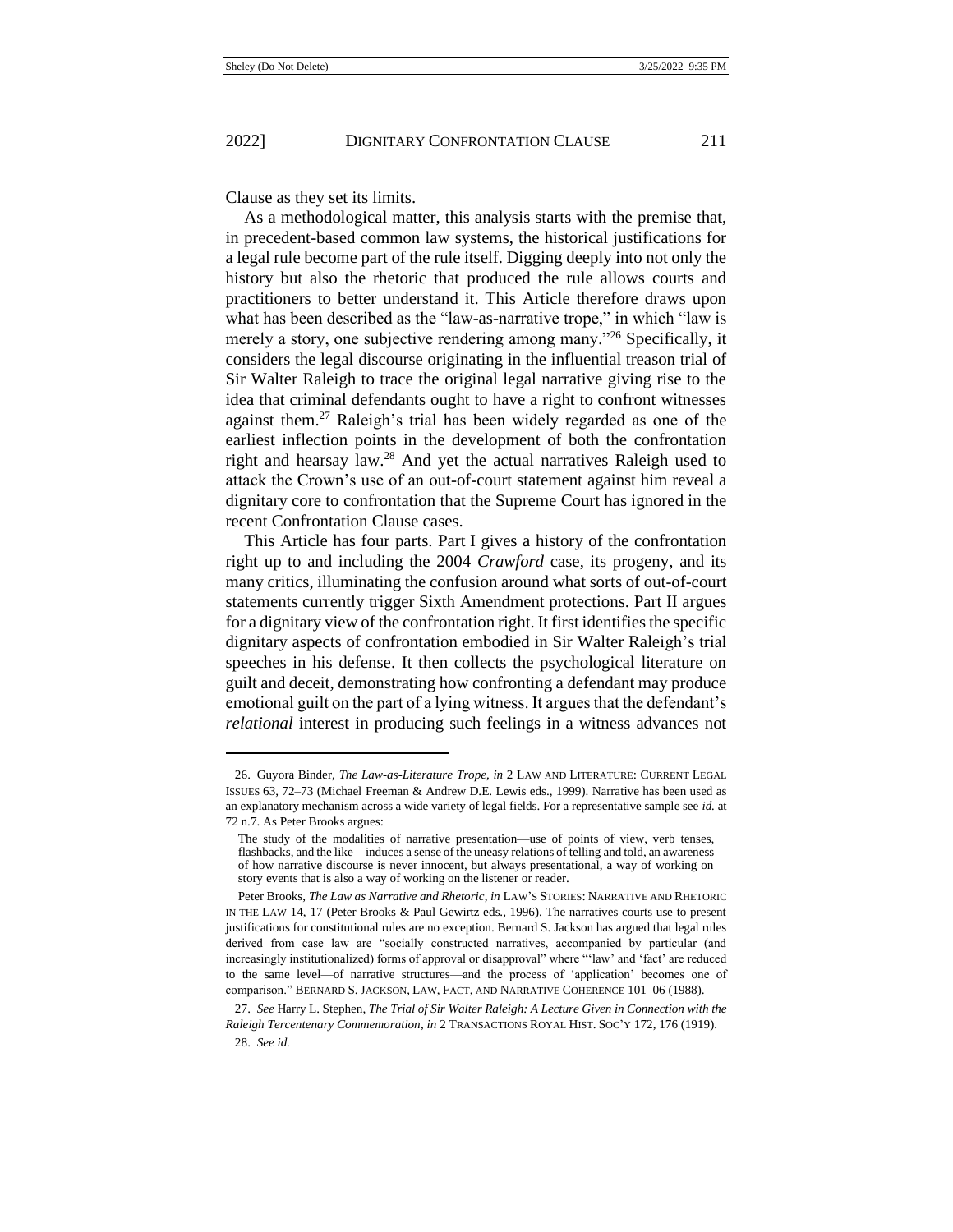only accuracy but also dignitary values. Finally, it explores the additional dignitary interests a defendant may have in functioning as a human, embodied listener to the narrative that helps convict him, rather than being excluded from the declarant's out-of-court testimony to a representative of the state machinery that prosecutes the defendant. Part III introduces the philosophical and legal foundation for dignitary rights generally and discusses the specific dignitary rights of criminal defendants. It concludes that the dignitary values Part II identified as implicit in confrontation harmonize with other concepts of dignity already widely recognized by the Supreme Court. Part IV offers suggestions for how courts can use this dignitary conception of the Confrontation Clause more clearly to determine the limits of *Crawford.*

## I. *CRAWFORD* AND ITS DISCONTENTS

This Part summarizes the history of the confrontation right prior to and at the Founding and explains why courts had generally assumed that the evidentiary laws governing hearsay protected that right. It then presents the sea change represented by *Crawford*, the contradictory subsequent case law, and its practical results.

#### *A. History of the Confrontation Right*

As Justice Harlan noted in 1970, "[h]istory seems to give us very little insight into the intended scope of the Sixth Amendment Confrontation Clause."<sup>29</sup> The hearsay affidavit famously admitted against Sir Walter Raleigh in 1603 came in under the "Marian statutes" (enacted during the reign of Queen Mary I), $30$  which provided that witnesses in felony cases be questioned under oath by justices of the peace and allowed such outof-court statements to be admitted at trial if a witness subsequently became unavailable.<sup>31</sup> Despite the outcry occasioned by Raleigh's trial, hearsay testimony was regularly admitted in English courts until at least 1675.<sup>32</sup> Wigmore said that the "fixing" of the doctrine of the law against hearsay appears to have taken place at some point between 1675 and 1690.<sup>33</sup> Yet some eighteenth-century authorities seem to retain conflicting

<sup>29.</sup> California v. Green, 399 U.S. 149, 174 (1970) (Harlan, J., concurring).

<sup>30.</sup> *See Crawford*, 541 U.S. at 44.

<sup>31.</sup> John H. Langbein, *Shaping the Eighteenth-Century Criminal Trial: A View from the Ryder Sources*, 50 U. CHI. L. REV. 1, 82 (1983).

<sup>32.</sup> John H. Wigmore, *The History of the Hearsay Rule*, 17 HARV. L. REV. 437, 444–45 (1904).

<sup>33.</sup> *See id.* at 445; *see also* King v. Paine (1696) 87 Eng. Rep. 584, 584; 5 Mod. 163, 163 (KB) (holding dead defendant's examination inadmissible because "the defendant, not being present before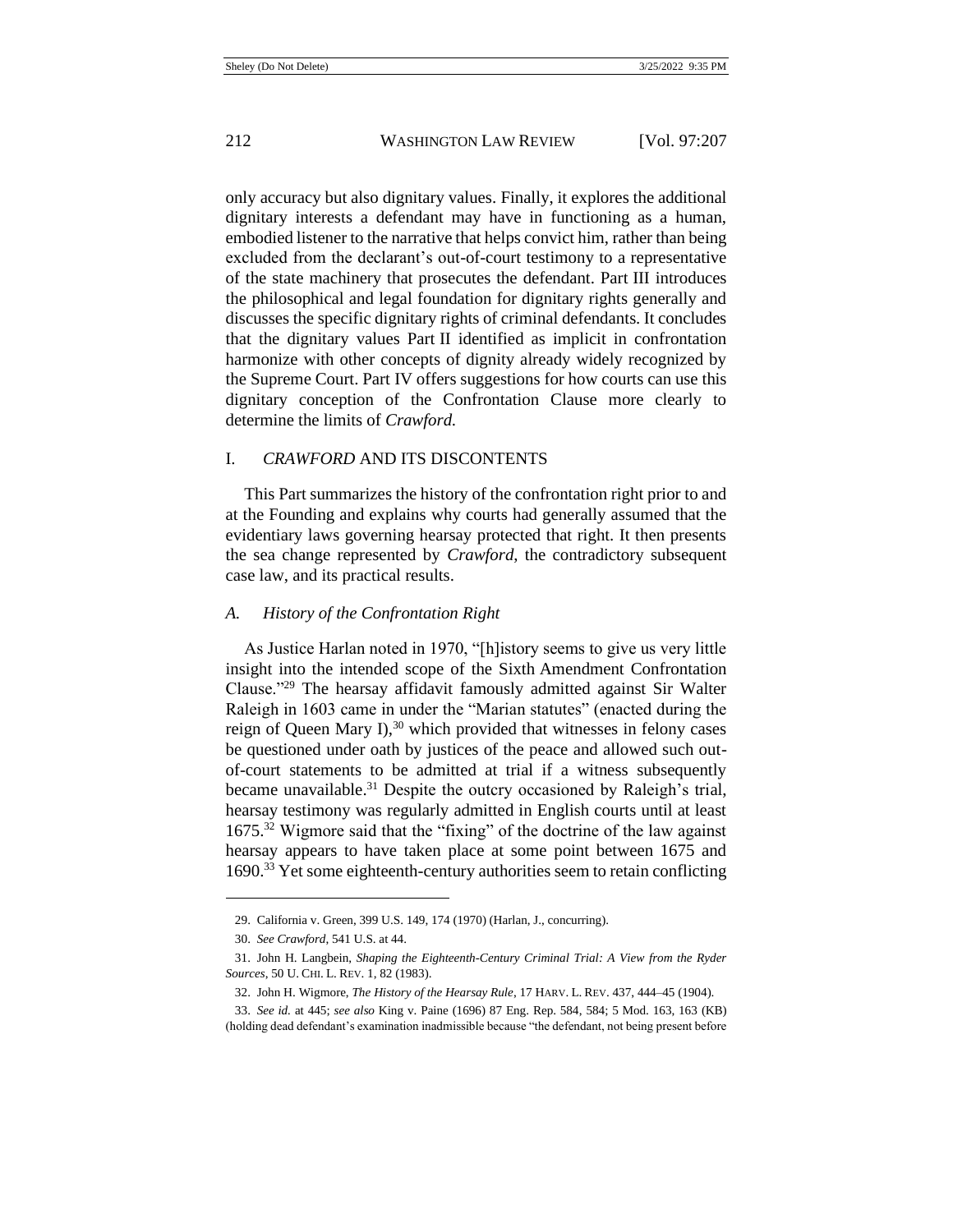views of the admissibility of hearsay evidence.<sup>34</sup>

<span id="page-7-0"></span>Relevant to the development of the confrontation right is the fact that prior to the 1730s, lawyers played little or no role in English criminal trials.<sup>35</sup> During this period, defendants and defense witnesses were forbidden from testifying under oath in their own defense, due to the concern that they would have too great a temptation to violate their oaths by lying (thereby putting their immortal souls in danger).<sup>36</sup> In felony cases, the prosecution might have had counsel, but the defense did not.<sup>37</sup> As a result, these trials lacked most of the features we associate with the adversarial system today: there were no opening or closing statements, direct or cross-examinations of witnesses, or evidentiary or procedural motions.<sup>38</sup> The records from this era reveal that judges often played an important role in questioning witnesses and also that the accused, unassisted by counsel, conducted examinations of witnesses on their own behalf.<sup>39</sup> While the accused spoke unsworn, the records reveal that they would frequently reply to evidence that lay within their personal knowledge. $40$ 

<span id="page-7-1"></span>Although sources disagree on the precise timing and consistency of the hearsay rule's adoption, what is clear is that the potential importance of a defendant confronting testifying witnesses became a matter of public outcry during the events of the so-called "Popish Plot" of 1678, in which disgruntled cleric Titus Oates falsely claimed knowledge of a Catholic conspiracy to assassinate King Charles  $II^{41}$ . At the trials of the so-called Catholic conspirators, many defense witnesses testified that Oates could not have known of any assassination attempt, as he had been in France, not London, at the time the alleged events took place.<sup>42</sup> Yet the defense

the magistrate when they were taken, had no opportunity to cross-examine them." (emphasis omitted)).

<sup>34.</sup> *See, e.g.*, Fenwick's Case (1696) 13 How. St. Tr. 537, 591–92 (H.C.); *see also* Spottswood, *supra* not[e 18,](#page-3-0) at 573–74 (discussing Sir Geoffrey Gilbert's 1754 treatise on evidence law, which at one point states that "mere Hearsay is no Evidence," while at others describes many circumstances in which hearsay is admissible, such as when it corroborates the testimony of a live witness, was given during a pre-trial examination, or was preserved as part of a recorded deposition in a prior dispute between the two parties).

<sup>35.</sup> John H. Langbein, *The Criminal Trial Before the Lawyers*, 45 U. CHI. L. REV. 263, 272 (1978).

<sup>36.</sup> *See* GEOFFREY GILBERT, THE LAW OF EVIDENCE 122–28 (1756).

<sup>37.</sup> Langbein, *supra* not[e 35,](#page-7-0) at 282.

<sup>38.</sup> *Id.* at 282–83.

<sup>39.</sup> *Id.* at 283.

<sup>40.</sup> *Id.*

<sup>41</sup>*. See generally Popish Plot*, ENCYC. BRITANNICA (Oct. 24, 2016), https://www.britannica.com/ event/Popish-Plot [https://perma.cc/CFB4-AQEW].

<sup>42.</sup> Spottswood, *supra* note [18,](#page-3-0) at 574.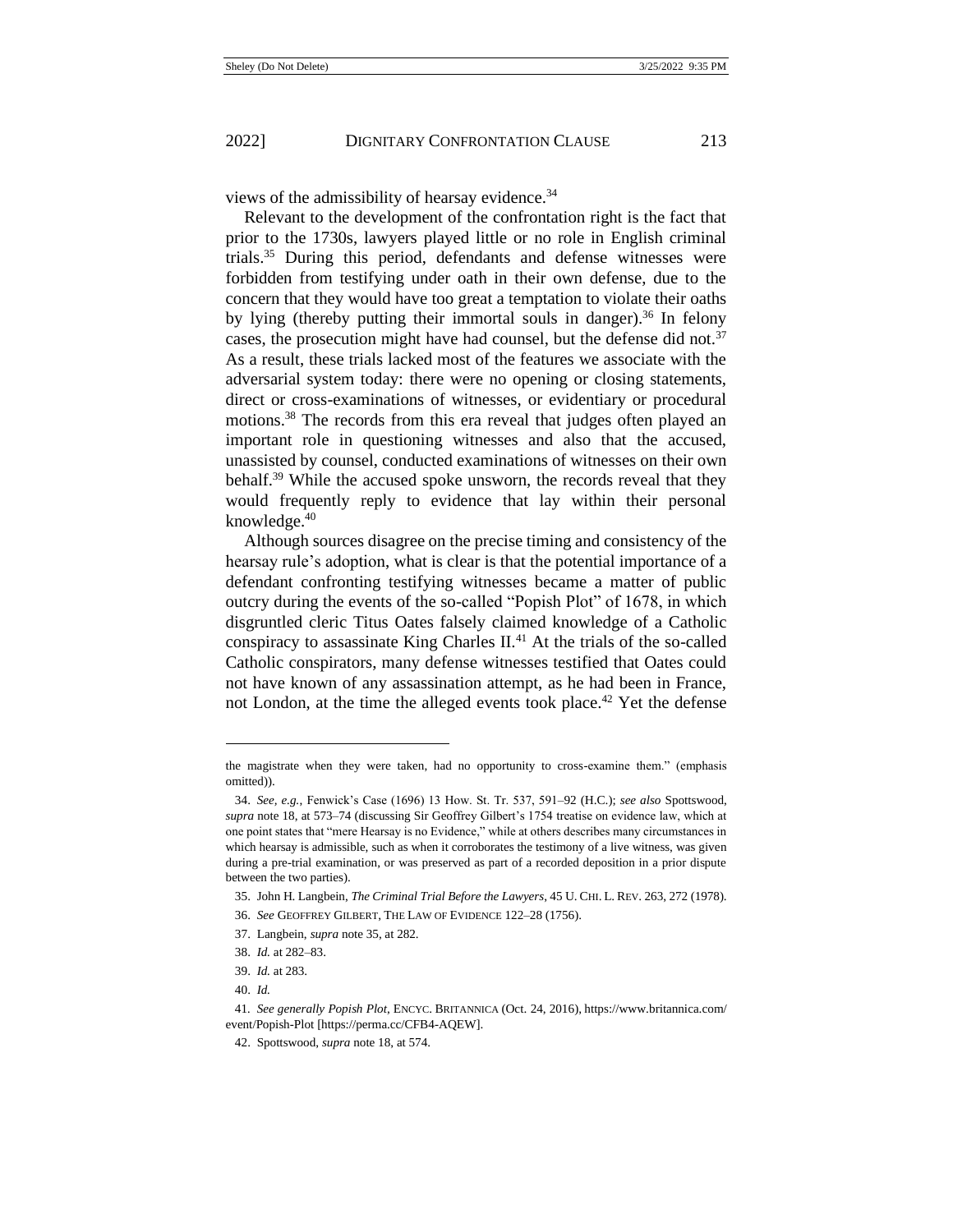witnesses were prevented from testifying under oath. Nonetheless, the court instructed the jury that it had to give greater weight to Oates' sworn statements before the Privy Council, which were not cross-examined by the defendants, than to the unsworn testimony of the defense witnesses at trial.<sup>43</sup> After twenty-two men were executed, and a mass anti-Catholic hysteria erupted, Oates' lies came to light and he himself was tried and pilloried for perjury.<sup>44</sup>

Of more direct relevance to the drafters of the Sixth Amendment, the Crown's enforcement of the Stamp Act of 1765<sup>45</sup> against the American colonies created a new flood of suspicion against processes that did not allow for confrontation.<sup>46</sup> To avoid jury nullification in cases brought under the highly unpopular act, the Crown tried them in admiralty court, which had civil-style procedures that regularly admitted ex parte depositions and denied the defendant's right to be present during crossexamination.<sup>47</sup>

The Founders' opposition to such a state of affairs is manifest in John Adams' arguments in defense of a merchant in admiralty court, which was quoted by the Supreme Court in *Crawford*: "[e]xaminations of witnesses upon Interrogatories, are only by the Civil Law. Interrogatories are unknown at common Law, and Englishmen and common Lawyers have an aversion to them if not an Abhorrence of them."<sup>48</sup> Likewise, George Mason, generally considered to be the principal author of the Bill of Rights, objected to the Stamp Act tribunals in a letter to the London Society of Merchants, written under the pseudonym "A Virginia Planter."<sup>49</sup> He decried how the Stamp Act trial processes:

<span id="page-8-0"></span>[M]ake an odious distinction between us and our fellow-subjects

<sup>43.</sup> *Id.*

<sup>44.</sup> *See* ENCYC. BRITANNICA, *supra* note [41.](#page-7-1)

<sup>45.</sup> Duties in America (Stamp) Act 1765, 5 Geo. 3 c. 12 (Eng.).

<sup>46.</sup> ENCYC. BRITANNICA, *supra* not[e 41.](#page-7-1) The objectionable processes created by the Stamp Act also became the basis for the right to a jury trial in both criminal cases (under the Sixth Amendment) and in civil cases (under the Seventh Amendment). *See* Thomas E. Carney & Susan Kolb, *The Legacy of* Forsey v. Cunningham*: Safeguarding the Integrity of the Right to Trial by Jury*, 69 HISTORIAN 663, 687 (2007). While the Seventh Amendment does not contain a parallel confrontation right in civil cases, the Supreme Court has held that, as a matter of due process, "[i]n almost every setting where important decisions turn on questions of fact, due process requires an opportunity to confront and cross-examine adverse witnesses." Goldberg v. Kelly, 397 U.S. 254, 269 (1970). *But see* Tucker v. Va. State Bar, 357 S.E.2d 525, 532 (Va. 1987) (holding that the right to confront and cross-examine does not apply in civil cases).

<sup>47.</sup> *See* Spottswood, *supra* not[e 18,](#page-3-0) at 576.

<sup>48.</sup> Draft of Argument in Sewall v. Hancock (1768–1769), *in* 2 LEGAL PAPERS OF JOHN ADAMS 194, 207 (L. Kinvin Wroth & Hiller B. Zobel eds., 1965).

<sup>49.</sup> 1 KATE MASON ROWLAND, THE LIFE OF GEORGE MASON, 1725–1792, at 129 (Russell & Russell 1964) (1892).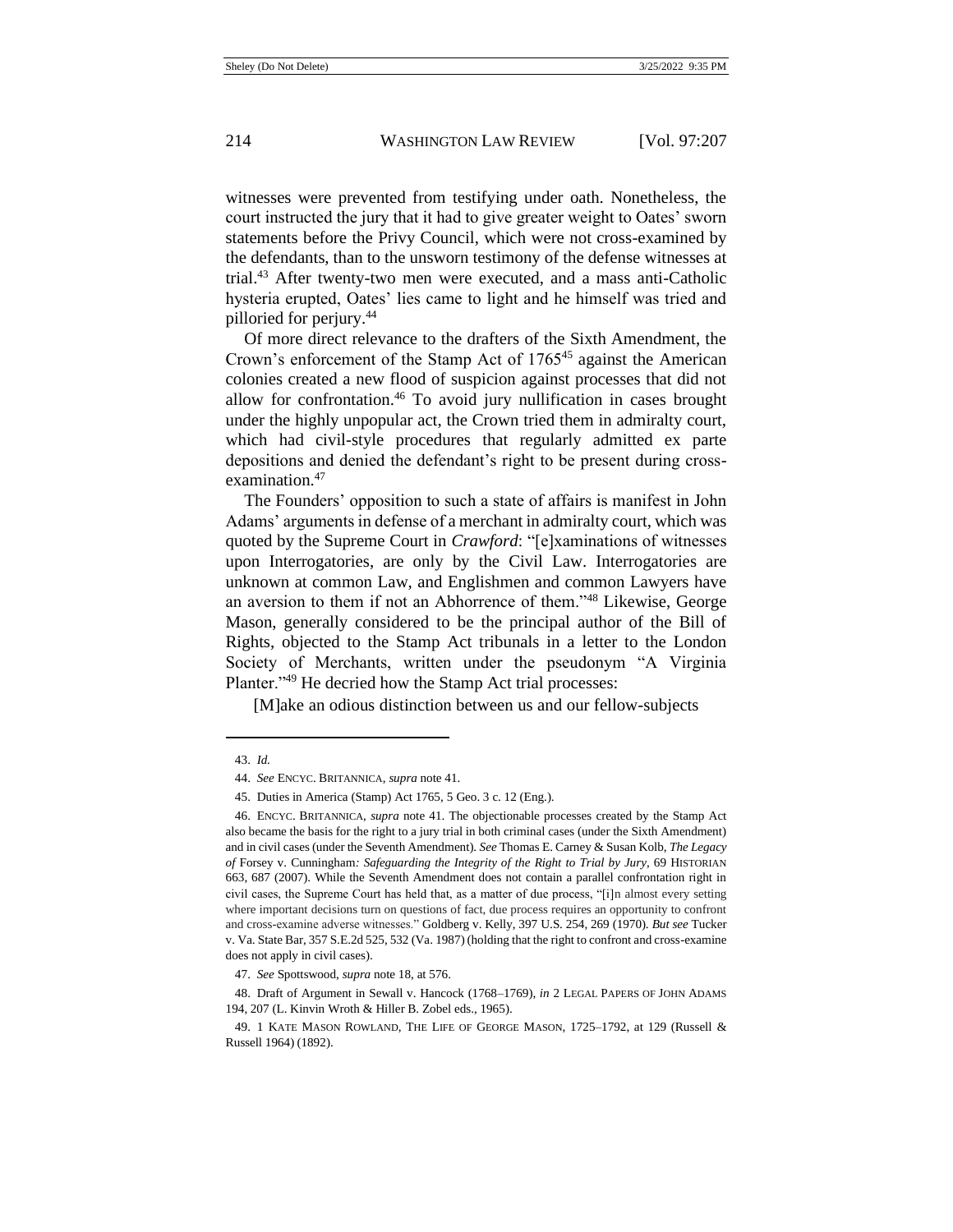residing in Great Britain, by depriving us of the ancient trial, by a jury of our equals, and substituting in its place an arbitrary civillaw court—to put it in the power of every sycophant and informer . . . to drag a freeman a thousand miles from his own country (whereby he may be deprived of the benefit of evidence) to defend his property before a judge  $\dots$ .<sup>50</sup>

Despite this obvious concern over civil-style interrogatories, there is no record of debate over the Confrontation Clause from the First Congress.<sup>51</sup>

The upshot of this history is that the Sixth Amendment, insofar as it relates (as Mason indicates) to "evidence," unavoidably implicates some of the same concerns about accuracy that appear to have motivated common law courts to adopt hearsay rules throughout the late seventeenth and eighteenth centuries. If the tragedy of the "Popish Plot" brought public attention to the reliability problems created by hearsay evidence admitted without cross-examination, by the time of the debate over the Stamp Act tribunals, revolutionary rhetoric had come to link reliability questions to broader concerns over national identity. Mason describes interrogatories as creating an "odious distinction" between Englishmen and English colonists, while Adams makes a distinction between Englishmen generally and the continental Europeans whose justice systems allow such processes.<sup>52</sup>

Meanwhile, the Supreme Court did not consider a major Confrontation Clause case until 1895. In *Mattox v. United States*, <sup>53</sup> the Court declared that "[t]he primary object of [the clause] . . . was to prevent depositions or ex parte affidavits, such as were sometimes admitted in civil cases, being used against the prisoner in lieu of a personal examination and crossexamination of the witness."<sup>54</sup> It is this definition that would form the basis for the modern revolution in Confrontation Clause jurisprudence.

#### *B. Modern Cases*

In the most recent pre-*Crawford* case to state a Confrontation Clause test, *Ohio v. Roberts*, <sup>55</sup> the Supreme Court held that a prior statement of a witness who did not testify at trial could be introduced if (1) the witness was "unavailable" to testify and (2) the prior statement bore adequate

<sup>50.</sup> *Id.* at 383.

<sup>51.</sup> John G. Douglass, *Confrontation Clause*, HERITAGE FOUND., https://www.heritage.org/consti tution/#!/amendments/6/essays/156/confrontation-clause [https://perma.cc/4D24-SGMZ].

<sup>52.</sup> ROWLAND, *supra* not[e 49,](#page-8-0) at 383.

<sup>53.</sup> 156 U.S. 237 (1895).

<sup>54.</sup> *Id.* at 242.

<sup>55.</sup> 448 U.S. 56 (1980).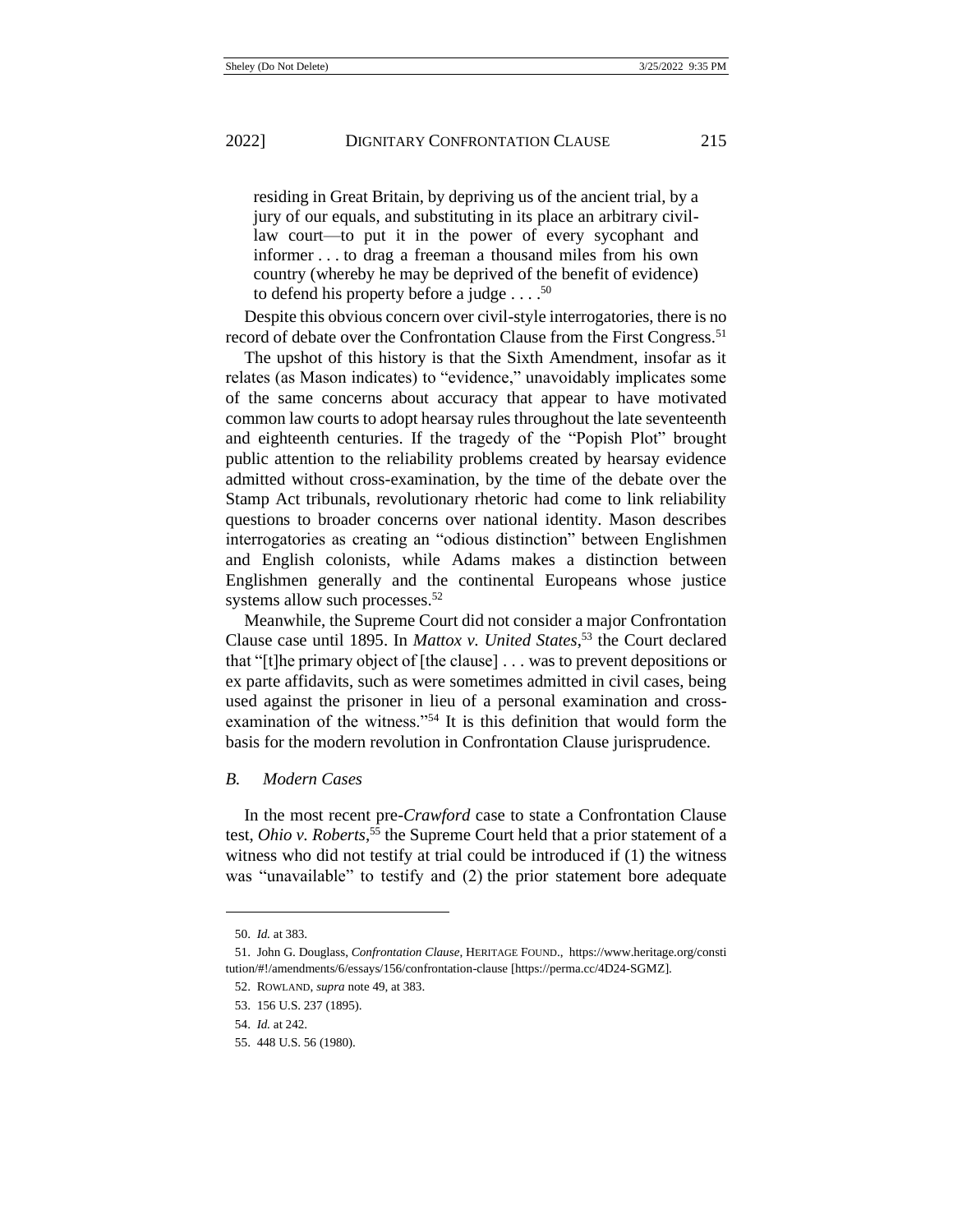"indicia of reliability" to substitute for the lack of cross-examination.<sup>56</sup> The Court held that "reliability" could be inferred if the prior statement fell within a "firmly rooted" hearsay exception or was otherwise supported by "particularized guarantees of trustworthiness."<sup>57</sup>

In 2004, however, *Crawford v. Washington* severed the hearsay analysis from the Confrontation Clause analysis.<sup>58</sup> In *Crawford*, the State of Washington had tried to introduce the tape-recorded statements of a wife who gave police an account of her husband stabbing a man who had tried to rape her.<sup>59</sup> The statements diverged from the defendant's own account and, as the wife ultimately asserted marital privilege and did not testify, the court admitted the tape-recorded statements on the grounds that they bore "particularized guarantees of trustworthiness" under *Roberts* (specifically because they interlocked in several respects with the defendant's statements).<sup>60</sup>

Finding that the Founders intended the Confrontation Clause to prohibit the use of ex parte examinations as in the civil law system, the Court explained that the Clause sometimes overlapped with hearsay rules, yet remained distinct:

[N]ot all hearsay implicates the Sixth Amendment's core concerns. An off-hand, overheard remark might be unreliable evidence and thus a good candidate for exclusion under hearsay rules, but it bears little resemblance to the civil-law abuses the Confrontation Clause targeted. On the other hand, ex parte examinations might sometimes be admissible under modern hearsay rules, but the Framers certainly would not have condoned them. $61$ 

The Court went on to say that the Confrontation Clause is concerned specifically with "testimonial" hearsay.<sup>62</sup> This includes not only ex parte

<sup>56</sup>*. Id.* at 66.

<sup>57.</sup> *Id.* This synthesis of common law hearsay and the Confrontation Clause mirrors the Supreme Court of Canada's interpretation of the confrontation right under section 7 of the Charter of Rights and Freedoms, which turns on whether the proponent of an out-of-court statement can meet twin prongs of "necessity" and "reliability." R. v Khelawon, [2006] 2 S.C.R. 787, paras. 48–60 (Can.) (holding that "the constitutional right guaranteed under s. 7 of the *Charter* is not the right to confront or cross-examine adverse witnesses in itself" and that "if the trial judge determines that the evidence falls within one of the traditional common law [hearsay] exceptions, this finding is conclusive and the evidence is ruled admissible, unless, in a rare case, the exception itself is challenged as described in both those decisions").

<sup>58.</sup> 541 U.S. 36 (2004).

<sup>59.</sup> *Id.* at 38–39.

<sup>60.</sup> *Id.* at 41.

<sup>61.</sup> *Id.* at 51 (emphasis omitted).

<sup>62.</sup> *Id.* at 53.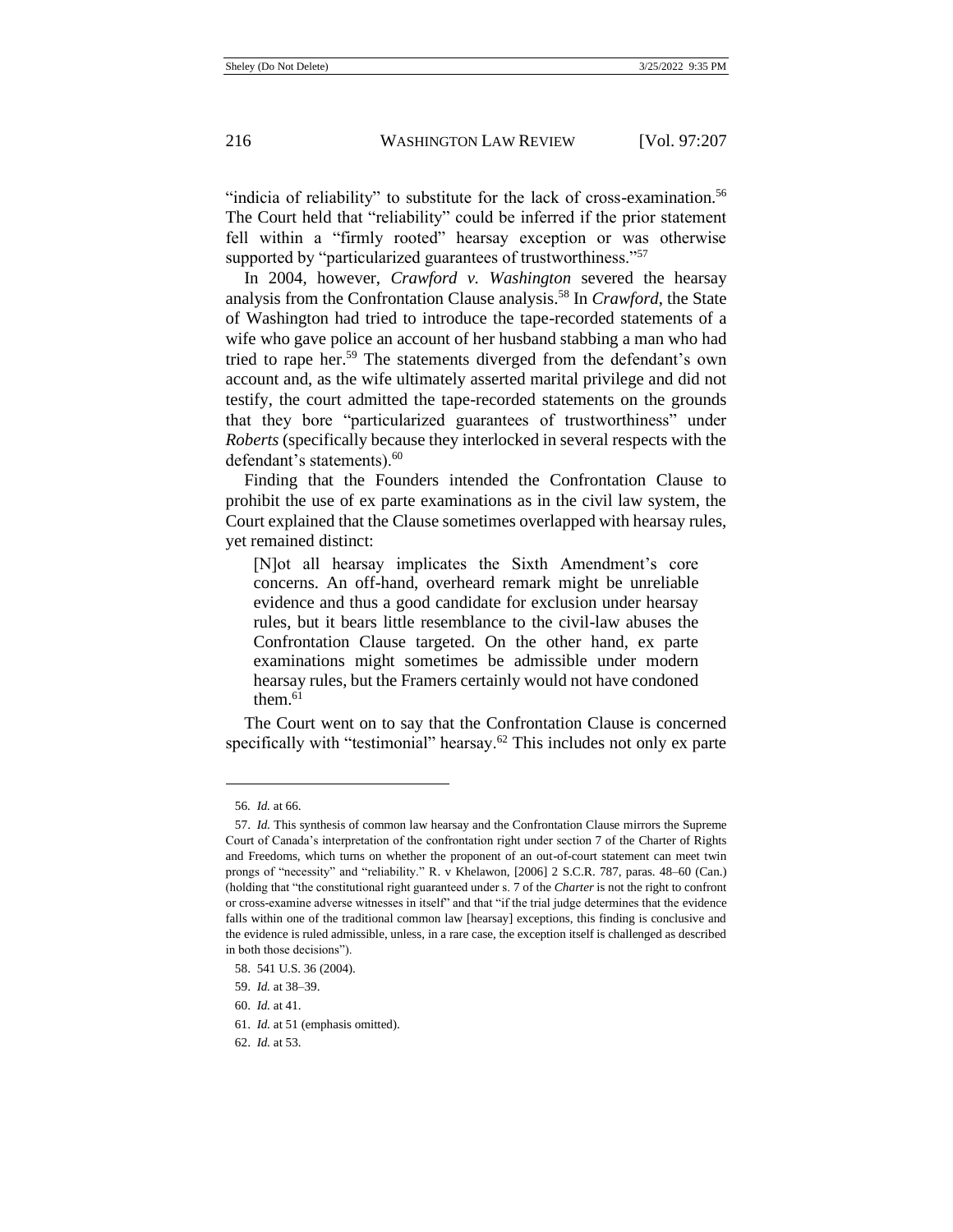testimony at formal proceedings such as preliminary hearings, but also statements taken during interrogations by police, which "bear a striking resemblance to examinations by justices of the peace in England."<sup>63</sup> It concluded that, "where testimonial statements are involved, we do not think the Framers meant to leave the Sixth Amendment's protection to the vagaries of the rules of evidence, much less to amorphous notions of 'reliability.'"<sup>64</sup> While "leav[ing] for another day any effort to spell out a comprehensive definition of 'testimonial,'" the Court held that where testimonial statements are at issue, the accused must have a right to confront the declarant and cross-examine them.<sup>65</sup>

The *Crawford* decision created substantial consternation among prosecutors. It quickly became clear that this ruling would make a particular difference to existing practice in two common scenarios. The first was domestic abuse prosecutions in which the reporting female victim had changed her mind about testifying against her abuser and her original reports had come in as excited utterances or under other, similar exceptions to the hearsay rule.<sup>66</sup> The second was cases involving forensic testing in which, hitherto, courts had routinely admitted lab reports under business records exceptions, without requiring the specific technician responsible for the testing to take the stand.<sup>67</sup> These are not, of course, the only scenarios in which the *Crawford* rule would make a difference, but they did each produce their own line of Supreme Court cases.

## *1. Domestic Violence Cases*

A pair of cases, *Davis v. Washington*<sup>68</sup> and *Hammon v. Indiana*,<sup>69</sup> presented slightly different factual configurations of a common problem. In *Davis*, Michelle McCottry called 911 to report that her ex-boyfriend was "here jumpin' on me again."<sup>70</sup> She specified that he was "usin' his

<sup>63.</sup> *Id.* at 52; *see also id*. at 53 ("Justices of the peace conducting examinations under the Marian statutes were not magistrates as we understand that office today, but had an essentially investigative and prosecutorial function.").

<sup>64.</sup> *Id.* at 61.

<sup>65.</sup> *Id.* at 68. It is worth noting that the *Crawford* Court did identify one historical exception to the rule that testimonial statements must be subject to cross-examination: the dying declaration. In a footnote the Court noted that "[a]lthough many dying declarations may not be testimonial, there is authority for admitting even those that clearly are," but deferred consideration of this question. *Id.* at 56 n.6.

<sup>66.</sup> *See* discussion *infra* section I.B.1.

<sup>67.</sup> *See* discussion *infra* section I.B.2.

<sup>68.</sup> 547 U.S. 813 (2006).

<sup>69.</sup> 547 U.S. 813 (2006).

<sup>70.</sup> *Id.* at 817.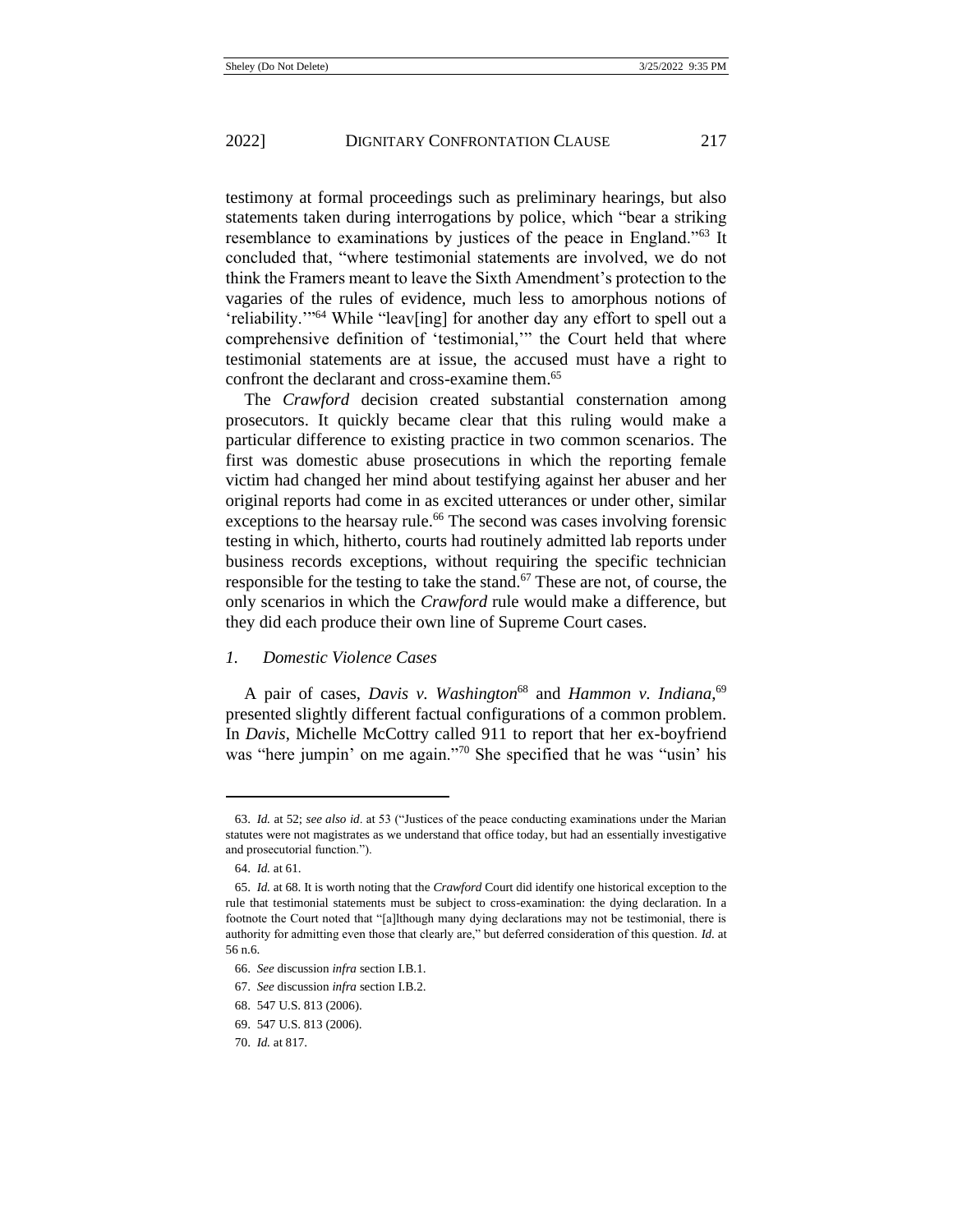fists" and identified him by name to the 911 operator.<sup>71</sup> McCottry did not appear at trial and the trial court admitted the 911 call as an excited utterance for hearsay purposes.<sup>72</sup> The Supreme Court of Washington affirmed this decision, concluding that McCottry's identification of Davis to the 911 operator was not testimonial.<sup>73</sup> In *Hammon*, police responded to a report of domestic disturbance at the home of Hershel and Amy Hammon, the latter of whom gave permission for the officers to enter the home.<sup>74</sup> After some conversation with the officers, Ms. Hammon filled out and signed a battery affidavit in which she wrote: "Broke our Furnace & shoved me down on the floor into the broken glass. Hit me in the chest and threw me down. Broke our lamps & phone. Tore up my van where I couldn't leave the house. Attacked my daughter."<sup>75</sup> Like McCottry, Ms. Hammon did not appear at trial, and the court admitted the affidavit under the present sense impression exception to the hearsay rule and her statements to officers as excited utterances.<sup>76</sup>

In considering these cases together, the Supreme Court declined again "to produce an exhaustive classification of all conceivable statements or even all conceivable statements in response to police interrogation—as either testimonial or nontestimonial."<sup>77</sup> The Court held:

Statements are nontestimonial when made in the course of police interrogation under circumstances objectively indicating that the primary purpose of the interrogation is to enable police assistance to meet an ongoing emergency. They are testimonial when the circumstances objectively indicate that there is no such ongoing emergency, and that the primary purpose of the interrogation is to establish or prove past events potentially relevant to later criminal prosecution.<sup>78</sup>

Applying this standard to the cases under consideration, the Court concluded that the *Davis* 911 call was not testimonial, while the *Hammon* affidavit was.<sup>79</sup>

Of the *Davis* call, the Court said, "McCottry was speaking about events *as they were actually happening*, rather than 'describ[ing] past events,'" and that the 911 operator asked questions that were "necessary to be able

- 73. *Id.*
- 74. *Id.*
- 75. *Id.* at 820.
- 76. *Id.*
- 77. *Id.* at 822.
- 78. *Id.*
- 79. *Id.* at 829–32.

<sup>71.</sup> *Id.* at 818.

<sup>72.</sup> *Id.* at 819.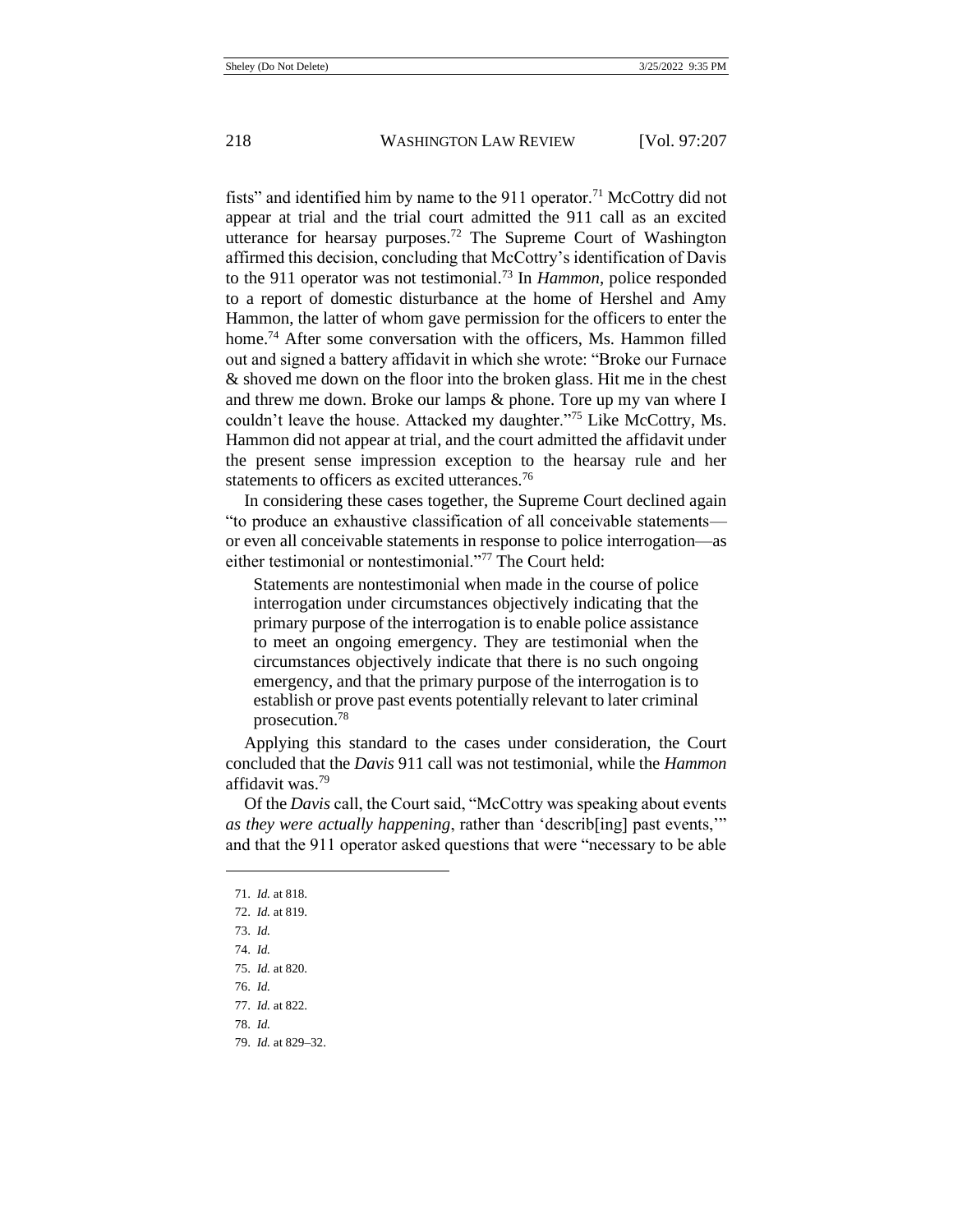to *resolve* the present emergency, rather than simply to learn (as in *Crawford*) what had happened in the past."<sup>80</sup> By contrast, of the *Hammon*  statements and affidavit, the Court said, "it is entirely clear from the circumstances that the interrogation was part of an investigation into possibly criminal past conduct—as, indeed, the testifying officer expressly acknowledged."<sup>81</sup> Thus, the two cases—factually similar in terms of the domestic violence victim's plight—had distinct outcomes under the *Crawford* test.

## *2. Lab Reports*

In *Melendez-Diaz v. Massachusetts*, the Court extended its Confrontation Clause test into a new arena, considering a certificate from a state crime lab certifying the contents and quantity of a cocaine sample.<sup>82</sup> Speaking, again, through Justice Scalia for a five-person majority, the Court noted that the case "involves little more than the application of our holding in *Crawford*," and held that the certification from the crime lab was an "*ex parte* out-of-court affidavit" that triggered the defendant's Sixth Amendment right to cross-examine.<sup>83</sup> In a dissent, Justice Kennedy raised the practical problems with such an application, focusing on the technical complexities of forensic work in the real world:

Consider how many people play a role in a routine test for the presence of illegal drugs. One person prepares a sample of the drug, places it in a testing machine, and retrieves the machine's printout—often, a graph showing the frequencies of radiation absorbed by the sample or the masses of the sample's molecular fragments . . . . A second person interprets the graph the machine prints out—perhaps by comparing that printout with published, standardized graphs of known drugs. Meanwhile a third person perhaps an independent contractor—has calibrated the machine and, having done so, has certified that the machine is in good working order. Finally, a fourth person—perhaps the laboratory's director—certifies that his subordinates followed established procedures.<sup>84</sup>

(The authors of a major casebook seem to agree, referring to *Melendez-Diaz* as "an astonishing elevation of form over both substance and good

<sup>80.</sup> *Id.* at 827 (emphasis in original).

<sup>81.</sup> *Id.* at 829.

<sup>82.</sup> 557 U.S. 305 (2009).

<sup>83.</sup> *Id.* at 329.

<sup>84.</sup> *Id.* at 332 (Kennedy, J., dissenting).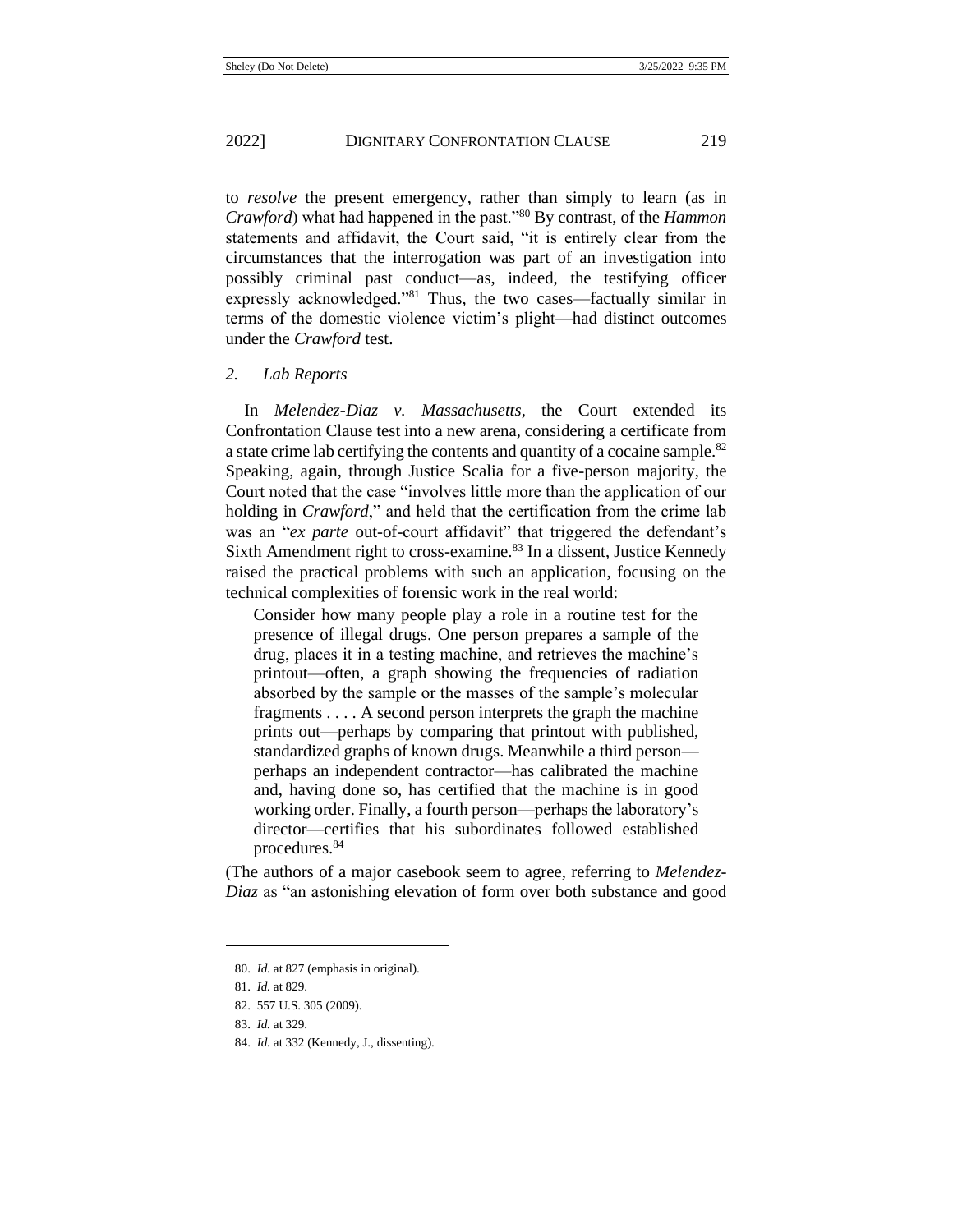sense." $85$ )

The organizational complexities of the laboratory setting became relevant in *Bullcoming v. New Mexico*, where the prosecution attempted to introduce a forensic lab report containing a testimonial certification of blood alcohol level (BAC) from one scientist through the in-court testimony of another scientist, who had not signed the original certification.<sup>86</sup> This variation on the *Melendez-Diaz* facts did not change the outcome; the Court (speaking this time through Justice Ginsburg, joined in full by Justice Scalia and in large part by Justices Thomas, Sotomayor, and Kagan) held that once a particular scientist had certified a test, that scientist became a witness the defendant had a right to confront.<sup>87</sup> In a notable concurrence, Justice Sotomayor set the stage for eventual limitation to the *Crawford* revolution, noting that four issues had not been decided in *Bullcoming.* Those issues were whether the outcome would have been different if: (1) the state suggested an alternate primary purpose, such as medical treatment, for the BAC report; (2) the state's witness had been a lab supervisor or reviewer; (3) the state had introduced an expert witness and asked for their independent opinion about the underlying testimonial reports (a common form of expert testimony permitted under the evidentiary rules governing experts); or (4) the state had introduced only machine-generated results.<sup>88</sup>

The qualifications in Justice Sotomayor's concurrence seemed to come to fruition a year later in *Williams v. Illinois*, <sup>89</sup> a fractured, 4–4–1 ruling that has introduced even further confusion to the constitutional standing of lab reports under the Sixth Amendment.<sup>90</sup> *Williams* considered a fairly specific factual scenario. In a rape trial, the State of Illinois called a forensic specialist who testified that a DNA profile—produced by an outside, private laboratory called Cellmark—matched a profile produced by the state crime lab using a sample of the defendant's blood.<sup>91</sup> The state expert testified that Cellmark was an accredited lab and had provided the police with a DNA profile.<sup>92</sup> The expert further testified that notations on

<sup>85.</sup> RONALD J. ALLEN, JOSEPH L. HOFFMANN, DEBRA A. LIVINGSTON, ANDREW D. LEIPOLD & TRACEY L. MEARES, COMPREHENSIVE CRIMINAL PROCEDURE 1416 (5th ed. 2020).

<sup>86.</sup> Bullcoming v. New Mexico, 564 U.S. 647, 651 (2011).

<sup>87.</sup> *Id.* at 652.

<sup>88.</sup> *Id.* at 672–74 (Sotomayor, J., concurring).

<sup>89.</sup> 567 U.S. 50 (2012).

<sup>90.</sup> *See* Stuart v. Alabama, 586 U.S. \_\_, 139 S. Ct. 36, 36 (2018) (Gorsuch, J., dissenting) (explaining that the *Williams* decision "yielded no majority and its various opinions have sown confusion in courts across the country").

<sup>91.</sup> *Williams*, 567 U.S. at 62–63.

<sup>92.</sup> *Id.*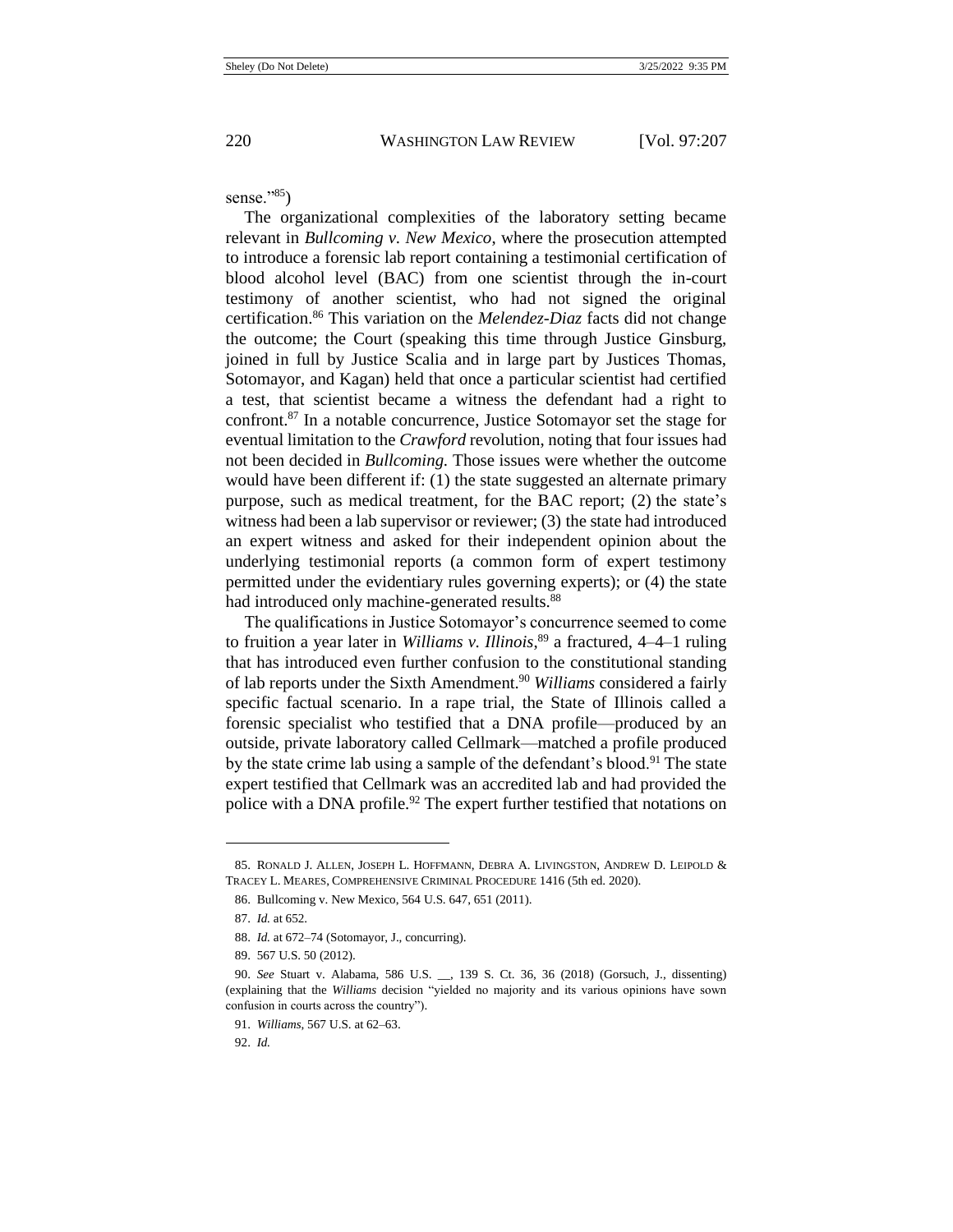documents (admitted at trial as business records) stated that vaginal swabs taken from the victim were sent to and received back from Cellmark.<sup>93</sup> Essentially, the expert was able to testify to the fact that a sample taken from his own lab matched the profile taken from Cellmark.

The plurality (authored by Justice Alito and joined by Justices Breyer, Roberts, and Kennedy, with Justice Thomas concurring only in the judgment) held that the Cellmark report was not testimonial for *Crawford*  purposes as it "plainly was not prepared for the primary purpose of accusing a targeted individual."<sup>94</sup> Rather, the Court found, "the primary purpose of the Cellmark report, viewed objectively, was not to accuse petitioner or to create evidence for use at trial" but to "catch a dangerous rapist who was still at large."<sup>95</sup> Relevant to the plurality's holding was the fact that "no one at Cellmark could have possibly known that the profile it produced would turn out to inculpate petitioner—or for that matter, anyone else whose DNA profile was in a law enforcement database."<sup>96</sup> Essentially, the Cellmark report's anonymity rendered it, from the perspective of the plurality, non-testimonial.

Furthermore, the plurality took up one of the potential issues raised by Justice Sotomayor in her *Bullcoming* concurrence: the fact that Rule 703 of the Federal Rules of Evidence, governing expert opinion testimony, permits experts to explain the facts on which their opinions are based without testifying to the truth of those facts. $97$  The plurality found that the crime lab technician's testimony about the Cellmark report fell into this category.<sup>98</sup> It is important to note, however, that given the fractured opinions, five of the nine justices on the *Williams* court actually *disagreed* with the plurality's reasoning: Justice Thomas, in his concurrence, agreed with the four dissenters (Justices Kagan, Scalia, Ginsburg, and Sotomayor) that Rule 703 of the Federal Rules of Evidence would not allow "backdoor" use of a testimonial, expert report, as the expert's opinion would not be relevant unless the underlying assertions in the testimonial hearsay report were true.<sup>99</sup>

Nonetheless, observers have understood the *Williams* case as an attempt by some members of the Court to check the potential forward roll

<sup>93.</sup> *Id.*

<sup>94.</sup> *Id.* at 84.

<sup>95.</sup> *Id.*

<sup>96.</sup> *Id.* at 84–85.

<sup>97.</sup> *Id.* at 77–78 (citing FED. R. EVID. 703); *see also* Bullcoming v. New Mexico, 564 U.S. 647, 673 (2011) (Sotomayor, J., concurring).

<sup>98.</sup> *Williams*, 567 U.S. at 77–80.

<sup>99.</sup> *See id.* at 105–07 (Thomas, J., concurring); *id.* at 126–27 (Kagan, J., dissenting).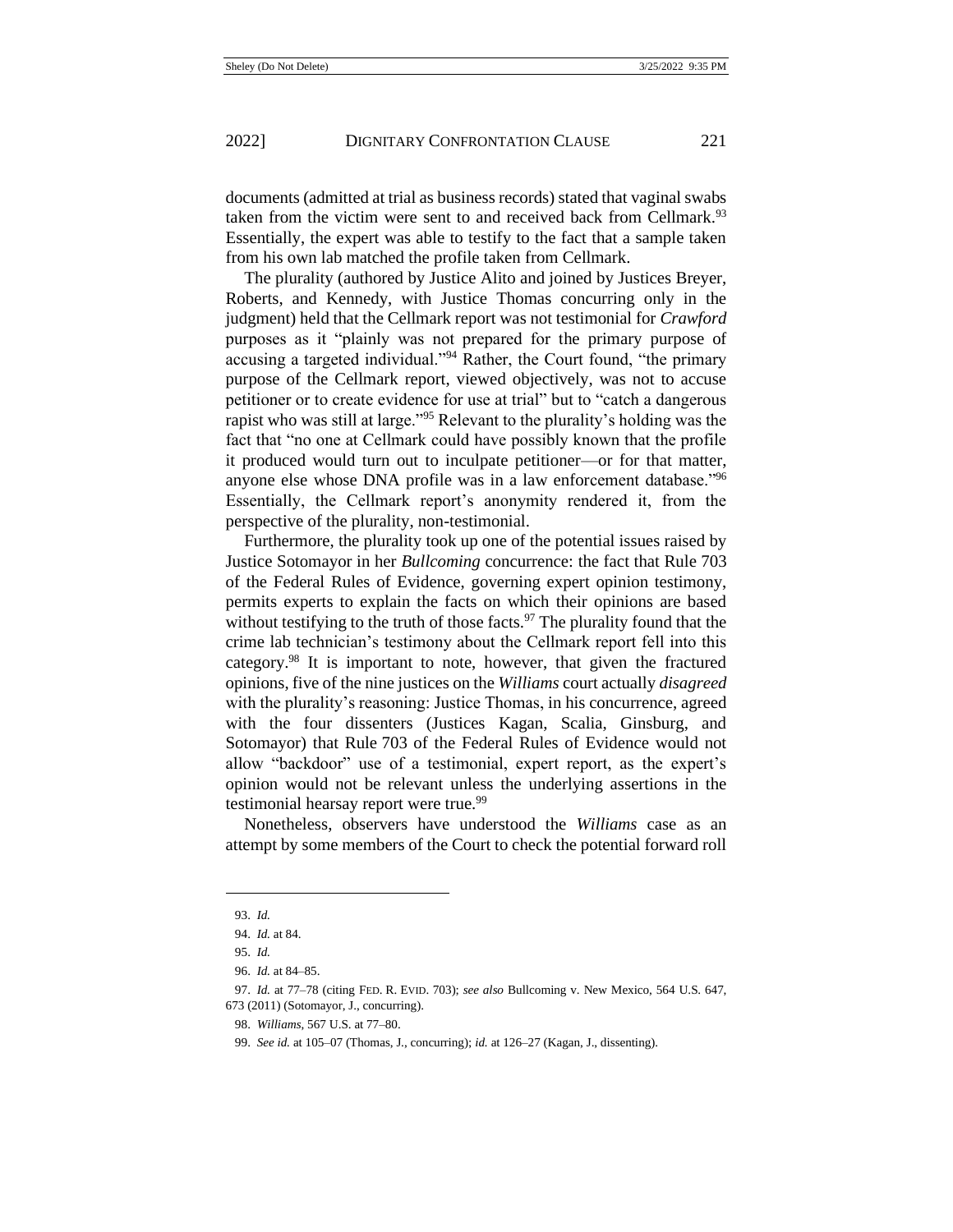of *Crawford* over all forensic scientific evidence.<sup>100</sup> The consequences of such widespread exclusion would be particularly devastating in rape cases (like the case in *Williams*) in which the nationwide backlog of rape kit testing has left countless victims without justice.<sup>101</sup> Forensic investigation is often slow, and very frequently, the only way to catch rapists involves years-long gaps between comparisons like the one made between the Cellmark profile and the sample the State of Illinois took from the victim. The ways prosecutors have dealt with the impact of *Crawford* on forensic reports will be addressed in the next section. For now, it is sufficient to observe that *Williams* is difficult to reconcile with *Melendez-Diaz* and *Bullcoming*, which turned entirely on the reports' testimonial nature, as opposed to the ostensible reliability the Court identified in the *Williams* report, which was based on the anonymity of the *process* employed.

The last major addition to the *Crawford* line of cases managed to confuse the state of the law even further. In *Michigan v. Bryant*, <sup>102</sup> also decided in 2011, the Court considered a case in which police had questioned a victim who was dying of gunshot wounds. The victim stated that "Rick" shot him and explained that he had spoken with the defendant Bryant through the back door of the defendant's house.<sup>103</sup> The victim testified that Bryant shot him through the door after he turned to leave and that the victim then drove to a nearby gas station where he was later questioned by police.<sup>104</sup>

While *Bryant* arguably could have been resolved, consistent with *Crawford*, by applying the dying declaration exception (as noted in the *Crawford* footnote),<sup>105</sup> Justice Sotomayor, writing for the *Bryant* Court, announced what is in fact a very different test. The Court referred to the "ongoing emergency" language in *Davis*, suggesting that "implicit in *Davis* is the idea that because the prospect of fabrication in statements given for the primary purpose of resolving that emergency is significantly diminished, the Confrontation Clause does not require such statements to be subject to the crucible of cross-examination."<sup>106</sup> The Court then compressed that idea back into the logic of common law exceptions to

<sup>100.</sup> *See* DEBORAH JONES MERRITT & RIC SIMMONS, LEARNING EVIDENCE: FROM THE FEDERAL RULES TO THE COURTROOM 740–41, 754–55 (5th ed. 2021).

<sup>101.</sup> *See* Gaby Lion, Note, *Bringing Untested Rape Kits out of Storage and into the Courtroom: Encouraging the Creation of Public-Private Partnerships to Eliminate the Rape Kit Backlog*, 69 HASTINGS L.J. 1009, 1033–34 (2018).

<sup>102.</sup> 562 U.S. 344, 348 (2011).

<sup>103.</sup> *Id.* at 349.

<sup>104.</sup> *Id.* 

<sup>105.</sup> Crawford v. Washington, 541 U.S. 36, 56 n.6 (2004).

<sup>106.</sup> *Bryant*, 562 U.S. at 361.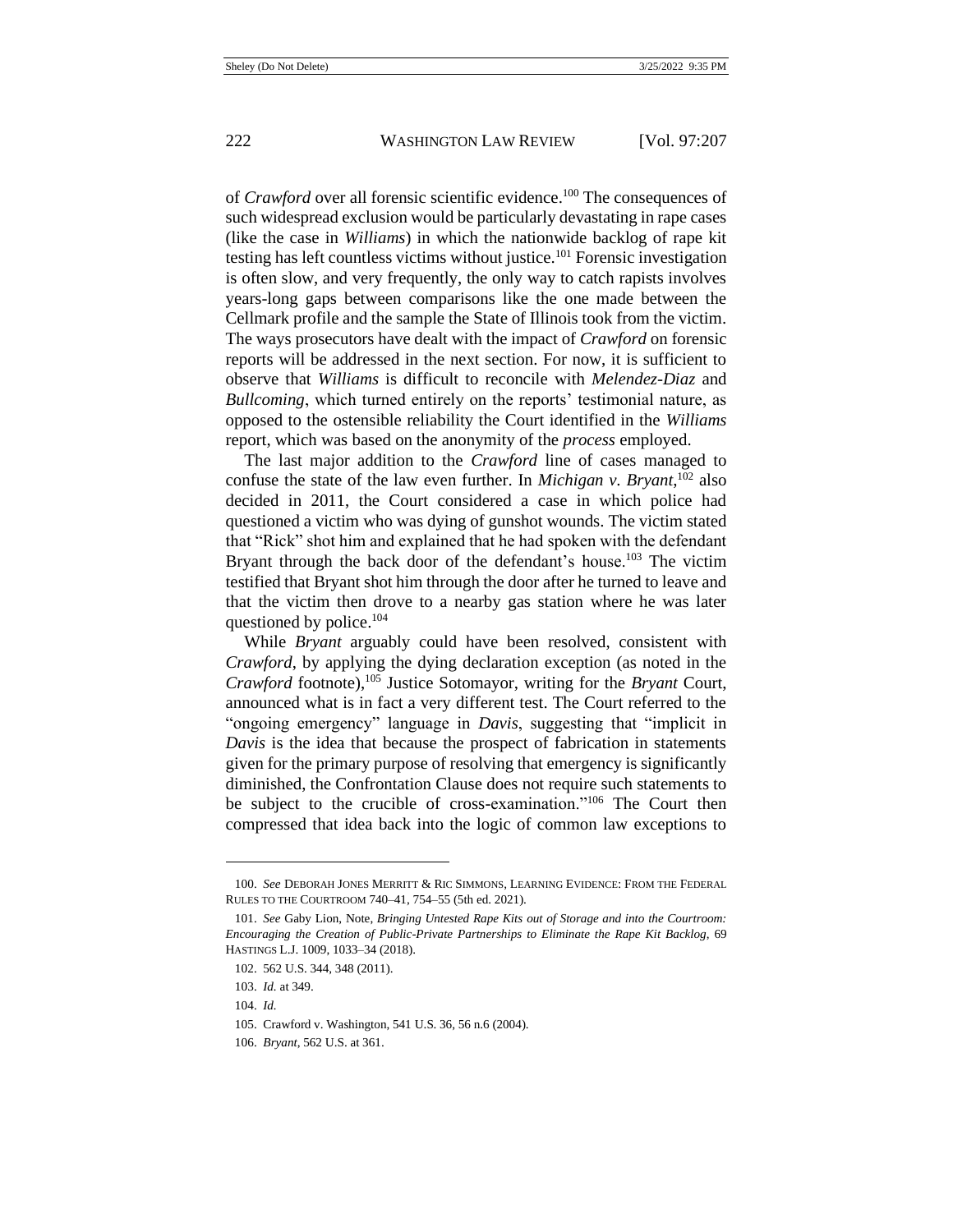hearsay, noting that "[t]his logic is not unlike that justifying the excited utterances exception in hearsay law."<sup>107</sup>

Holding that the victim's statements were not testimonial, the Court reformulated the "ongoing emergency" test to encompass not only the ongoing emergency for which the victim sought assistance, but also the broader ongoing emergency to which the police were responding (in this case, the possibility of a dangerous, armed criminal at large).<sup>108</sup> The *Bryant* Court described the relevant inquiry as incorporating *both* the purposes for which the declaration was made *and* the purposes for which it was received by the police officer.<sup>109</sup> Dissenting, Justice Scalia stated that only "the declarant's intent is what counts" and decried the majority's attempt to improperly use the officer's perspective to justify characterizing the declarant's statements about Bryant as made to resolve an ongoing emergency.<sup>110</sup>

Commentators have despaired of making sense of the morass left by *Crawford* and its progeny, especially since *Bryant.*<sup>111</sup> But one thing is clear: the *Crawford* path, which started as an attempt to vindicate a confrontation right that was not protected by common law hearsay rules, was largely unmade by *Bryant*, which refocused the analysis back on the general reliability of statements. As the next section summarizes, the tension between recognizing a specific confrontation right, distinct from background hearsay law, and ameliorating the pragmatic consequences of doing so, has occupied an inordinate amount of jurisprudential and scholarly thought in the years since *Crawford.*

<sup>107.</sup> *Id.* 

<sup>108.</sup> *Id.* at 364.

<sup>109.</sup> *Id.* at 367.

<sup>110.</sup> *Id.* at 381 (Scalia, J., dissenting).

<sup>111.</sup> *See generally* Epstein, *supra* not[e 3.](#page-2-0) There has, at least, been one unanimous Confrontation Clause decision since *Bryant*, in *Ohio v. Clark*. 576 U.S. 237 (2015). *Clark* considered the admissibility of a three-year-old child's statements to her teacher identifying her mother's boyfriend as the abuser of his infant sister and him. *Id.* at 242. Writing for a six-Justice majority, Justice Alito applied the "primary purpose" test and, while declining to adopt a categorical rule excluding all statements made to people other than law enforcement from the reach of the Sixth Amendment, held that "considering all the relevant circumstances" the child's statements were "not made with the primary purpose of creating evidence for Clark's prosecution" and, thus, there was no violation. *Id.*  at 246. In a concurrence Justice Scalia, joined by Justice Ginsburg, attacked the majority's contention that the primary purpose test is "merely *one* of several heretofore unmentioned conditions . . . that must be satisfied before the Clause's protections apply" and emphasized, contrary to the majority, that it is the government's burden, not the defendant's, to prove a long-established practice at the time of the Founding of prosecutors introducing specific kinds of evidence, such as dying declarations. *Id.*  at 253 (Scalia, J., concurring) (emphasis in original).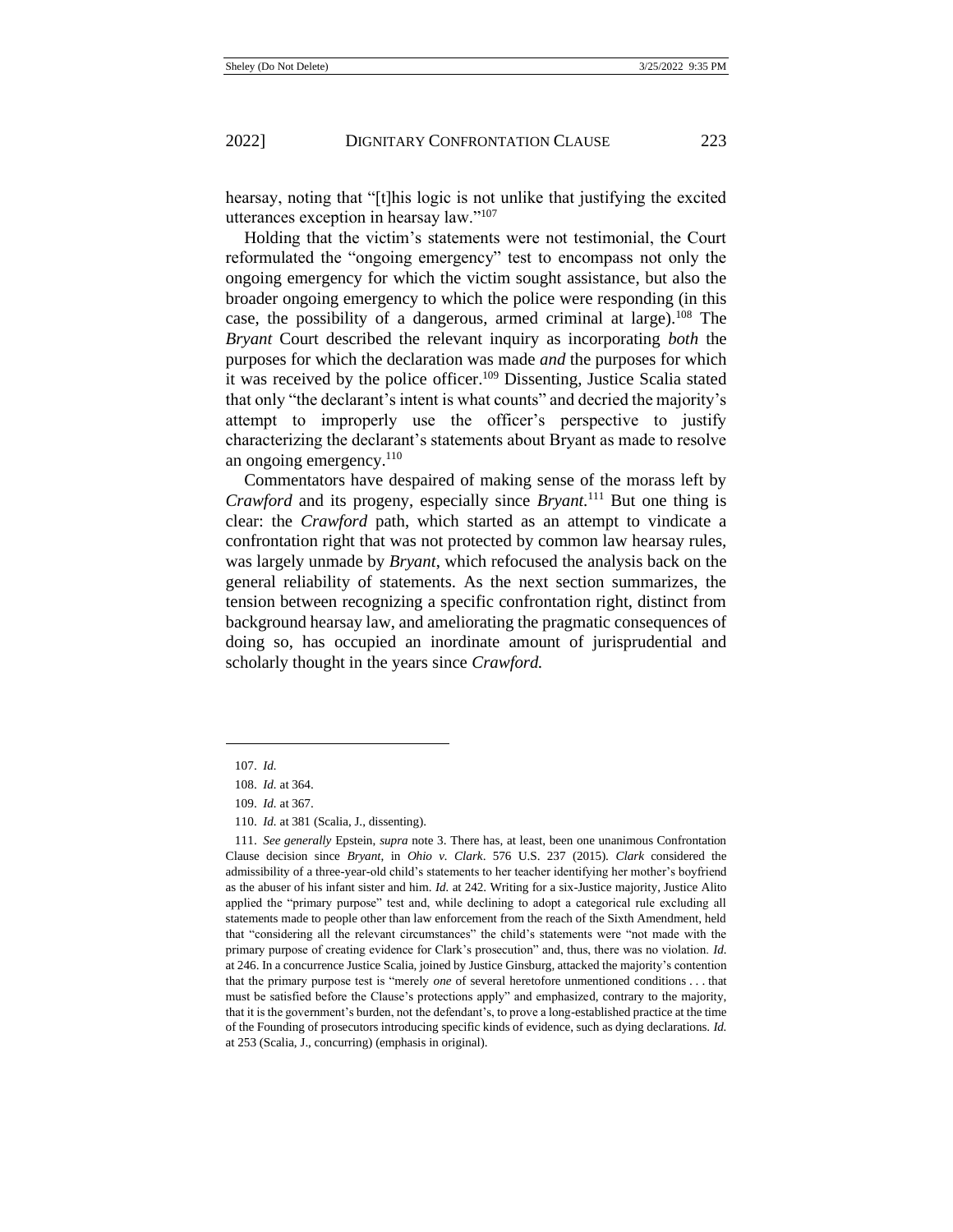## *C. Scholarly Debate and Practice*

In response to the sea change in forensic testimony created by *Crawford*, many states have introduced so-called "notice-and-demand" statutes, which require that the defendant be allowed to "demand" the presence of a particular expert at trial or otherwise waive that right.<sup>112</sup> In dicta in *Melendez-Diaz*, the Supreme Court seemed to endorse such statutes as constitutional.<sup>113</sup> Yet state courts have remained divided on the further question of whether an expert witness on the stand may rely upon an otherwise inadmissible testimonial report, as suggested by the plurality in *Williams*. <sup>114</sup> The soundness of such a potential justification has been heavily contested.<sup>115</sup> In a seeming violation of *Bullcoming*, the United States Court of Appeals for the Armed Forces allowed a laboratory scientist to testify about the contents of a report on a rape kit prepared by an absent colleague (which was not, itself, admitted as evidence) because the testifying expert conducted a sufficiently "independent analysis," as opposed to being merely a "conduit" for the report's contents.<sup>116</sup>

Some commentators suggest that *Bryant* has left the jurisprudence surrounding eyewitnesses even *less* clear than the jurisprudence surrounding lab reports, because the "primary purpose" test is so deeply fact-specific and therefore unpredictable.<sup>117</sup> As Michael Pardo notes, the strange effect of this is that, despite *Crawford's* grounding in originalism, the sorts of cases the Founders would have been most concerned about (accusatory statements from potential witnesses) may have more potential

<sup>112.</sup> Ivana Deyrup, Note, *Causing the Sky to Fall: The Legal & Practical Implications of*  Melendez-Diaz, HARV. L. & POL'Y REV. ONLINE, https://harvardlpr.com/online-articles/causing-thesky-to-fall-the-legal-practical-implications-of-melendez-diaz/ [https://perma.cc/CPP9-2P4U].

<sup>113.</sup> Melendez-Diaz v. Massachusetts, 557 U.S. 305, 326–27 (2009) (noting "[i]n their simplest form, notice-and-demand statutes require the prosecution to provide notice to the defendant of its intent to use an analyst's report as evidence at trial, after which the defendant is given a period of time in which he may object to the admission of the evidence absent the analyst's appearance live at trial" and that "[t]here is no conceivable reason why [the defendant] cannot . . . be compelled to exercise his Confrontation Clause rights before trial").

<sup>114.</sup> *See* People v. Sanchez, 374 P.3d 320, 333 (Cal. 2016) (holding that the Confrontation Clause bars the admission of testimonial hearsay through an expert); State v. Michaels, 95 A.3d 648, 666 (N.J. 2014) ("We find *Williams*'s force, as precedent, at best unclear."); Commonwealth v. Brown, 185 A.3d 316, 340 (Pa. 2018) (Donohue, J., concurring) (failing to resolve the question, in a 3–3 split); State v. Dotson, 450 S.W.3d 1, 68 (Tenn. 2014) ("The Supreme Court's fractured decision in *Williams* provides little guidance and is of uncertain precedential value."); United States v. James, 712 F.3d 79, 95 (2d Cir. 2013); United States v. Turner, 709 F.3d 1187, 1189 (7th Cir. 2013).

<sup>115.</sup> *See* Jennifer Mnookin & David Kaye, *Confronting Science: Expert Evidence and the Confrontation Clause*, 2012 SUP. CT. REV. 99, 117–38.

<sup>116.</sup> United States v. Katso, 74 M.J. 273, 275–82 (C.A.A.F. 2015).

<sup>117.</sup> Michael S. Pardo, *Confrontation After Scalia and Kennedy*, 70 ALA. L. REV. 757, 780–81 (2019).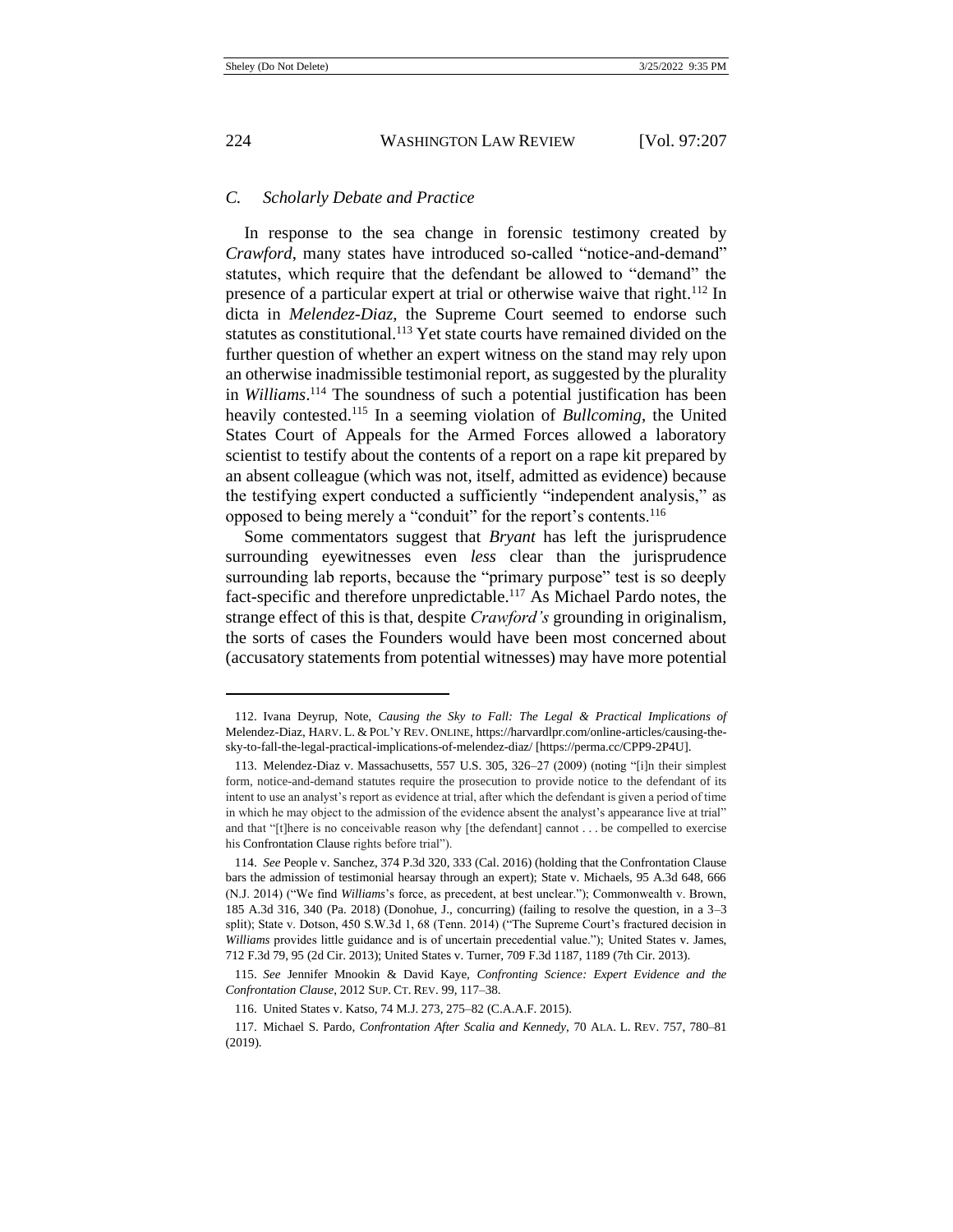<span id="page-19-0"></span>paths to admissibility than does the testimony of DNA analysts, unknown to the Founders.<sup>118</sup> The practice in the area, thus, remains uncertain, and the precise limitations of the Confrontation Clause remain foggy.<sup>119</sup>

Mark Spottswood has suggested a tiered, misconduct-based approach to the Confrontation Clause, which would allow for suppression of prior statements where the witness could have testified or where their unavailability was the fault of either the prosecution or the witness themselves. This approach would make it harder to falsely accuse others without facing perjury charges.<sup>120</sup> Spottswood has argued that suppression does more harm than good in cases where the witness becomes unavailable through no fault of their own, because there would be no misconduct to deter and we have no reason to believe that the jury would give radically greater credence to the out-of-court statement than to an incourt statement.<sup>121</sup> If those things are true, Spottswood argues, there is no reason to deprive jurors of potentially valuable information.<sup>122</sup>

With three new Justices—Gorsuch, Kavanaugh, and Barrett replacing Scalia, Kennedy, and Ginsburg since the last of the *Crawford*  cases, the next Confrontation Clause case the Court takes up will be an opportunity to provide much-needed clarity. In his dissent from the denial of certiorari in *Stuart v. Alabama*, Gorsuch criticized the plurality's reasoning in *Williams*. <sup>123</sup> *Stuart* was a drunk driving case in which the State of Alabama introduced a BAC report prepared by one analyst

<sup>118.</sup> *Id.* at 783.

<sup>119.</sup> With respect to expert reports, at least, Ronald Coleman and Paul Rothstein provide a useful distillation of the six possible ways forensic reports could come in without violating the Confrontation Clause under *Melendez-Diaz* and its progeny. *See* Ronald J. Coleman & Paul F. Rothstien, *A Game of* Katso *and Mouse: Current Theories for Getting Forensic Analysis Evidence Past the Confrontation Clause*, 57 AM. CRIM. L. REV. 27, 52–55 (2020). First, if the report were not testimonial (i.e., if it were a medical or psychiatric report not prepared for the prosecution). *Id.* at 52. Second, if it were used, as the *Williams* plurality suggests, as a foundation for expert testimony and not for the truth of the matter contained in it, a strategy which five justices in *Williams* rejected and Justice Gorsuch seemingly rejected in *Stuart. Id.* at 52–53. Third, where the report is not specifically accusatory (the other theory of the *Williams* plurality based on the anonymity of the Cellmark test, also a shaky theory given the views of the other justices at the time). *Id.* Fourth, where the report lacks sufficient formality, which were the grounds on which Justice Thomas concurred in *Williams* given the lack of certification on the Cellmark report. *Id.* at 54. Fifth, where the testifying witness is more than a mere "surrogate" or "conduit" for the report because, as in *Katso*, they had sufficient authority in the lab that the report's "entire analysis can be sufficiently tested by cross-examining the testifying expert." *Id.* Sixth, where a notice-and-demand statute exists and demand is not made, seemingly approved in dicta in *Melendez-Diaz*. *Id.* at 55.

<sup>120.</sup> Spottswood, *supra* not[e 18,](#page-3-0) at 569.

<sup>121.</sup> *Id.* at 569–70.

<sup>122.</sup> *Id.* at 570.

<sup>123.</sup> Stuart v. Alabama, 586 U.S. \_\_, 139 S. Ct. 36, 36–37 (2018) (Gorsuch, J., dissenting).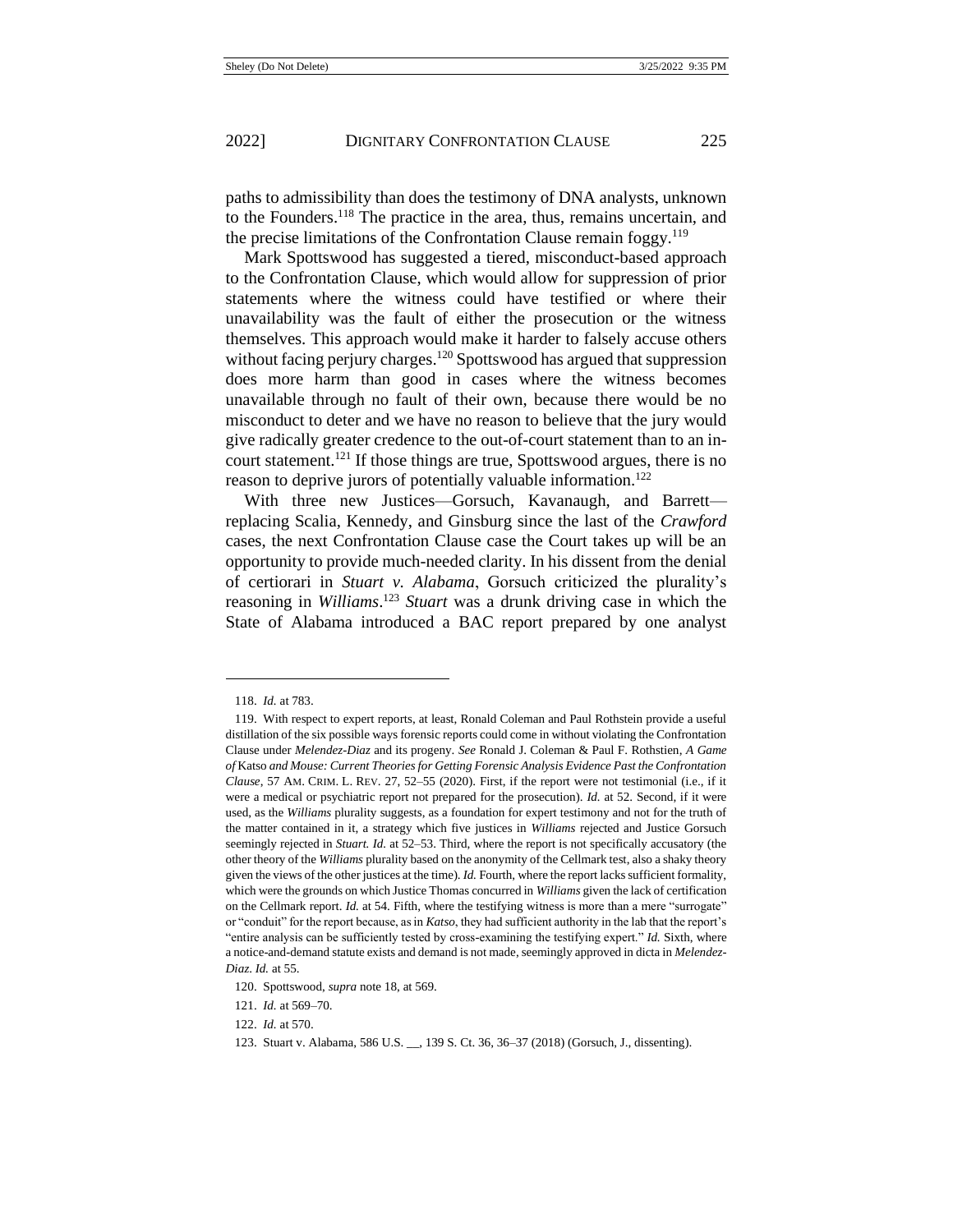through the testimony of a second.<sup>124</sup> The state argued that the report should be admissible on the grounds that it was not offered for the truth of what it said about the defendant's BAC at the time of the test, but rather to provide the testifying expert with a basis for estimating the BAC at the time the defendant was driving.<sup>125</sup> Gorsuch pointed out, approvingly, the five votes against this logic in *Williams* itself, and characterized the *Stuart*  case as one where "[t]he engine of cross-examination was left unengaged, and the Sixth Amendment was violated."<sup>126</sup> Gorsuch suggested Alabama's position was illogical, noting that the sole point of offering the BAC report would be to show "*because of the report's truth* . . . a basis for the jury to credit the testifying expert's estimation of Ms. Stuart's blood-alcohol level hours earlier."<sup>127</sup> This seems to suggest that Gorsuch will replace Justice Scalia as a *Crawford* purist. What this means for the somewhat equivocal test introduced by *Bryant—*authored, as it was, by Justice Sotomayor, who joined Justice Gorsuch in his dissent from certiorari denial in *Stuart*—remains to be seen.

The Supreme Court has yet to adequately keep the promise it made in *Crawford* to provide a definition of "testimonial" on "another day." While *Crawford* itself provided mostly historical comparisons resulting in a vague, formalistic understanding of the Confrontation Clause, the later cases seem to focus again on the accuracy/reliability values ostensibly held inadequate in *Crawford*. To resolve this puzzle, the next Part identifies an important, overlooked constitutional value, beyond accuracy, that has been implicit in the confrontation right from the very start.

## II. CONFRONTATION AS A DIGNITARY INTEREST

This Part considers the confrontation right as a potential dignitary interest of criminal defendants. In so doing, it turns to one of the foundational narratives behind Confrontation Clause discourse—the trial of Sir Walter Raleigh. In identifying the key features of Raleigh's influential attack on the absence of his accuser from the proceedings, it identifies the aspects of the episode that establish dignity as a basis for the confrontation right as it exists in Anglo-American criminal jurisprudence. This analysis will help courts identify the dignitary principles of justice embodied in the right of confrontation and untangle the thorny caselaw *Crawford* has generated.

<sup>124.</sup> *Id.* at 36.

<sup>125.</sup> *Id.* at 37.

<sup>126.</sup> *Id.* at 36.

<sup>127.</sup> *Id.* at 37 (emphasis in original).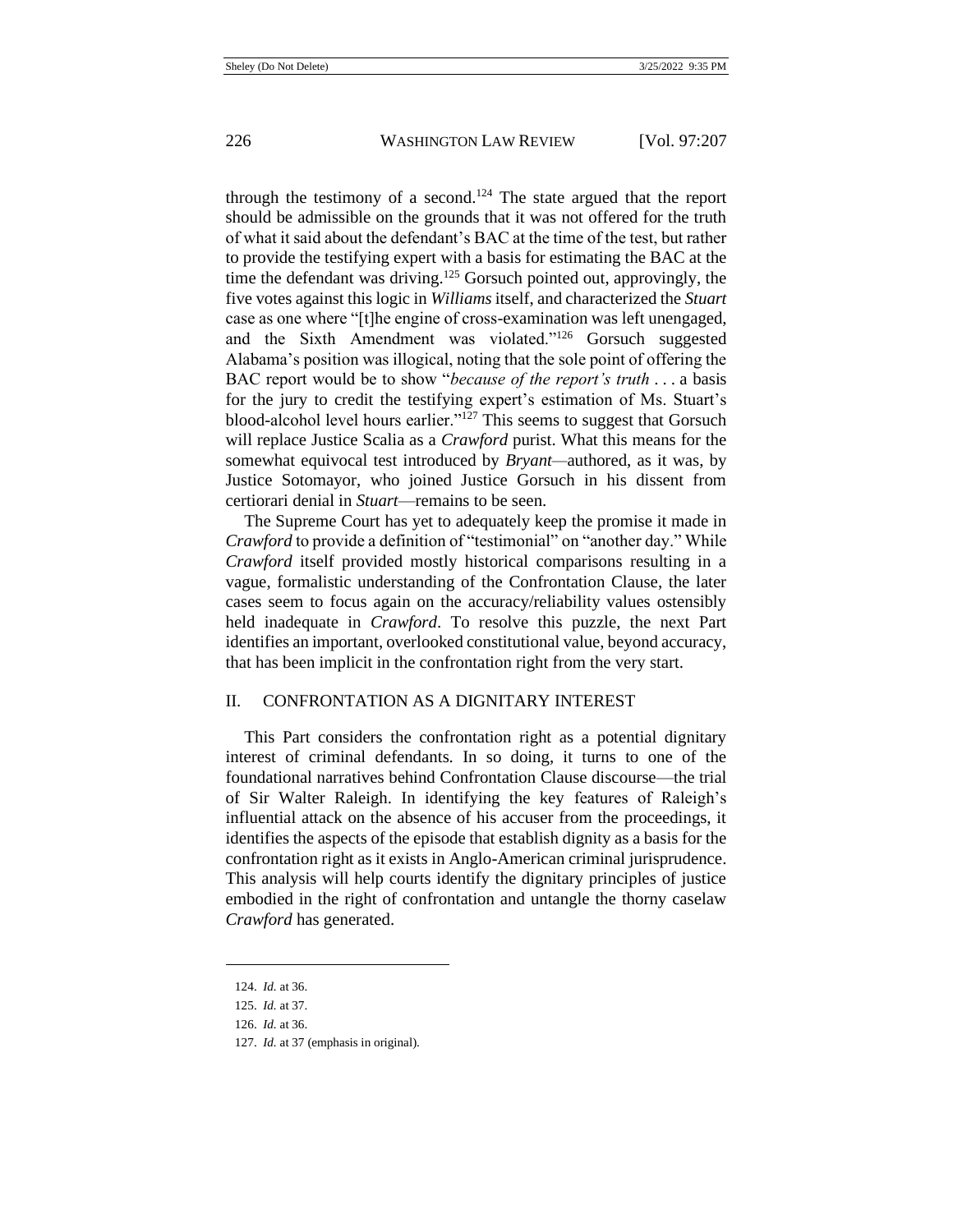### *A. Sir Raleigh's Trial and the Rhetoric of Dignity*

<span id="page-21-0"></span>Although he is perhaps most famous to history as a favorite of Queen Elizabeth I, and for the failed English settlement he established off the coast of Virginia on Roanoke Island,<sup>128</sup> Sir Walter Raleigh was a major character in the development of common law hearsay. Both an asset to the treasury and a diplomatic liability for his repeated piracy of Spanish ships, Raleigh found himself on shaky ground at court during the reign of Elizabeth's successor, James I.<sup>129</sup> In 1603, he was arrested and charged with treason for his alleged involvement in a plot against King James.<sup>130</sup> The Crown's chief evidence against him was the signed and sworn confession of Raleigh's friend Henry Brooke, 11th Baron Cobham,<sup>131</sup> who at one point even recanted his allegations, though he eventually reasserted them.<sup>132</sup> Over Raleigh's numerous, eloquent protests, Cobham did not appear on the witness stand for cross-examination, and Raleigh was ultimately convicted and sentenced to death. $133$ 

<span id="page-21-2"></span><span id="page-21-1"></span>Raleigh's trial has become a foundational narrative grounding the Anglo-American common law of hearsay and, in the United States, the Confrontation Clause. In a 1919 speech before the Royal Historical Society commemorating the Raleigh trial, Edwardian jurist Harry L. Stephen declared, "if I have to admit that English administration of justice grossly failed on this occasion there can be no doubt that the reaction was immediate and that . . . the essential features of what we consider justice in such matters were gradually developed on consistently progressive

<sup>128.</sup> Agnes M.C. Latham, *Sir Walter Raleigh*, ENCYC. BRITANNICA (Oct. 25, 2021), https://www.britannica.com/biography/Walter-Raleigh-English-explorer [https://perma.cc/Q8FN-S3B7].

<sup>129.</sup> *Id.*

<sup>130.</sup> *Id.* The plot was an alleged conspiracy among Protestant English noblemen to remove the Catholic James I and replace him with his cousin Lady Arbella Stuart. *See* Sara Jayne Steen, *The Correspondence of Lady Arbella Stuart*, BODLEIAN LIBR., http://emlo-portal.bodleian.ox.ac.uk/col lections/?catalogue=arbella-stuart [https://perma.cc/59Z8-9A4C].

<sup>131.</sup> *See* Latham, *supra* note [128;](#page-21-0) ANTHONY J.H. MORRIS, THE QUATERCENTENARY OF SIR WALTER RALEIGH'S TRIAL 13 (2003).

<sup>132.</sup> MORRIS,*supra* not[e 131.](#page-21-1) The prosecution also introduced additional hearsay evidence through the testimony of a boat pilot named Dyer, who asserted that in Lisbon a "Portugal gentleman" had told him "your King shall never be crowned, for Don Cobham and Don Raleigh will cut his throat before he come to be crowned." *Trial of Sir Walter Raleigh*, *reprinted in* 1 CRIMINAL TRIALS 400, 436 (David Jardine ed., 1832).

<sup>133.</sup> After his conviction, the silver-tongued Raleigh managed, at first, to talk his way out of the Tower on the argument that he could locate the mythological El Dorado (the "lost City of Gold") in South America. *See* Latham, *supra* not[e 128.](#page-21-0) Failing in that search, Raleigh did succeed, however, in angering the Spanish by raiding their South American settlements. This further raised the ire of the pacifist King James and the executioner's block finally awaited Raleigh upon his return. *Id.*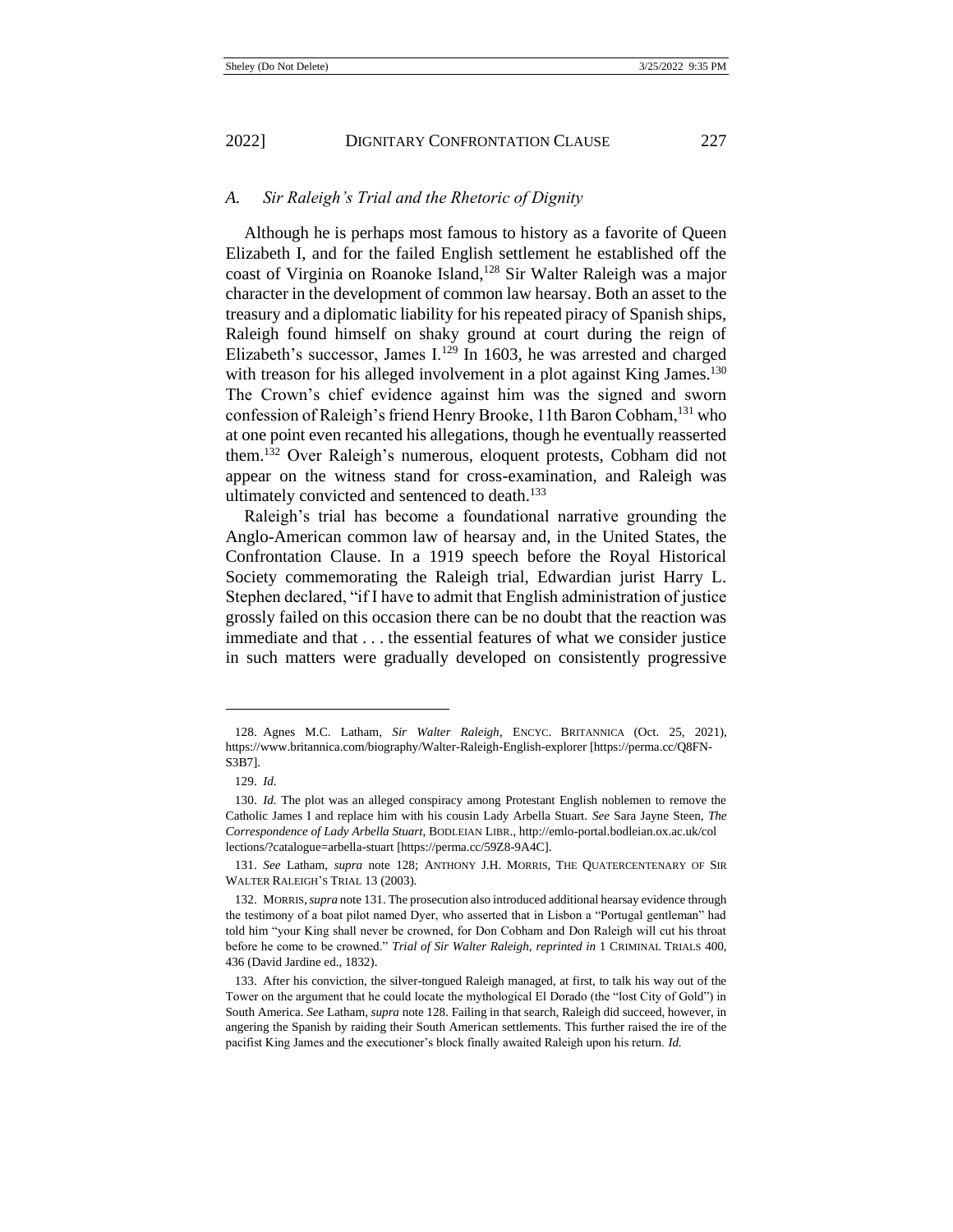<span id="page-22-0"></span>lines."<sup>134</sup> Perhaps due to the centrality of the Raleigh trial in the development of these "essential features" of common law justice, many American evidence and criminal procedure textbooks introduce these topics by discussing Raleigh's trial and contain excerpts from his speeches in his defense in which he decried Cobham's absence from the courtroom to provide face-to-face testimony.<sup>135</sup> The *Crawford* court devotes two paragraphs to the Raleigh trial, which it describes as one of "[t]he most notorious instances of civil-law examination."<sup>136</sup> A Lexis search of U.S. caselaw for the term "Raleigh" in the same sentence as "confrontation" yields 195 hits, $137$  and in the same sentence as "hearsay," it yields ninetytwo.<sup>138</sup> As such, this episode in legal history was relevant not only to the development of the confrontation right due to the actual legal reforms it encouraged in its own time, but to the shape it has given the discourse around confrontation to the present day.

Starting from the moment it concluded and stretching into the present day, then, Raleigh's trial became an important cultural narrative across time. Philosophers and literary scholars have theorized the process through which cultural narratives solidify into what can be termed the "mythology" of a culture.<sup>139</sup> Stories that become cultural mythology and, as such, endowed with particular demands on human obedience are at first necessarily products of particularized points of view and priorities. (One classic example of a legal story that has achieved mythic narrative

<sup>134.</sup> Harry L. Stephen, *The Trial of Sir Walter Raleigh: A Lecture Given in Connection with the Raleigh Tercentenary Commemoration*, *in* 2 TRANSACTIONS OF THE ROYAL HIST. SOC'Y 172, 176 (1919).

<sup>135.</sup> *See* GEORGE FISHER, EVIDENCE 360–62 (2d ed. 2008).

<sup>136.</sup> Crawford v. Washington, 541 U.S. 36, 44 (2004).

<sup>137.</sup> Case Results for "Raleigh w/s confrontation", LEXIS+, https://plus.lexis.com/search /?pdmfid=1530671&crid=2f51376a-2199-45c3-bca5-2897ba84be1c&pdsearchterms=raleigh+w%2 Fs+confrontation&pdtypeofsearch=searchboxclick&pdsearchtype=SearchBox&pdstartin=&pdpsf= &pdqttype=and&pdquerytemplateid=&ecomp=s8ttk&earg=pdsf&prid=23a554dc-3ec1-4f90-a6ea-088acf4d806a (type "Raleigh w/s confrontation"; then choose "Cases" from the Content dropdown; click "search") (last visited Jan. 20, 2022).

<sup>138.</sup> Case Results for "Raleigh w/s hearsay", LEXIS+, https://plus.lexis.com/search /?pdmfid=1530671&crid=28a3227e-579a-48d1-aa7d-29143e760916&pdsearchterms=Raleigh+w% 2Fs+hearsay&pdtypeofsearch=searchboxclick&pdsearchtype=SearchBox&pdstartin=&pdpsf=&pdq ttype=and&pdquerytemplateid=&ecomp=fphg&earg=pdsf&prid=b2da6624-bb4f-4bc1-9b08-

fe0b54c033d9 (type "Raleigh w/s hearsay"; then choose "Cases" from the Content dropdown; then click search") (last visited Feb. 3, 2022).

<sup>139.</sup> For example, Ernst Cassirer argues thoughts, at the time of emotional excitement, become concentrated and objectified into what the mind perceives as a god or demon; he notes that "the manner of this concentration always depends upon the direction of the subject's interest, and is determined not so much by the content of the experience as by the teleological perspective from which it is viewed." ERNST CASSIRER, LANGUAGE AND MYTH 44 (Susanne Langer trans., Dover Publications 1953) (1946).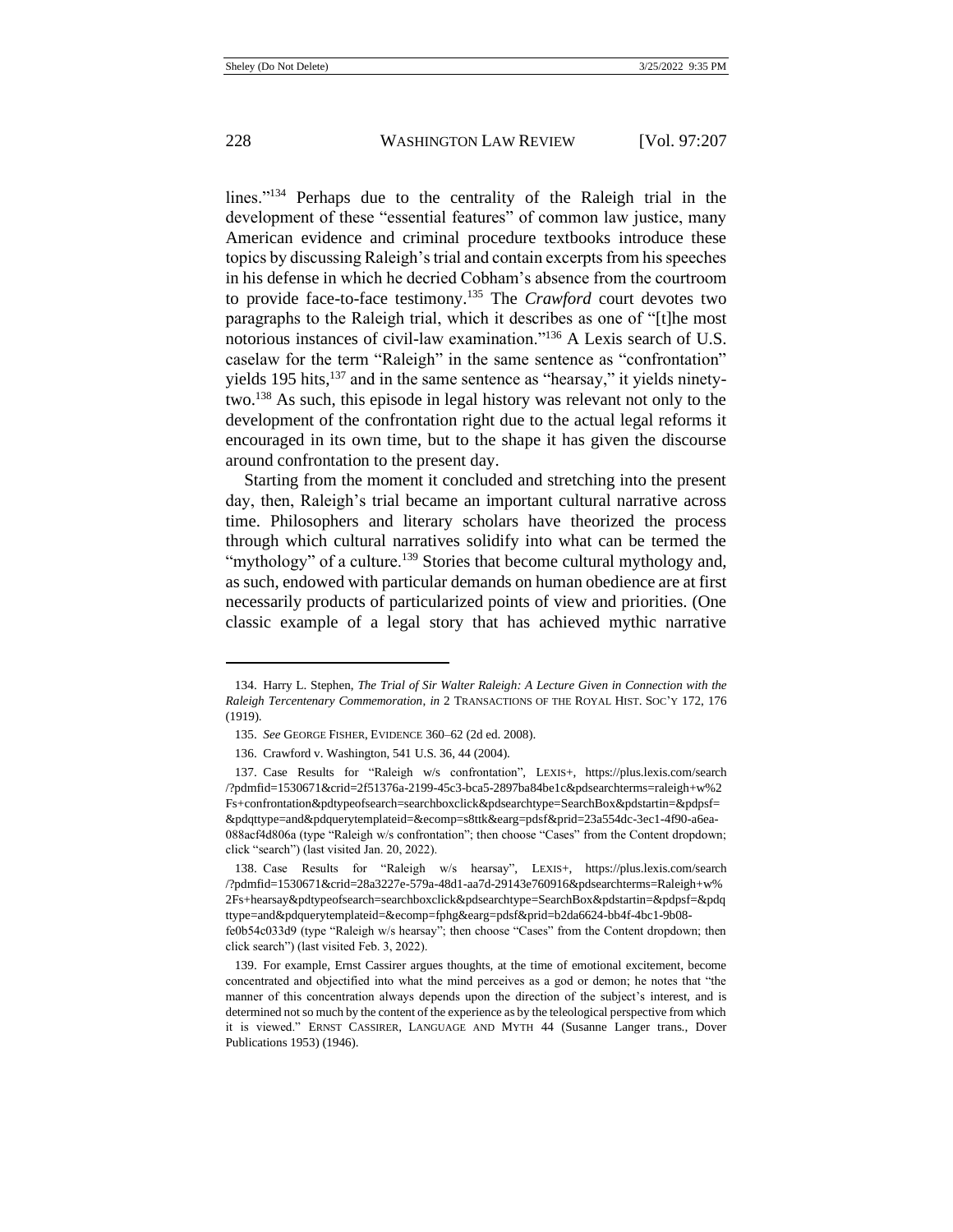standing in American jurisprudence is the familiar case of *Vosburg v. Putney*,<sup>140</sup> a tussle between two schoolboys that has become shorthand for the powerful idea that a tort or criminal defendant remains liable for the extent of damages even when the victim has a so-called "eggshell skull."<sup>141</sup> In the case of the Confrontation Clause, the impact of Raleigh's particular point of view, as memorialized in his oft-cited trial transcript, has developed cultural mythological force in the collective legal debate over what, precisely, is at stake in the right of confrontation. Common law's cumulative nature allows stories like Vosburg's and Raleigh's to retain power, throughout centuries of jurisprudence, as archetypes for the rules they represent.<sup>142</sup> By identifying the particulars of an archetype, we may discern more precisely the nature of the claims to justice it makes.

Most significantly, Raleigh's courtroom speeches focus on two interrelated values offended by the absence of Cobham: accuracy and dignity. Raleigh returns to both of these, individually and separately, throughout his trial. With respect to accuracy, he points out the obvious about his accuser: "Cobham is absolutely in the king's mercy; to excuse me cannot avail him. By accusing me he may hope for favour."<sup>143</sup> Cobham's motives for lying and Raleigh's inability to cross-examine him about them create the most important problem of accuracy in the proceeding. We would now say that a witness's sincerity (or lack thereof) counts as one of the four "testimonial capacities," which it is the purpose of in-person cross-examination to probe.<sup>144</sup> In the case of Baron Cobham, this capacity for sincerity would seem questionable under the shadow of Tower Hill.

<span id="page-23-0"></span>Yet Raleigh repeatedly couches his concerns about accuracy in the

<sup>140.</sup> 50 N.W. 403 (Wis. 1891).

<sup>141.</sup> *See* RICHARD A. EPSTEIN, CASES AND MATERIALS ON TORTS 6 (8th ed. 2004) (describing *Vosburg* as "one of the most storied cases of American law").

<sup>142.</sup> Northrop Frye, developing a system of literary archetypes, notes that "the search for archetypes is a kind of literary anthropology, concerned with the way that literature is informed by pre-literary categories such as ritual, myth and folk tale. We next realize that the relation between these categories and literature is by no means purely one of descent, as we find them reappearing in the greatest classics." Northrop Frye, *The Archetypes of Literature*, *in* THE MYTH AND RITUAL THEORY 223 (Robert A. Segal ed., 1998). While Frye focuses on religious mythology such as that of the Greek pagans, his basic point holds true for the full range of cultural mythology: once a mythological archetype has been established, it becomes iterative, validated, and replicated across a range of textual sources. Frye proposes that we can "see literature, not only as complicating itself in time, but as spread out in conceptual space from some unseen center." *Id.* Frye's "unseen center" supplies a theory for why Raleigh recurs so frequently as a jurisprudential and pedagogical archetype in Confrontation Clause discourse. *Id.*

<sup>143.</sup> *The Trial of Sir Walter Raleigh: A Transcript*, MATHEW LYONS, https://mathewlyons.co.uk/ 2011/11/18/the-trial-of-sir-walter-ralegh-a-transcript/ (last visited Jan. 7, 2022).

<sup>144.</sup> *See* FISHER, *supra* note [135,](#page-22-0) at 363 (noting that the four testimonial capacities include perception, memory, sincerity, and narrative).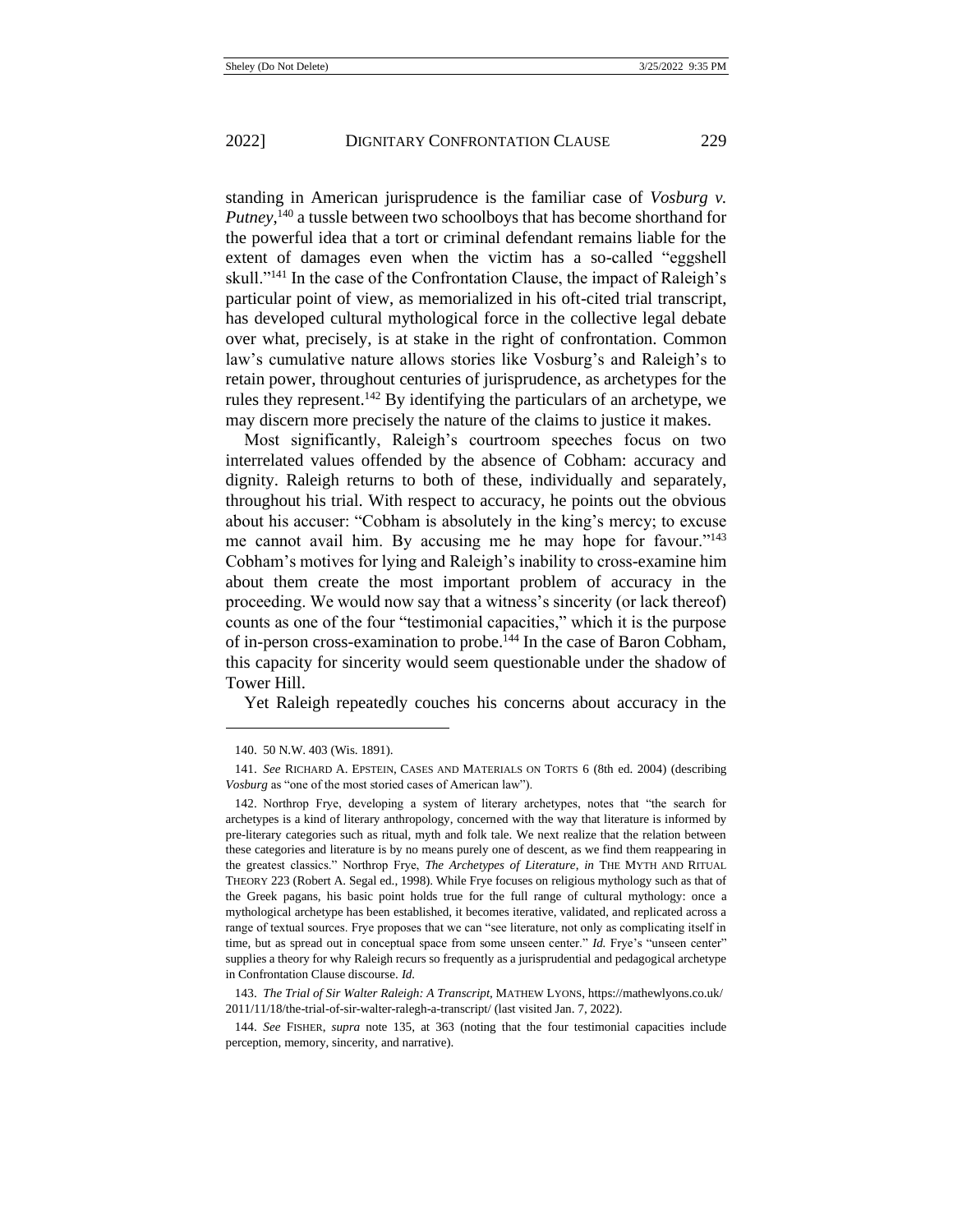language of dignity, a connection made most clear in his exclamation: "[b]y the law of God . . . the life of man is of such price and value, that no person, whatever his offence is, ought to die, unless he be condemned on the testimony of two or three witnesses."<sup>145</sup> In specifying "whatever his offence is," Raleigh seems to extend his criticism of the system even to cases where the defendant is in fact guilty, on the basis of the defendant's innate dignity measured against the light weight of a single testimony.<sup>146</sup> (Purely utilitarian accuracy concerns would, in theory, be triggered only if an innocent person were convicted due to unreliable testimony.) Raleigh seems to anticipate the Kantian conception of human dignity as an end rather than a means. In hypothetical cases with guilty defendants, the concern is, by definition, not accuracy. It is therefore relevant that Raleigh separately attacks the manner in which the ex parte system mobilized written testimony to operate upon a defendant's intrinsic human worth, even beyond accuracy concerns.

Throughout his trial speeches Raleigh reiterates the asymmetry between the dignitary value of his life and the comparative insubstantiality of words. At the start of the trial, he states, "[y]our words cannot condemn me; my innocency is my defence. I pray you go to your proofs."<sup>147</sup> He implies that Cobham's written words, alone, are not proof.<sup>148</sup> After being formally accused of treason, he responds, "[y]our phrases will not prove it."<sup>149</sup> And after the clerk reads Cobham's confession, Raleigh exhorts:

gentlemen of the jury, I beseech you hear me. This is absolutely all the evidence that can be brought against me. Poor shifts! This is that which must either condemn me or give me life, which must free me or send my wife and children to beg their bread about the streets. This is that must prove whether I am a notorious traitor, or a true subject to the King. But first let me see my accusation, that I may make my answer.<sup>150</sup>

In all these instances, Raleigh deplores the flimsiness of the written word, which he reduces to its constituent, immaterial parts by describing it as "phrases" and "shifts." Against those he sets up an embodied, highly material image of himself in the context of marriage and fatherhood. Finally, in one of the most-quoted moments from the trial, he declares: "Good my lords, let my accuser come face to face and be deposed. Were

- 149. *Id.*
- 150. *Id.*

<sup>145.</sup> *The Trial of Sir Walter Raleigh*, *supra* not[e 143.](#page-23-0)

<sup>146.</sup> *Id.*

<sup>147.</sup> *Id.*

<sup>148.</sup> *Id.*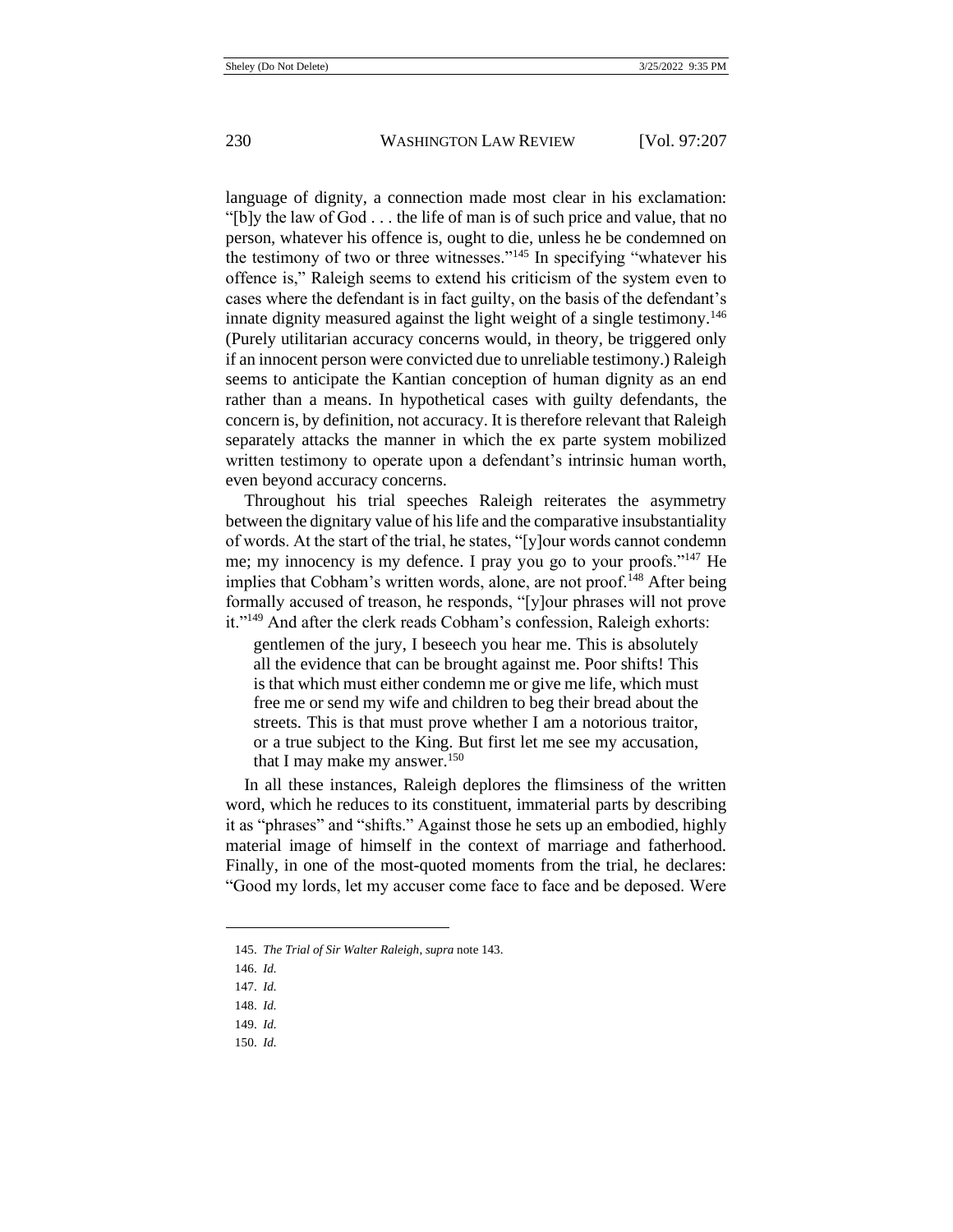the case but for a small copyhold, you would have witnesses or good proof to lead the jury to a verdict; and I am here for my life!"<sup>151</sup> Again he compares the value of his human life and the value of something materially transient: a tenure of land.<sup>152</sup> But he also renders Cobham as an embodied form—a human "accuser" who he wants to meet "face to face." He further emphasizes Cobham's human existence in declaring, "[i]f my accuser were dead or abroad, it were something. But he liveth, and is in this very house!"<sup>153</sup> By insisting on the shared living, human embodiment of both himself and Cobham, he underscores the fact that it is the lack of a human, face-to-face encounter that threatens his dignity in this proceeding for his own life.

Consistent with this trial's subsequent afterlife as a vehicle for procedural reform, Raleigh also continually emphasizes the systemic indignities to English justice created by the lack of confrontation. He refers to his own legal research of English law prior to the Marian statutes, which he says required at least two witnesses to convict someone of treason.<sup>154</sup> The change, he suggests, represents a sharp break from the traditions of English law, rendering England indistinguishable from its rival, Spain, and its brutal inquisitory practices:

[I]f the wisdom of former times, the assemblies of all the three estates in several parliaments thought it just to have the accusers produced, surely you will not withhold my accuser? If you proceed to condemn me by bare inferences, without an oath, without a subscription, without witnesses, upon a paper accusation, you try me by the Spanish inquisition.<sup>155</sup>

He also links the prior, English common law to Biblical authority:

Yet the equity and reason of those laws still remains, they are still kept to illustrate how the common law was then taken and ought to be expounded; but howsoever that may be, the law of God, I am sure, liveth for ever; and the canon of God sayeth, "At the mouth of two or three witnesses shall he that is worthy of death be put to death; but at the mouth of one witness he shall not be put to death."<sup>156</sup>

By making these comparisons, Raleigh situates the confrontation right

<sup>151.</sup> *Id.*

<sup>152.</sup> A copyhold is "a former tenure in land in England and Ireland by right of being recorded in the court of the manor." *Copyhold*, MERRIAM WEBSTER, https://www.merriam-webster.com/diction ary/copyhold [https://perma.cc/4RV6-Y6QH].

<sup>153.</sup> *The Trial of Sir Walter Raleigh*, *supra* not[e 143.](#page-23-0)

<sup>154.</sup> *Id.*

<sup>155.</sup> *Id.*

<sup>156.</sup> *Id.*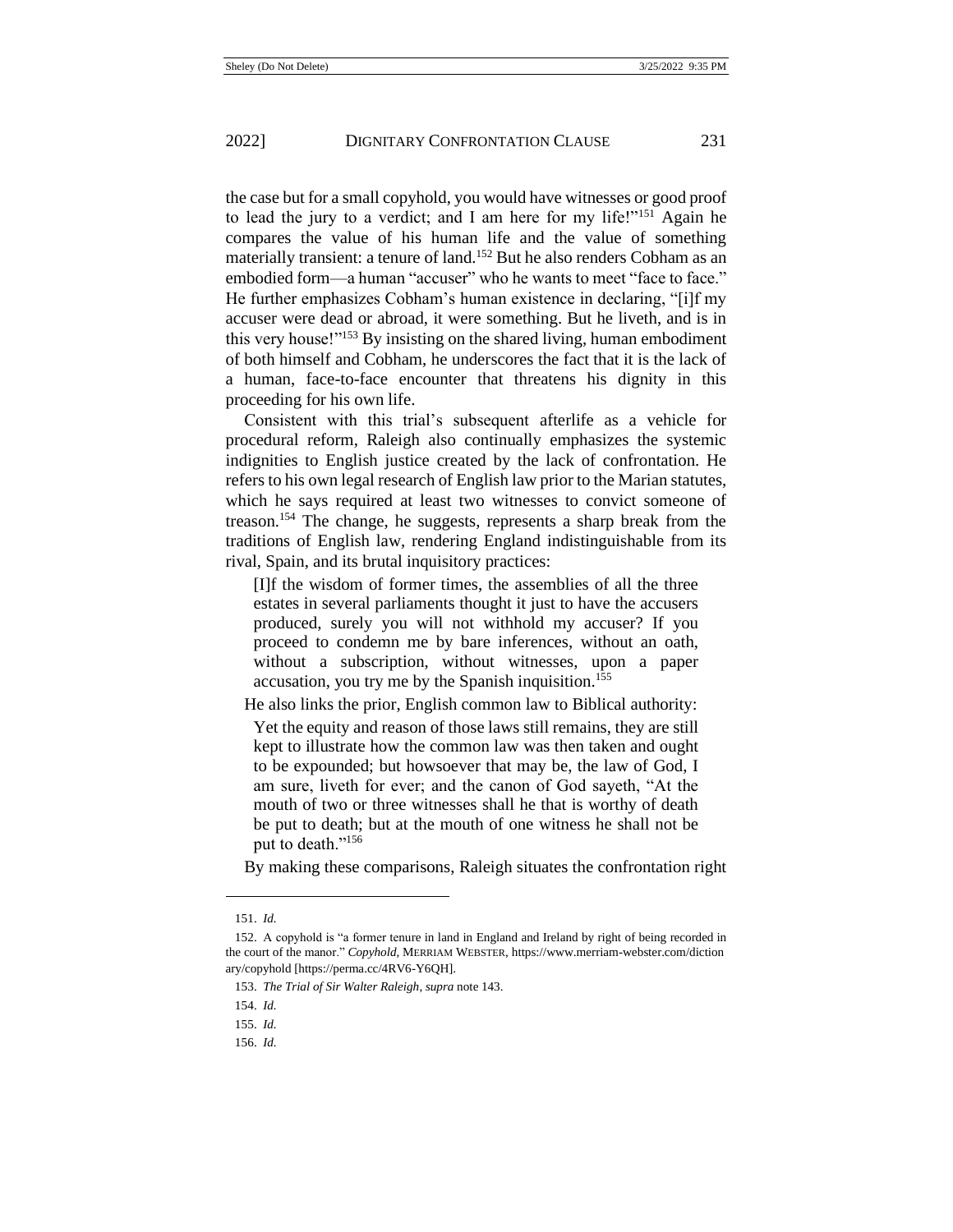in a broader historical discourse about the "rights of Englishmen" as a form of exceptionalism, a discourse that traces its origins to the Magna Carta and would proceed well into the establishment of the English Constitutional Monarchy and the Age of Reason (legible, again, in John Adams' complaints about the Stamp Act courts, discussed in section I.A, *supra*).<sup>157</sup> Certainly his point about English legal dignity was not lost on at least one of his trial judges, Sir Francis Gawdy, who later observed, "the justice of England has never been so degraded and injured as by the condemnation of Sir Walter Raleigh."<sup>158</sup>

If the cultural-legal myth of Raleigh's famous trial did indeed emerge, at least in part, from his rhetorical focus on dignitary interests, it remains to consider how, specifically, face-to-face confrontation realizes those interests. In particular, we should be interested in the relationship between such interests and the interests in accuracy with which both Raleigh and our modern system of evidentiary and criminal procedural law associate confrontation. The following sections will consider these questions.

#### *B. Emotional Guilt and Accuracy*

At one point during his trial, Raleigh urged, "let Cobham be sent for; let him be charged upon his soul, upon his allegiance to the King, and if he will then maintain his accusation to my face, I will confess myself guilty."<sup>159</sup> Raleigh's demand makes the point, familiar to students of evidence law, that one way to test an in-court witness's testimonial capacity for sincerity is through the administration of an oath, the violation of which would result in damnation (or, at least, perjury charges).<sup>160</sup> The oath itself is one of several reasons why the laws of hearsay generally enforce a preference for live testimony over out-ofcourt statements.<sup>161</sup>

Yet Raleigh's words suggest another means of assuring accuracy *and*  preserving dignity, flowing not from the oath itself but specifically from the embodied *confrontation* between accuser and accused: guilty conscience. Raleigh wants Cobham to maintain his accusations "to his face." It is not merely the formal setting, the king, and God who would ensure that Cobham would not lie on the stand. Raleigh's dignitary

<sup>157.</sup> For a famous eighteenth-century example of this discourse, see EDMUND BURKE, REFLECTIONS ON THE REVOLUTION IN FRANCE 27 (1790), https://socialsciences.mcmaster.ca/econ/ ugcm/3ll3/burke/revfrance.pdf [https://perma.cc/LQ3U-D4A8].

<sup>158.</sup> *Trial of Sir Walter Raleigh*, *supra* not[e 132,](#page-21-2) at 487.

<sup>159.</sup> *The Trial of Sir Walter Raleigh*, *supra* not[e 143.](#page-23-0)

<sup>160.</sup> *See* FISHER, *supra* not[e 135,](#page-22-0) at 363–64.

<sup>161.</sup> *Id.*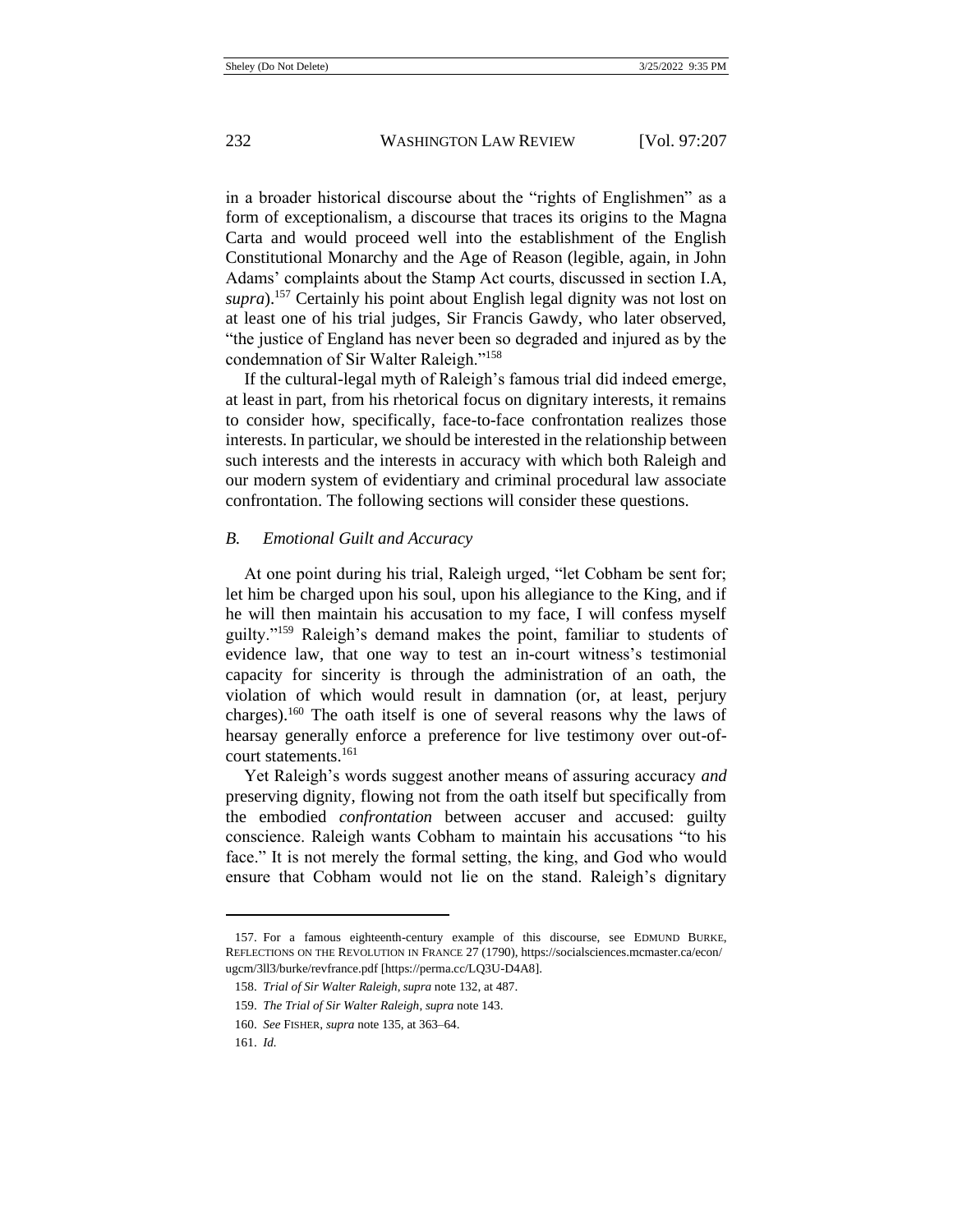interest in being treated as a human being by his accuser might also extract honesty through that accuser's own human tendencies. That, for Raleigh, dignity has distinct value from accuracy is clear in his purported willingness to confess *himself* guilty, should he only have the opportunity of face-to-face confrontation.

<span id="page-27-0"></span>As to accuracy, there does seem to be psychological evidence that confrontation may encourage honesty through the mechanism of emotional guilt. First off, proximity and feelings of guilt appear correlated: test subjects are much less likely to administer supposed shocks to another party when that party is nearby as opposed to when they do not have to observe it.<sup>162</sup> More specifically relevant to a trial setting, Battigalli, Charness, and Dufwenberg have shown how simple guilt may provide a psycho-foundation for honesty in certain situations.<sup>163</sup> Generally, people have an aversion to lying, the more so the lower the costs to themselves and the higher the harms imposed on others.<sup>164</sup> Further research on parties playing games with high monetary payoffs suggests that a party feels guilty when their counterparty has in some way failed to meet their own expectation—meaning that they feel guilt when their counterparty is surprised by the game's outcome.<sup>165</sup> Battigalli et al. have integrated this research to apply guilt to the context of honesty, showing that the data supports the claim that people are more likely to lie when they are failing to meet the expectations of a listener.<sup>166</sup> While these are all controlled studies (with stakes far lower than Raleigh's trial, which implicated the potential execution of both parties), they suggest a mechanism by which a witness's proximity to the defendant could induce honesty through guilt, particularly in cases where the defendant knows the witness is lying.

There is another way in which the dignitary value of face-to-face confrontation could have simultaneous accuracy benefits, which were not relevant in the case of Raleigh himself. As discussed above, all criminal defendants have a right to assist in their defenses, a right which has both accuracy and dignity components. In cases where it is unclear even to the defendant whether the witness is lying, it becomes relevant whether a defendant's face-to-face confrontation with a witness adds accuracy to the

<sup>162.</sup> *See generally* Stanley Milgram, *Some Conditions of Obedience and Disobedience to Authority*, 18 HUM. RELS. 57 (1965).

<sup>163.</sup> Pierpaolo Battigalli, Gary Charness & Martin Dufwenberg, *Deception: The Role of Guilt*, 93 J. ECON. BEHAV. & ORG. 227, 231–32 (2013).

<sup>164.</sup> *See* Uri Gneezy, *Deception: The Role of Consequences*, 95 AM. ECON. REV. 384, 391 (2005).

<sup>165.</sup> *See* Pierpaolo Battigalli & Martin Dufwenberg, *Guilt in Games*, 97 AEA PAPERS & PROC. 170, 173–74 (2007).

<sup>166.</sup> *See* Battigalli et al., *supra* not[e 163,](#page-27-0) at 229.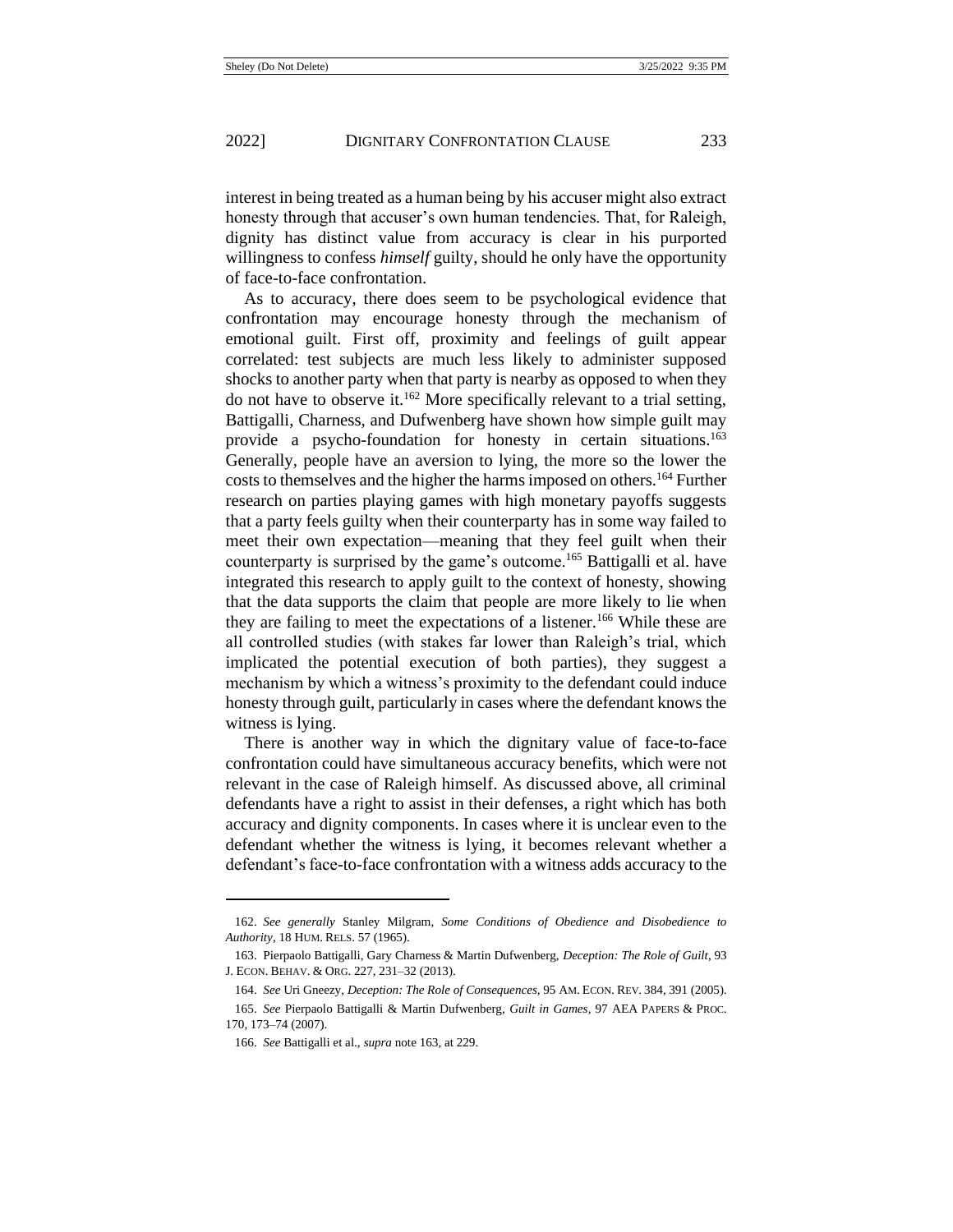defense. (This was not the case in Raleigh's trial where, presumably, whatever the truth to Cobham's testimony was, Raleigh already knew it.)

One of the specters the psychological literature raises for criminal trials generally is that people are not particularly good at telling when others are lying, a problem of great significance given the importance the common law system puts on jurors as arbiters of credibility.<sup>167</sup> For example, onlookers to bargaining processes are poor at detecting which party is lying.<sup>168</sup> Yet Frank, Gilovich, and Regan have found that players of prisoner's dilemma who meet face-to-face beforehand are much more likely to predict other parties' cooperative behavior and thus conclude that players involuntarily send one another truth signals.<sup>169</sup> This study suggests that there may be at least some basis for the belief that a defendant can better assist counsel by evaluating adverse witnesses face-to-face, at least where the defense does not already know whether the witness is lying. That said, the stakes of prisoner's dilemma, in which there is a chance of benefitting both parties through telling the truth, are very different from the typical criminal trial, particularly trials where the witness avoids punishment (like Cobham) by lying.

This literature review suggests that there may indeed be at least some accuracy value to a defendant's face-to-face confrontation of their accuser, above and beyond the enhanced protections of the oath and the fire of cross-examination. Yet these studies do not provide overwhelming evidence and do not specifically consider the judicial setting. It therefore remains fairly inconclusive whether the accuracy protections of face-toface encounters guaranteed by the Confrontation Clause add enough to the existing accuracy protections of hearsay law to justify *Crawford*'s substantial costs. Furthermore, these accuracy benefits to face-to-face confrontation would seem to apply equally to any witness, not merely those whose out-of-court statements were specifically testimonial and thus governed by *Crawford*. Nonetheless, a lying witness's feelings of guilt may have yet further relevance to this analysis, beyond their role in increasing accuracy.

#### *C. Confrontation as a Relational Right*

The preceding section collected evidence of what may seem an

<sup>167.</sup> *See* United States v. Scheffer, 523 U.S. 303, 313 (1998) (quoting United States v. Barnard, 490 F.2d 907, 912 (9th Cir. 1973)).

<sup>168.</sup> *See generally* Axel Ockenfels & Reinhard Selten, *An Experiment on the Hypothesis of Involuntary Truth-Signalling in Bargaining*, 33 GAMES & ECON. BEHAV. 90 (2000).

<sup>169.</sup> *See* Robert H. Frank, Thomas Gilovich & Dennis T. Regan, *The Evolution of One-Shot Cooperation: An Experiment*, 14 ETHOLOGY & SOCIOBIOLOGY 247, 255–56 (1993).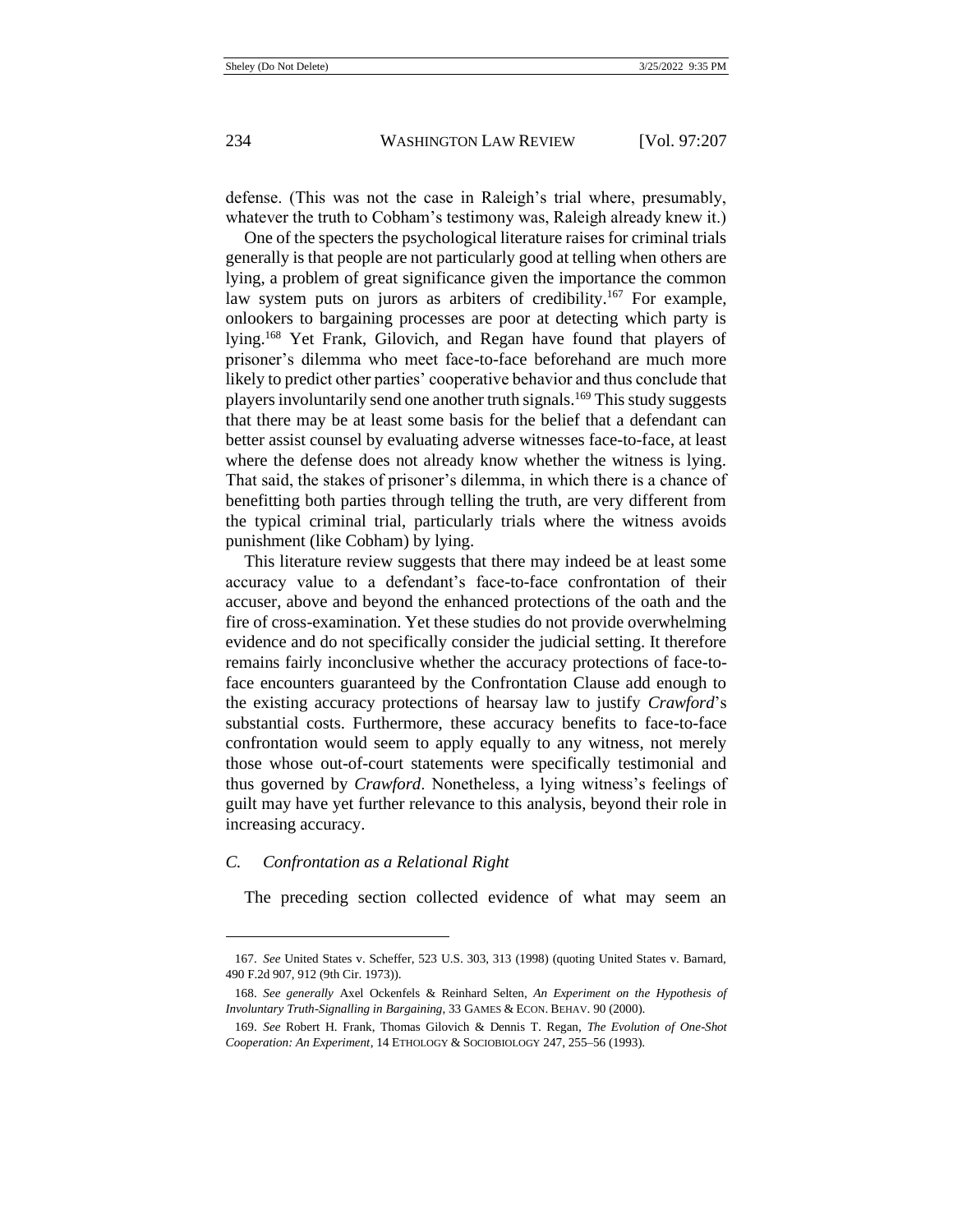intuitive concept: dishonest witnesses may experience feelings of guilt after giving false testimony while face-to-face with the defendant. Thus, the confrontation right may mobilize those feelings to enhance the accuracy of a proceeding. This section will invert this proposition to consider whether the defendant should have an affirmative personal right to expose their accuser to such feelings of guilt. In other words, it takes seriously Raleigh's promise that he would confess himself guilty of crimes he emphatically denied committing, if only given the dignity of confronting Cobham face-to-face. I argue that, because a potentially innocent defendant's dignity is affronted by a witness's State-facilitated lies, such a defendant has a dignitary interest in imposing, through physical proximity, reciprocal costs on his false accuser, which is heightened in cases where the initial lie was made in a setting created or controlled by the State.

#### *1. Dignity and Deception*

<span id="page-29-1"></span>According to Kant's Formula of Humanity, the use of force, coercion, and deception are morally wrong because they treat a human being as a means to an end, insofar as they render impossible the conditions of consent.<sup>170</sup> As will be discussed in greater detail in the broader discussion of dignity in Part III below, Kant viewed proportional punishment not as coercion but as a means of respecting the human dignity of a perpetrator of treating a person "as an end in himself." <sup>171</sup> For the same reasons that he endorsed retributive punishment, he abhorred the punishment of the innocent, even through non-penal means such as war.<sup>172</sup> Furthermore, Kantian ethics forbid lying insofar as deception does not respect the rationality of the person lied to, a view which has been criticized as excessively absolutist under circumstances in which lies could be considered necessary to avoid a greater harm.<sup>173</sup>

<span id="page-29-0"></span>If one takes Kant's claims about the relationship between dignity and lies at face value, however, they create an interesting ethical triangle in cases where an innocent defendant is threatened with punishment due to the dishonesty of a state's witness. In such a scenario, one could argue, the witness—in lying to the state (via the judicial tribunal)—unethically uses it as a means to a personal end, an outcome that would be forbidden

<sup>170.</sup> IMMANUEL KANT, *Fundamental Principles of the Metaphysics of Morals*, *reprinted in* BASIC WRITINGS OF KANT 143, 164–97 (Allen W. Wood ed., Thomas K. Abbott trans., 2001).

<sup>171.</sup> *Id.* at 185.

<sup>172.</sup> IMMANUEL KANT, *To Eternal Peace*, *reprinted in* BASIC WRITINGS OF KANT 433, 433–40 (Allen W. Wood ed., Carl J. Friedrich trans., 2001).

<sup>173.</sup> *See* Christine M. Korsgaard, *The Right to Lie: Kant on Dealing with Evil*, 15 PHIL. & PUB. AFFS. 325, 325–26 (1986).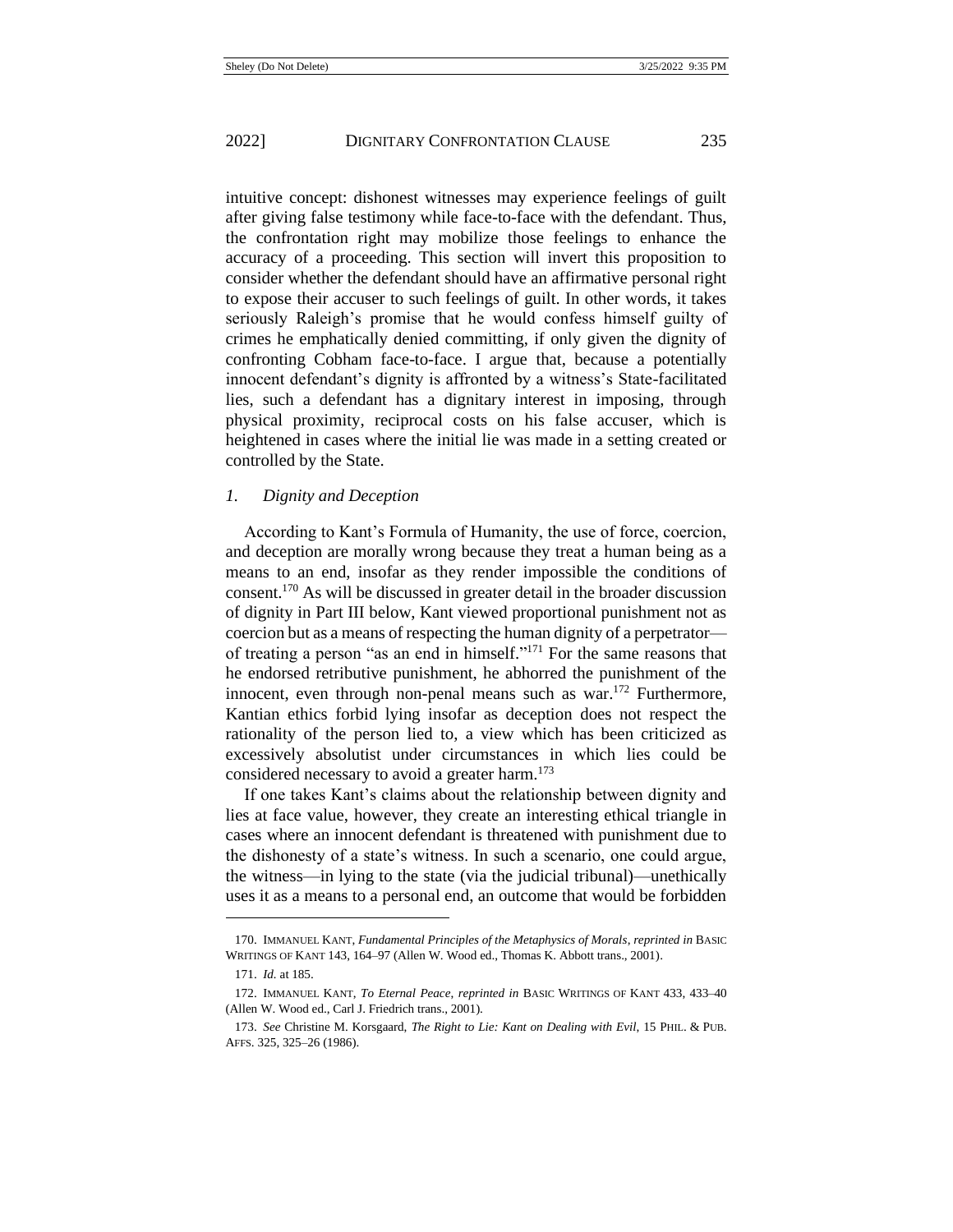by Kant's ethics, in which a state is "a society of men, which no one but they themselves is called upon to command or to dispose of."<sup>174</sup> (To use George Mason's words in his attack on ex parte tribunals under the Stamp Act, the defendant would be treated as an end by the "sycophant[s] and informer[s]."<sup>175</sup>) The state, essentially, will have acted not through the reasoned deliberation of its constituents, but through the lying witness's coercive deception. At the same time, however, the innocent defendant's individual human dignity is affronted by the state action that, through the witness's lie, imposes unwarranted punishment on an innocent.

Of course, in designing legal rules, there is no way to tell, ex ante, who is guilty and who is innocent; indeed, it is an important American Constitutional value that both the guilty and the innocent retain absolute procedural rights against the state. In that sense, positive moral theories such as Kantian ethics, keyed as they are to substantive right and wrong, prove less than useful (though Kant himself was concerned with due process as well, as a buttress against unlimited state coercion.<sup>176</sup>) What the Kantian conception of deception highlights, however, is how a lie that weaponizes the state against an innocent (which is, of course, perjury as a legal matter) undermines that innocent's human dignity in a way that should subject the witness to proportional retribution. Yet in cases where the lie is successful, perjury charges are unlikely to follow.

In light of the essentially epistemological problem with relying on criminal sanctions for perjury as a punishment, the witness's potential guilt over lying—heightened, if psychology has it correctly, due to proximity to the defendant—could serve at least some sort of retributive function of its own. In this manner of thinking, the lying witness's guilt *serves* the innocent defendant's dignity, however imperfectly. (In the reverse situation, in which the witness is honest and the defendant is guilty, there is neither cause for guilt nor the need to restore dignity, so the case drops out.)

This retributive function matters more in cases where a potential outof-court statement qualifies as "testimonial" because in those cases, the speaker deploys the apparatus of the state against the defendant for a personal motivation. An investigation and prosecution is, necessarily, a usurpation of a defendant's freedom and, therefore, an affront to inherent dignity, albeit an unavoidable one. A defendant's dignitary interest in confronting such accusers is, therefore, heightened relative to their interest in confronting a witness who lies to a private party.

<sup>174.</sup> KANT, *supra* not[e 172,](#page-29-0) at 436.

<sup>175.</sup> *See* ROWLAND, *supra* not[e 49,](#page-8-0) at 383.

<sup>176.</sup> *See* JEFFRIE G. MURPHY, RETRIBUTION, JUSTICE, AND THERAPY 82 (1979).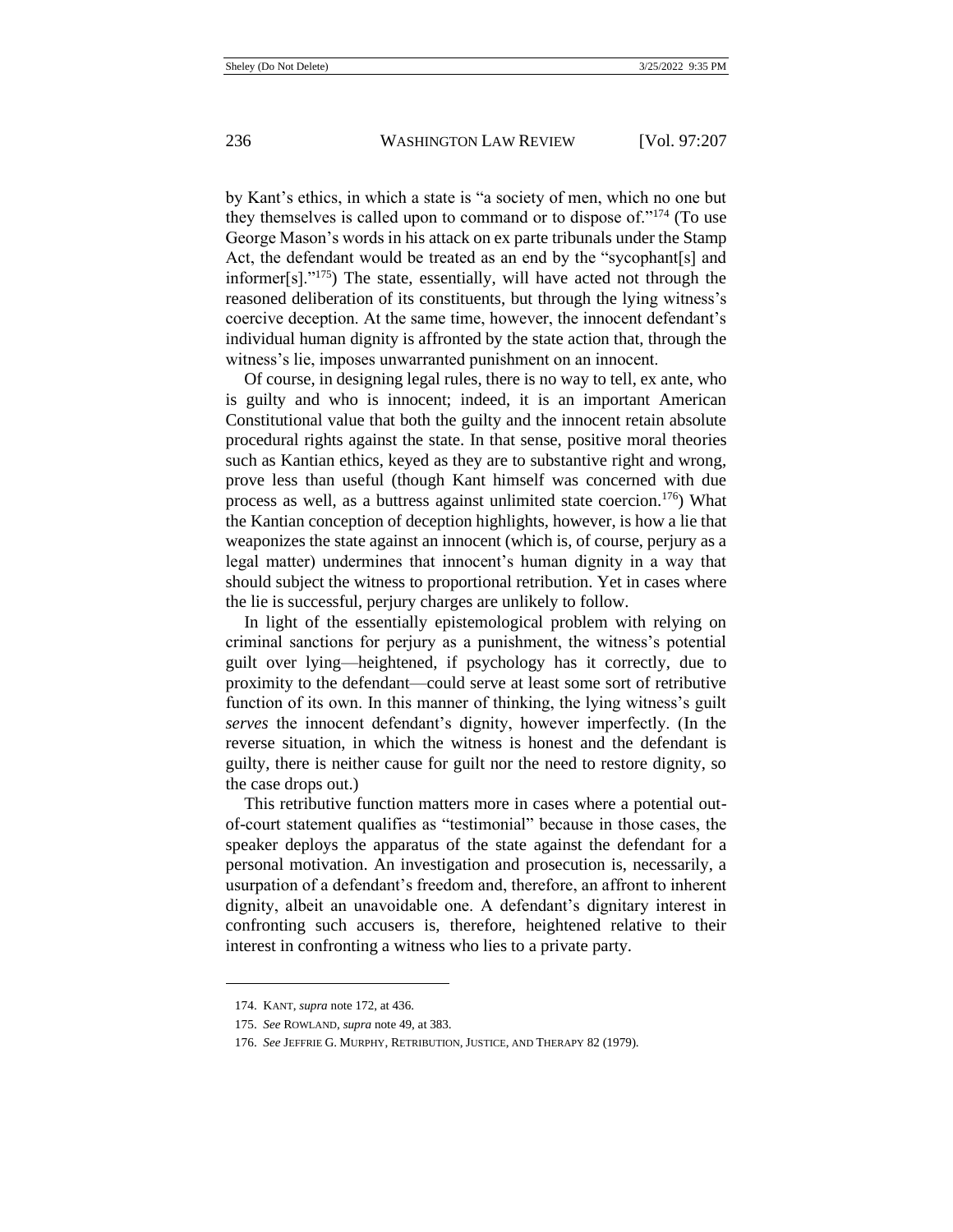In short, while a witness's guilt over lying face-to-face with a defendant *may* have benefits for the accuracy of the proceeding, it seems even more clear that this potential for guilt serves the dignitary interest of the defendant, through their relation to the lying witness. Put another way, the possibility of guilt allows the defendant some form of agency through the mere embodied assertion of the defendant's own humanity and its potential effects on the lying witness. It is this embodied, human encounter that Raleigh—a nobleman well used to dignified treatment beyond what most of today's criminal defendants receive—repeatedly demanded in his famous courtroom rhetoric. This is a non-trivial value and benefit, given that the enormous, systemic resource imbalance between the defense and the prosecution generally leaves defendants with little or no agency.<sup>177</sup>

## *2. Lab Technicians as a Case Study*

The testimony of lab technicians is particularly salient, not only due to the number of Supreme Court cases that deal with it, but because such cases provide a vivid example of the dignitary harms a defendant suffers when unable to confront lies told within the state-funded apparatus of a police investigation. Consider, for example, a defendant convicted on the strength of a lab report produced by an ill-run, prosecution-biased state crime lab. If lab technicians may "testify" impersonally by means of written affidavit, not only is it easier for mistakes to render the proceedings inaccurate without the benefits of defense cross-examination, but the dignitary harm to the defendant's personhood is even greater. Where the crime lab witnesses participate in the general, impersonalized apparatus of prosecution, the defendant's ability to personally encounter the human witness, susceptible to feeling guilt, at least somewhat enhances the defendant's personal agency in an otherwise largely impersonal, state-driven process.

As discussed in Part I, many critics of *Melendez-Diaz* and its progeny, with their widespread practical implications for the criminal justice system, share Justice Kennedy's "immediate systemic concern" that the *Melendez-Diaz* Court failed to "acknowledge the real differences between laboratory analysts who perform scientific tests and other, more conventional witnesses."<sup>178</sup> For the *Melendez-Diaz* dissenters, it was dispositive that lab technicians, unlike the witnesses and victims in

<sup>177.</sup> *See generally* BRYAN FURST, BRENNAN CTR. FOR JUST., A FAIR FIGHT: ACHIEVING INDIGENT DEFENSE RESOURCE PARITY (2019), https://www.brennancenter.org/sites/default/files/2019- 09/Report\_A%20Fair%20Fight.pdf [https://perma.cc/9XNB-NZS2].

<sup>178.</sup> Melendez-Diaz v. Massachusetts, 557 U.S. 305, 330 (2009) (Kennedy, J., dissenting).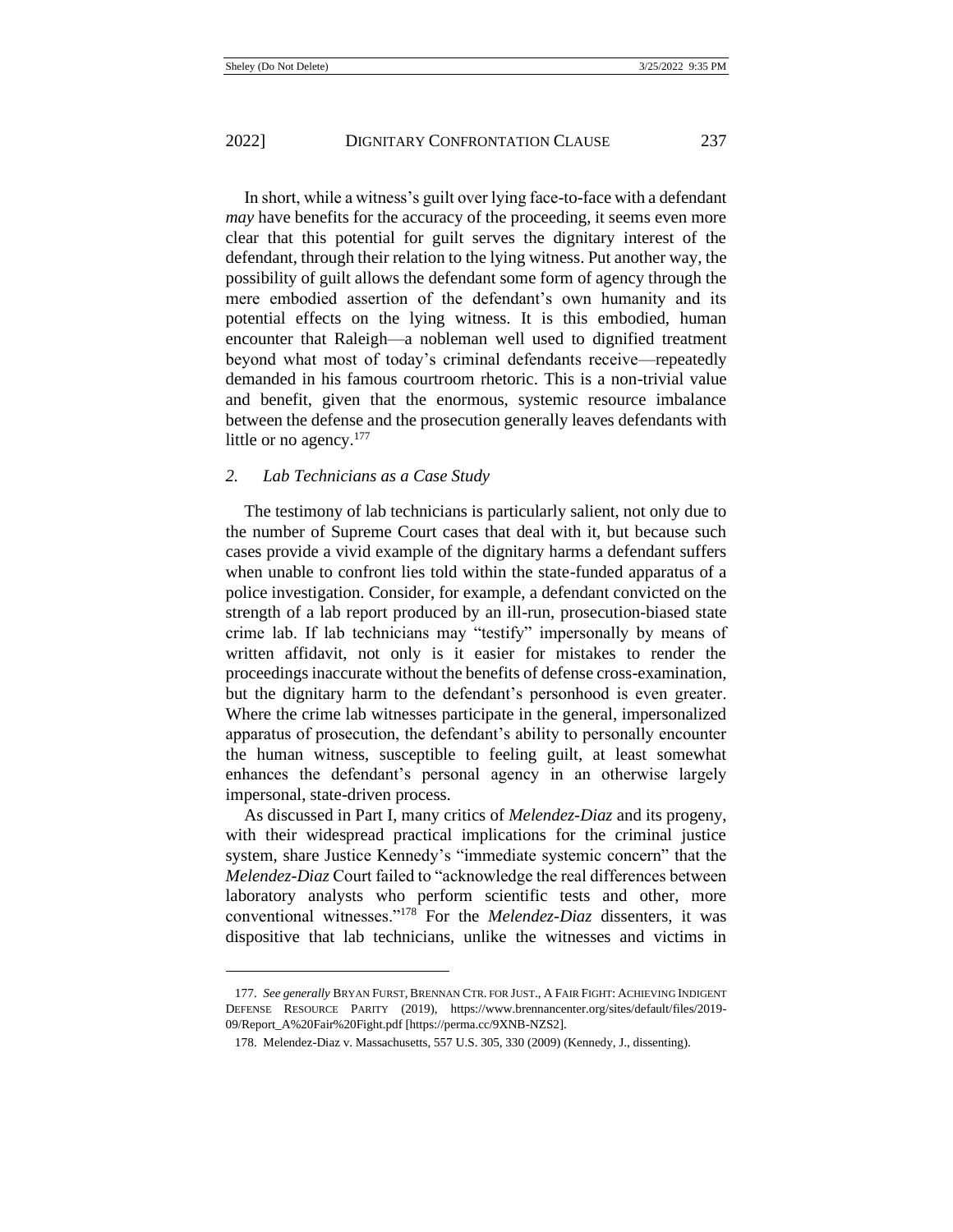*Crawford* and *Davis*, did not attempt to testify to "personal knowledge of some aspect of the defendant's guilt," which should have—in the views of the dissent and other critics—created a convenient place to draw a line limiting the reach of *Crawford*. 179

What this account leaves out, however, is that regardless of whether a technician possesses personal knowledge of the defendant's *actions*, their testimony is, like that of any other fact witness, nonetheless based on personal knowledge of the physical evidence of a crime which they have personally handled (unlike the paradigmatic expert witness who may testify about hypotheticals and background information). Furthermore, a lab technician's personal capacities for sincerity, accuracy, and so forth are no less relevant when their correct identification of a substance, DNA sequence, etc., make up the "words" (as Raleigh would have put it) upon which a citizen's life and freedom rest. Most importantly from a dignitary perspective, the State solicits and funds the reports of lab technicians even those in private labs, like Cellmark in the *Williams* case. Lies in such reports therefore compound the dignitary harm the prosecution inflicts on a defendant, insofar as they allow private actors to deploy the artillery of the state to use the defendant for their personal ends.

<span id="page-32-0"></span>Both the accuracy and dignitary implications of lab tech testimony became abundantly—and tragically—clear during the recent Massachusetts scandal in which the misconduct of two state crime lab chemists produced two of the largest mass exonerations in history.<sup>180</sup> One chemist in the Boston lab, Annie Dookhan, admitted that in order to meet the personal goal of being "the hardest working and most prolific and most productive chemist," she achieved three times the productivity of her colleagues by simply failing to test most of the samples she received, instead automatically concluding that they were controlled substances.<sup>181</sup> Dookhan's strategy emphasizes how even the best-run drug labs contain an inherent structural bias: they are run by the state and it is always in the state's interest that any given sample come up positive.<sup>182</sup> For dishonest

<sup>179.</sup> *Id.* 

<sup>180.</sup> *See* Andrea Estes, *Almost a Decade After Annie Dookhan and the State Drug Lab Scandal, the Fallout Is Growing*, BOS. GLOBE (Jan. 2, 2021, 12:41 AM), https://www.bostonglobe.com/2021/ 01/01/metro/nearly-decade-after-annie-dookhan-state-drug-lab-scandal-fallout-is-growing/ [https:// perma.cc/27MM-F5Z2].

<sup>181.</sup> *See* Katie Mettler, *How a Lab Chemist Went from "Superwoman" to Disgraced Saboteur of More Than 20,000 Drug Cases*, WASH. POST (Apr. 21, 2017), https://www.washingtonpost.com/ne ws/morning-mix/wp/2017/04/21/how-a-lab-chemist-went-from-superwoman-to-disgraced-saboteurof-more-than-20000-drug-cases/ [https://perma.cc/X432-9S2K/].

<sup>182.</sup> *See* COMM. ON IDENTIFYING THE NEEDS OF THE FORENSIC SCIS. CMTY., NAT'L RSCH. COUNCIL, STRENGTHENING FORENSIC SCIENCE IN THE UNITED STATES: A PATH FORWARD 24 (2009).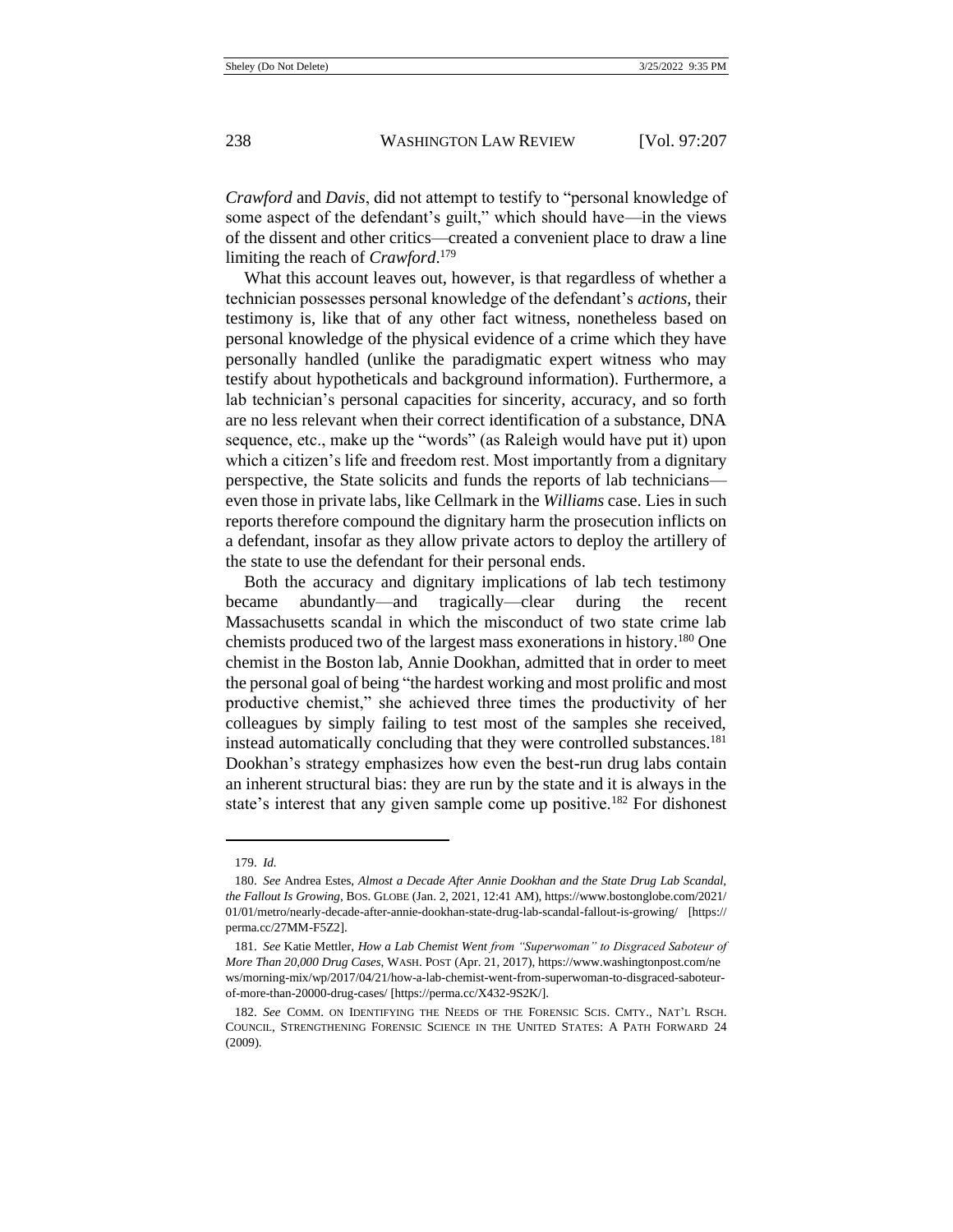lab techs looking for advancement, this creates a significant moral temptation.

<span id="page-33-0"></span>Dookhan's email correspondence with prosecutors emphasizes how tightly her personal identity was bound up with being, rather than a neutral scientist, an arm of the prosecution. In one message, she tells the prosecutor to "[t]ell the defendant, he is getting an extra 5 years for p[issing]-off the chemist. :)"<sup>183</sup> In another, she responds to a prosecutor's expressed desire to process more drug offenders before summer by agreeing: "I have the same attitude. get them off the streets."<sup>184</sup> Dookhan would ask prosecutors for permission before responding to defense requests and once expressed her identification with the prosecution and police by quipping, "[g]reat business we all work in huh?"<sup>185</sup> Prosecutors seemed to appreciate Dookhan's efforts and made it clear that they regarded her as on their side. One Assistant District Attorney enthusiastically wrote her, "DREAM TEAM!!!!!!!!! It is time to kick some more buttocks!!!!"<sup>186</sup> Another, in asking that certain tests be run quickly, emphasized to her that the defendants are "VERY bad guys," thereby inappropriately assuming the defendants' guilt before Dookhan had even run her experiments.<sup>187</sup>

Perhaps even more disturbingly, Dookhan's self-conception as a hardworking arm of the state appears to have implicated not only her professional but her personal identity. Despite being married, she engaged in unprofessional communications with prosecutor George Papachristos. In their emails, Dookhan and Papachristos both used the context of how hard they were working to lament their respective needs for romantic attention. Papachristos noted that he needed to "meet[] the right girl,"<sup>188</sup> and Dookhan said that she wanted a man to "love me and make me laugh and smile."<sup>189</sup> Dookhan went so far as to fake and forward to Papachristos a phony email exchange with another colleague purporting to show that colleague telling Dookhan that she worked too hard and therefore "need[ed] a boyfriend," erroneously referring to Dookhan being recently divorced.<sup>190</sup>

It is irrelevant whether Dookhan was attempting to shore up her

<sup>183.</sup> *How to Fix a Drug Scandal: Episode 2*, NETFLIX, at 30:30–30:40 (2020), https://www.netflix.com/watch/80999612 (last visited Jan. 31, 2022).

<sup>184.</sup> *Id.* at 31:22.

<sup>185.</sup> *Id.* at 30:50.

<sup>186.</sup> *Id.* at 31:06.

<sup>187.</sup> *Id.* at 31:55.

<sup>188.</sup> *Id.* at 36:56.

<sup>189.</sup> *Id.* at 34:58.

<sup>190.</sup> *Id.* at 33:23.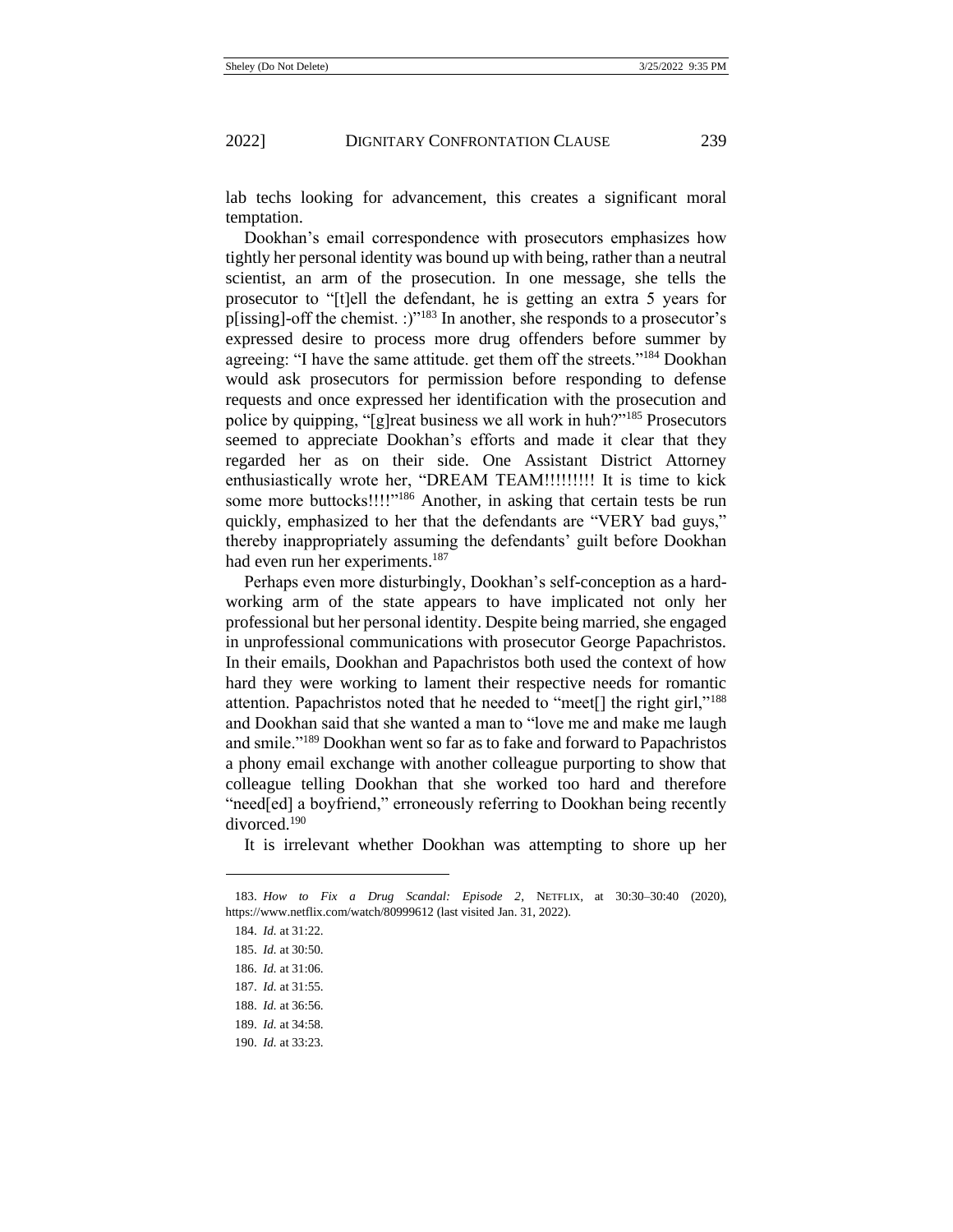professional standing with the District Attorney's office by appearing sexually available to a particular powerful prosecutor, or whether she was attempting to pursue an actual romantic attraction under the guise of playing up her (fraudulent) identity as hyper-productive chemist. The bottom line is that Dookhan was using the lives of the defendants whose cases she touched (or failed to touch) as a means to an end of a highly personal slate of benefits. There could be no greater affront to the dignity of these defendants than an individual citizen empowered to deploy the prosecutorial function of the state to make use of them in this manner.

The second big Massachusetts drug lab scandal involved Amherst tech Sonja Farak, who was arrested in 2013, a year after Dookhan.<sup>191</sup> Farak's case was rather different from Dookhan's, insofar as Farak does not appear to have intentionally produced positive results for the prosecution, nor did she simply fail to test samples.<sup>192</sup> She did, however, confess to having been regularly high on a number of controlled substances she obtained from the lab while doing her job between the years 2004 and 2013. These substances included methamphetamine, cocaine, LSD, and crack.<sup>193</sup>

Because Dookhan's and Farak's criminal official misconduct took place both before and after the *Melendez-Diaz* decision, there does not appear to be data readily available as to how many of the cases they were involved in were resolved through trials during which they "testified" via affidavit (as opposed to trials during which they testified in person or through plea agreements). What we do know, however, is that between Dookhan's and Farak's cases, 38,000 Massachusetts drug cases have been overturned in total.<sup>194</sup> The efforts to overturn these convictions offer specific victim narratives that couch the harm suffered by criminal defendants in dignitary terms.

The dignitary harm of Farak's misconduct was emphasized by Herschelle Reaves, a mental health care coordinator who had pled guilty to possession of a class B substance in 2008 while Farak worked in the relevant crime lab. When the ACLU sued the Massachusetts Attorney General on behalf of the Farak defendants, Reaves affirmed in an affidavit

<sup>191.</sup> Estes, *supra* not[e 180.](#page-32-0)

<sup>192.</sup> Kelly Wynne, *Here's What Happened to Sonja Farak After "How to Fix a Drug Scandal," and Where She Is Now*, NEWSWEEK (Apr. 1, 2020, 10:35 AM), https://www.newsweek.com/hereswhat-happened-sonja-farak-after-how-fix-drug-scandal-where-she-now-1495337 [https://perma.cc/ 8E5E-YGG9].

<sup>193.</sup> *See generally How to Fix a Drug Scandal*, *supra* not[e 183.](#page-33-0)

<sup>194.</sup> Tom Jackman, *Prosecutors Who Covered up Mass. Drug Lab Scandal Now Face Bar Discipline, Civil Rights Lawsuit*, WASH. POST (July 30, 2019), https://www.washingtonpost.com/ crime-law/2019/07/30/prosecutors-who-covered-up-mass-drug-lab-scandal-now-face-bar-discipline -civil-rights-suit/ [https:/perma.cc/SL7Z-WRRC].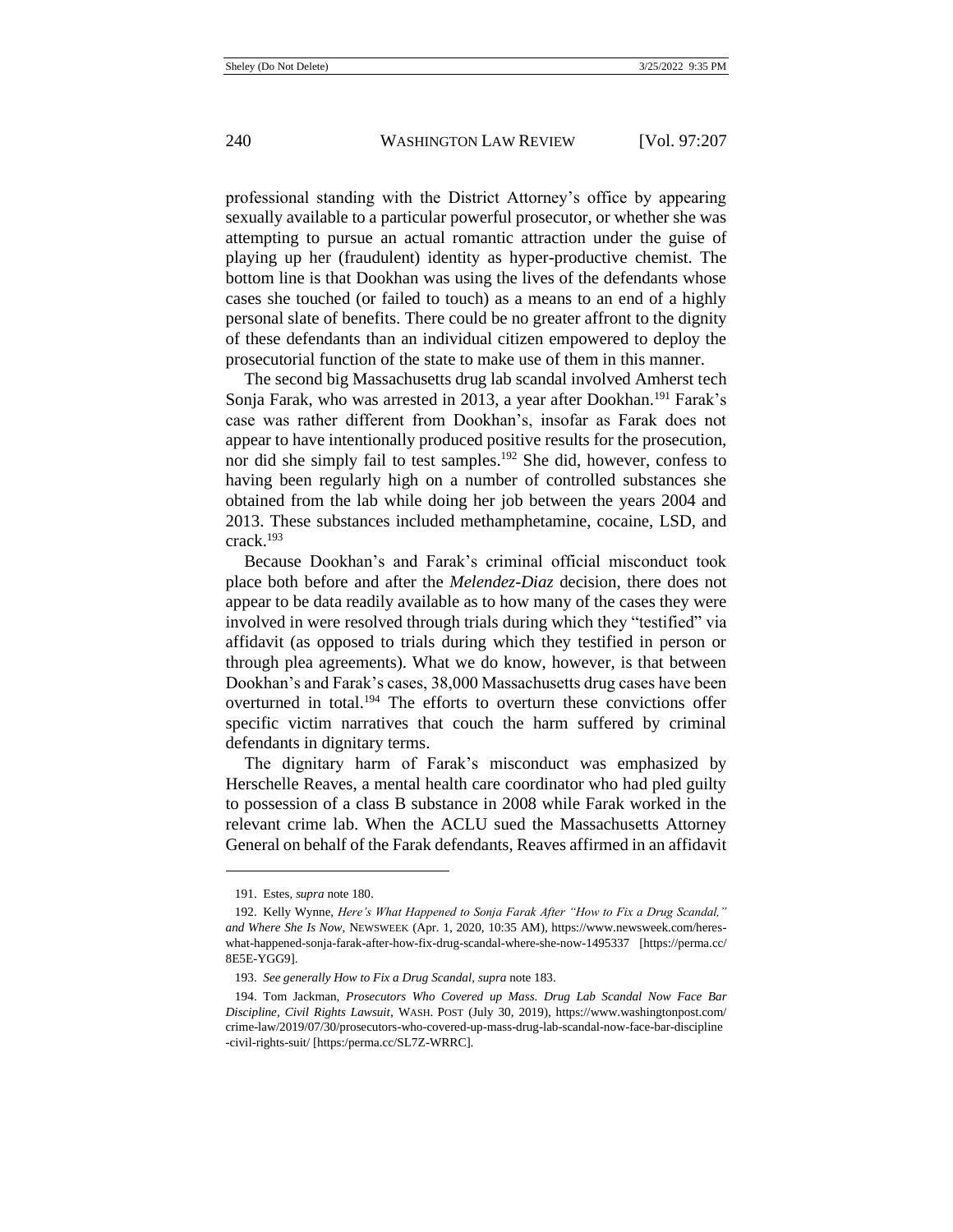that she would not have entered that plea had she known of the misconduct in the drug lab.<sup>195</sup> But she also notes how her own work as an organizer as opposed to merely her experiences as a defendant—affect her understanding of the effects of the criminal justice system on Black women such as herself.<sup>196</sup> She further notes:

In 1974, My mother Arlene Gladden-Reaves became the first woman, as well as the first Black woman, to serve as an officer in the Springfield Police Department. I was 8 years old. During her tenure as the "First Woman," I saw my mother endure brutal racism, sexism and classism. Watching her deal with those hardships while I was just a young child gave me a full understanding of how the justice system can be stacked against people of color.<sup>197</sup>

These observations do not attack the accuracy of Reaves's plea—as Farak herself observed at her trial, her results were not challenged for so many years because most defendants already knew if the substance they had been arrested for was, in fact, a narcotic, and so they had no reason to do so.<sup>198</sup> Reaves does not allege that she would have been acquitted had she taken the case to trial and been able to challenge the accuracy of the lab results. Rather, she contextualizes the wrong she experienced within a context of systemic bias that started with her own mother's experiences with racism as a Springfield police officer. In other words: her affidavit focuses on the dignitary wrongs of having been convicted in a system she was unaware involved a drug-addicted chemist whose word would have been accepted over hers at trial.<sup>199</sup>

Nothing about Reaves's case would necessarily have come out differently if she had known she would have a right to cross-examine the relevant lab tech in person at trial—nor, granting Farak's cynical (yet logically plausible) view of defendant incentives—would anything necessarily change about most Massachusetts drug lab cases. Ninety-six percent of criminal cases end in plea agreements and never reach trial, in

<sup>195.</sup> Affidavit of Herschelle Reaves at 3, Comm. of Counsel Servs. v. Attorney General, 108 N.E.3d 966 (Mass. 2018) (No. SJC-12471).

<sup>196.</sup> *Id.* at 1–2.

<sup>197.</sup> *Id.*

<sup>198.</sup> *How to Fix a Drug Scandal*, *supra* not[e 183,](#page-33-0) at 48:28.

<sup>199.</sup> Note that the Supreme Court has held that a prosecutor's duty under *Brady v. Maryland*, 373 U.S. 83 (1963), to turn over exculpatory evidence to the defense does not apply to impeachment evidence in cases where the defendant signs a plea bargain. United States v. Ruiz, 536 U.S. 622 (2002). So here, even if the prosecution had been aware of Farak's drug abuse, it would not have been obligated to disclose this information to the defense. This means that the opportunity for the few defendants who *do* go to trial to cross-examine repeat actors like crime lab scientists is particularly important.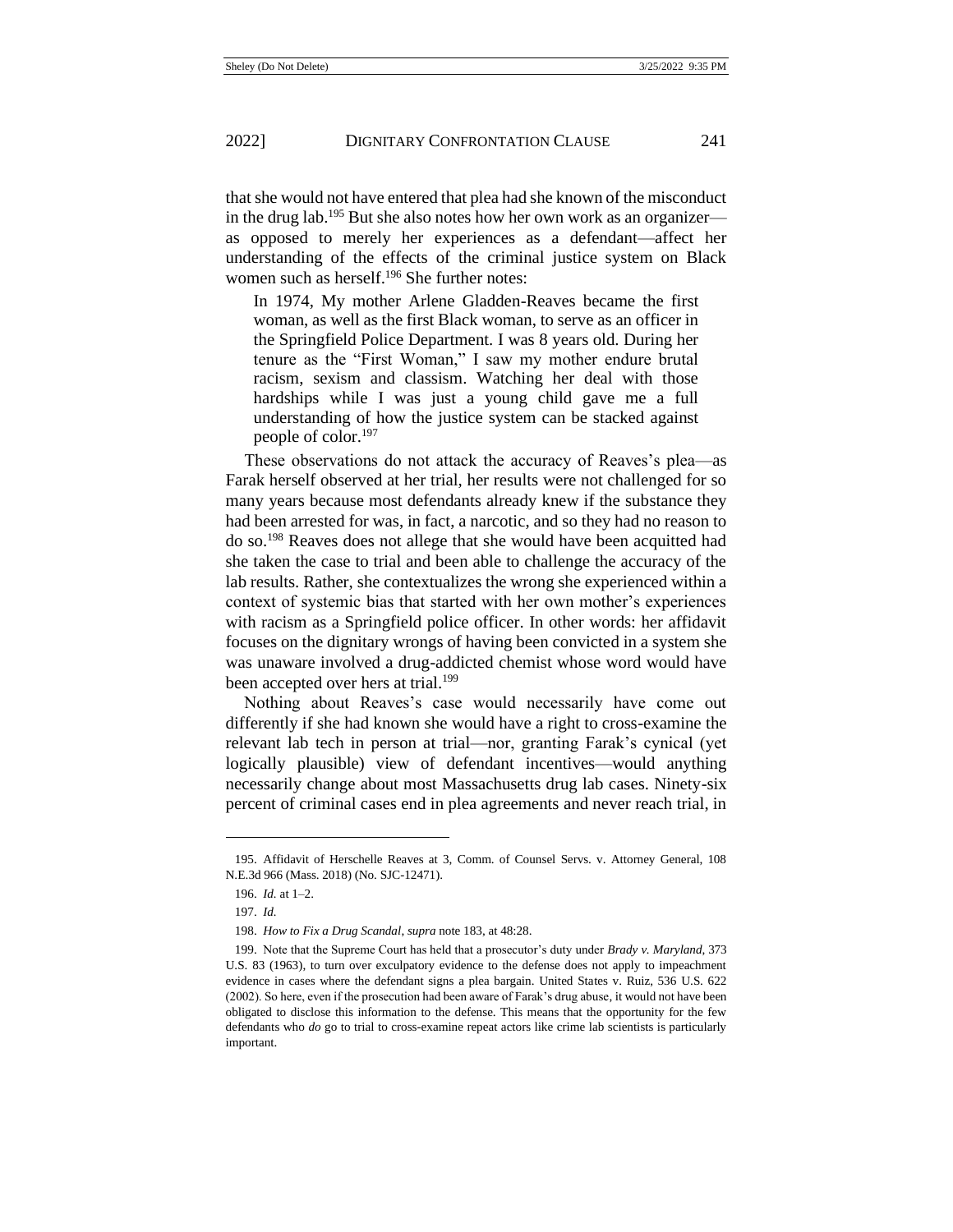part due to the strength of the cases prosecutors have against defendants they threaten to take to trial, and in part due to the terrible stakes even innocent indigent defendants face when they choose to stand trial with only the assistance of an overworked public defender. These risks are compounded by the wide ranges of potential sentences defendants face under the statutory definitions of most crimes, which give prosecutors plenty of leeway for negotiation.<sup>200</sup> Beyond that, it is hard to imagine how likely it would be for even a highly paid defense attorney to be able to investigate thoroughly enough to turn up strong enough evidence of wrongdoing in state crime labs and "break" bad actors like Dookhan and Farak, Perry Mason-style, on the witness stand.

Yet trials are forced to serve as bellwethers for the rest of the system; their outcomes drive the parties' evaluations of their incentives during the plea process.<sup>201</sup> Indeed, a common justification for why it is okay for 95% of defendants to waive their trial rights through plea deals is that they do so in the "shadow" of likely outcomes at constitutionally sound trials.<sup>202</sup> Surely this makes it even more important, with all of the dignitary problems the system already causes, for courts to ensure that defendants get the full dignitary *and* accuracy benefit of their confrontation rights in the very few trials that do occur!

The case of the Massachusetts drug labs highlights how the *highly*  personal motivations of individual lab techs—be it ambition, romance, or addiction—can and do impact the veracity of their testimony. For such testimony to avoid cross-examination would affect not only the accuracy of the outcome, but the inherent dignity of the defendant. Bad lab techs made use of defendants' lives and bodies, through the formal apparatus of the state, to serve these highly personal ends. The right to confront such lying and unreliable lab witnesses face-to-face, with the potential for causing them emotional guilt, gives defendants a reciprocal personalized agency against the self-interested apparatus improperly deployed against them.

### *3. Confrontation and Interpretive Authority*

Pulling back a bit from the specific case of lab technicians to the general idea of a dignitary interest in confrontation, another question arises. Even if one accepts the possibility of a dignitary value at stake in the Sixth Amendment, is it not a rather narrow constitutional interest if it can only be realized in cases where the witness feels actual guilt as a result

<sup>200.</sup> *See* Stuntz, *supra* not[e 22,](#page-4-0) at 2568.

<sup>201.</sup> *Id.* at 2548.

<sup>202.</sup> *Id*.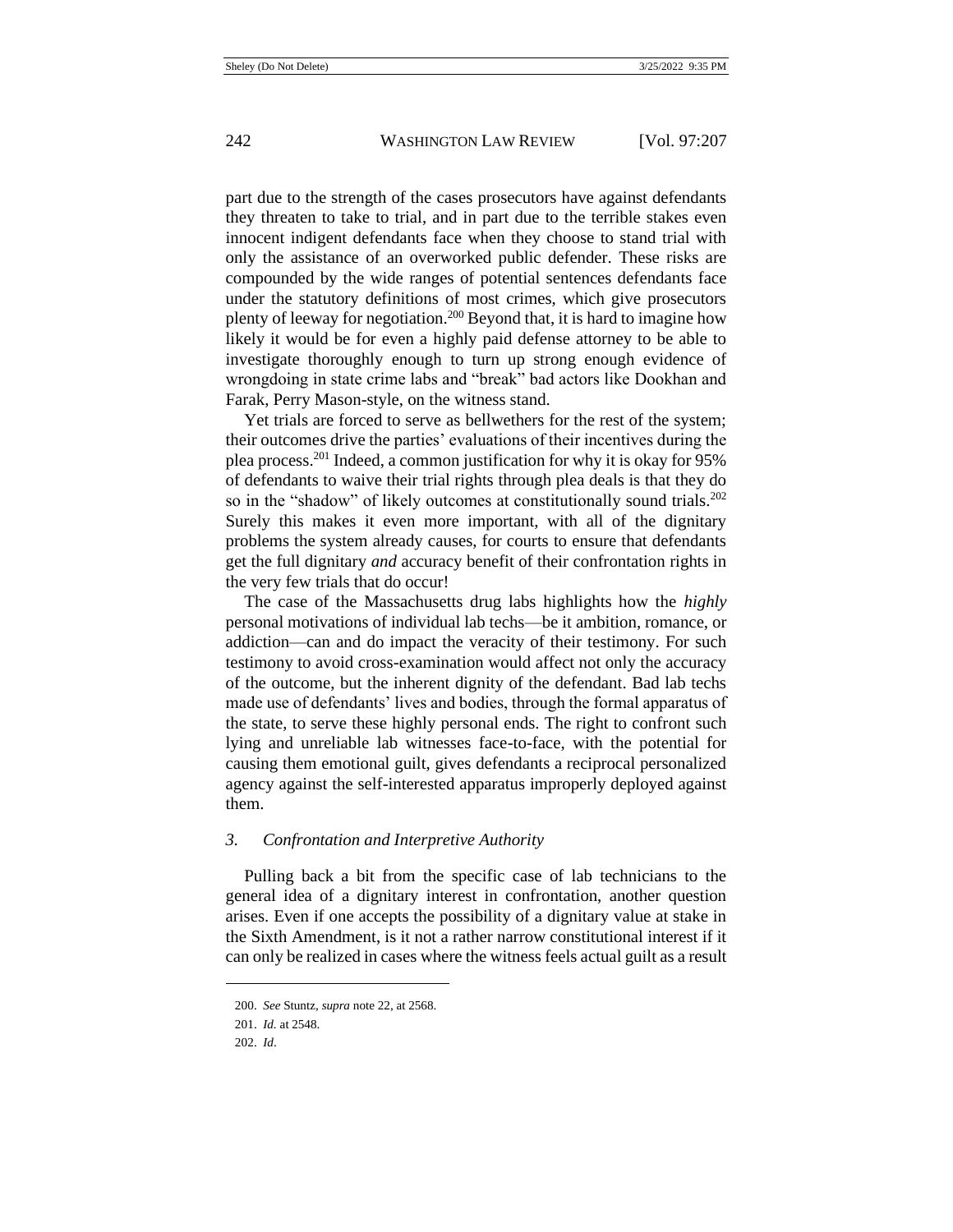of face-to-face confrontation? Apart from the possibility that accomplished liars may not feel any guilt at all, $203$  other inaccurate witnesses may not lie intentionally and, therefore, believe themselves to be telling the truth. As it turns out, even in those cases, an understanding of the defendant as an active participant in and interpreter of the crossexamination provides a basis for a dignitary understanding of the confrontation right.

Returning to Walter Raleigh, who was, of course, acting as his own counsel, it is noteworthy that throughout the proceedings, he insisted upon himself as a textual participant *in* the law, as a meaning-generating reader. As discussed above, Raleigh researched both the legal and Biblical authorities stipulating that the testimony of one witness should not be enough to convict a defendant of a capital crime and gave his opinion as to the meaning of those authorities. Beyond that, the narrative Raleigh develops throughout his trial speeches integrates his own interpretations of the law into his personal narrative about Cobham as an unreliable witness. While Raleigh's agency as an author of legal truth-claims was heightened because he was acting as both counsel and defendant, his trial nonetheless demonstrates the defendant's potential dignitary right to participate directly in the meaning-generating process of a courtroom examination, even simply by observing it.

The criminal trial in an adversarial system has long been understood to create epistemological problems.<sup>204</sup> While the trial produces official legal "truth," it necessarily does so by collecting the fractured, subjective accounts of individual witnesses and subjecting them to the "crucible" of cross-examination by opposing parties.<sup>205</sup> Although the ultimate jury verdict constitutes "official," objective legal truth, it may not always track with "actual," factual truth (as in the cases of wrongful convictions or exonerations). And even in cases where the verdict is "right," it may nonetheless occlude the important subjective truths contained in an individual's testimony (in a case, for example, where a rape victim is "correctly" convicted for killing their assailant years after the fact, but where their individual testimony contains a narrative of justification that is "truthful," though not recognized at law).

So-called "law and literature" scholarship has helped to shed light on the ways in which the epistemological possibility of multiple "truths"

<sup>203.</sup> *See* Kristin Choo, *Perjury with Conviction: Lawyers Can Use Strategic Tactics at Trial to Expose Pathological Liars on the Witness Stand*, 85 A.B.A. J. 71, 71 (1999).

<sup>204.</sup> *See* Mirjan Damaška, *Epistemology and the Legal Regulation of Proof*, 2 LAW, PROBABILITY & RISK 117, 117 (2003).

<sup>205.</sup> Crawford v. Washington, 541 U.S. 36, 61 (2004).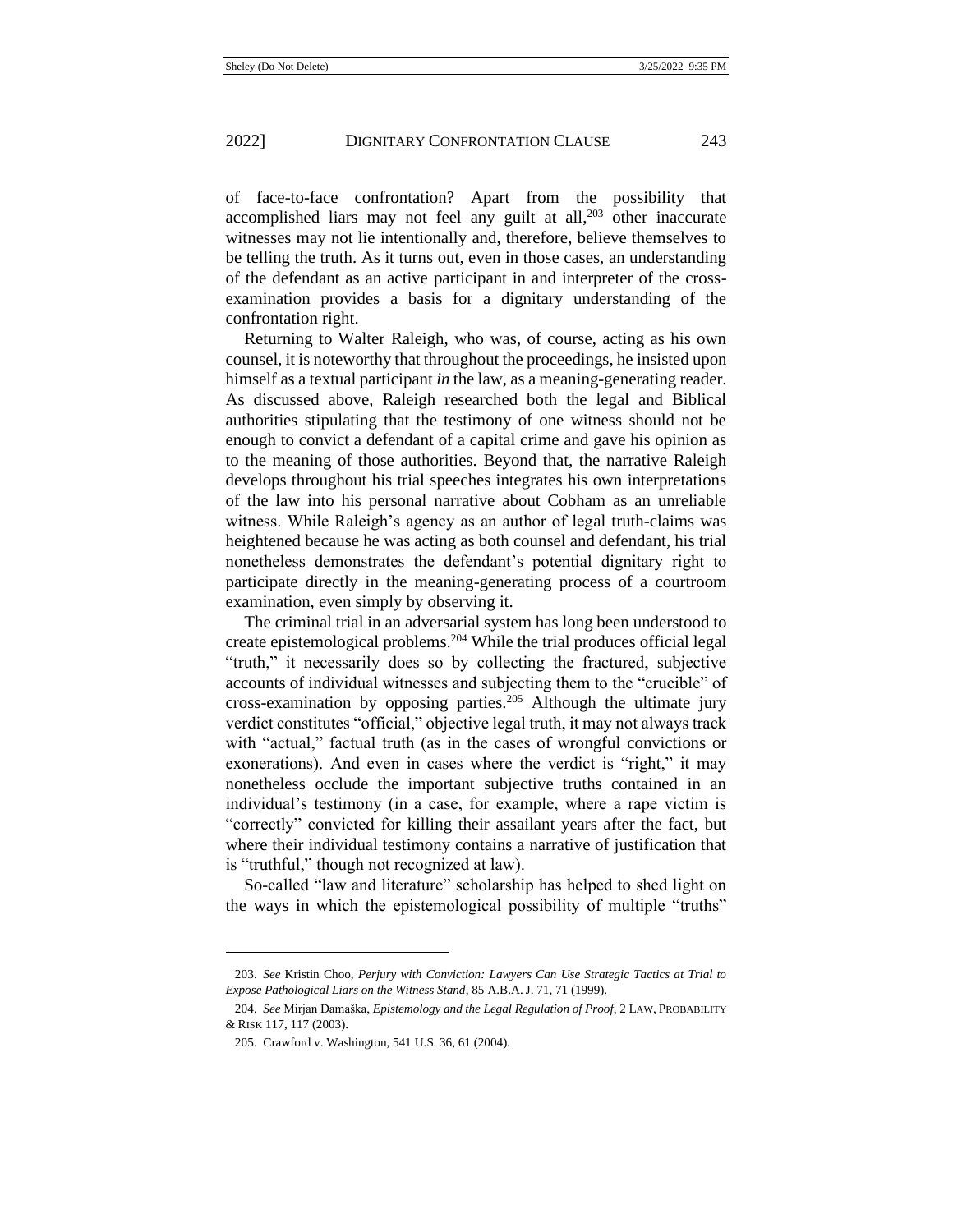complicates legal fact-finding, particularly in hard cases.<sup>206</sup> Scholars of law and narrative point to how the rise of the novel as a literary genre, with its multiple points of view, demonstrated to eighteenth and nineteenth-century audiences how multiple characters could give differing accounts of the same events, with no clear unitary "truth" emerging to the reader (sitting, implicitly, as fact-finder).<sup>207</sup> This literary innovation appears to have had at least some discernible impact on the development of specific evidentiary rules—for example, eighteenthcentury reforms to the old common law treatment of a rape victim's "reputation" as stable, legally knowable, and relevant to the existence of consent. 208

These insights show how a defendant's *own* narrative of events is a relevant source of truth. They also underscore the dignitary aspects of the defendant's right to testify under oath in their own defense. These rights became recognized through reforms removing the old common law bar on a defendant serving as their own sworn witness.<sup>209</sup> What has been less discussed is the defendant's dignitary interest in acting as the "reader" rather than the "author"—as the engaged interpreter of the testimony of *other* witnesses. German critic Wolfgang Iser, credited with founding the "reader-response" school of literary criticism, argues that a literary work is not an object in and of itself but an effect on the implied reader who is the required audience for the text.<sup>210</sup> Iser's point was most obvious in

<sup>206.</sup> *See* Linda Myrsiades, *Review: Law and Literature*, 21 COLL. LITERATURE 164 (1994) (reviewing DANGEROUS SUPPLEMENTS: RESISTANCE AND RENEWAL IN JURISPRUDENCE (Peter Fitzpatrick ed., 1991); LAW AND THE ORDER OF CULTURE (Robert Post ed., 1991); RICHARD WEISBERG, POETHICS, AND OTHER STRATEGIES OF LAW AND LITERATURE (1992); and JAMES BOYD WHITE, JUSTICE AS TRANSLATION: AN ESSAY IN CULTURAL AND LEGAL CRITICISM (1990)).

<sup>207.</sup> *See* LISA RODENSKY, THE CRIME IN MIND: CRIMINAL RESPONSIBILITY AND THE VICTORIAN NOVEL (2003); TONI BOWERS, FORCE OR FRAUD: BRITISH SEDUCTION STORIES AND THE PROBLEM OF RESISTANCE, 1660–1760 (2011); ALEXANDER WELSH, STRONG REPRESENTATIONS: NARRATIVE AND CIRCUMSTANTIAL EVIDENCE IN ENGLAND (1992); SANDRA MACPHERSON, HARM'S WAY: TRAGIC RESPONSIBILITY AND THE NOVEL FORM (2010); AYELET BEN-YISHAI, COMMON PRECEDENTS: THE PRESENTNESS OF THE PAST IN VICTORIAN LAW AND FICTION (2013).

<sup>208.</sup> As I have argued elsewhere, Samuel Richardson's 1748 novel *Clarissa* exposed the circularity of the particular common law rule admitting hearsay-like 'general' reputation evidence while excluding testimony about specific facts. ERIN SHELEY, CRIMINALITY AND THE COMMON LAW IMAGINATION IN THE EIGHTEENTH AND NINETEENTH CENTURIES 164–74 (2020). Specifically, Richardson shows the gap between immediate, individual points of view and public "fame," which we get only third-hand through reports from letter writers on conversations they had had with characters the reader never directly accesses. *Id.* Clarissa's struggle to protect both her physical bodily integrity and her socially-constructed reputation demonstrates the epistemological incoherence of generalized reputation evidence serving as legal proof against rape. *Id.* Ultimately, by dramatizing the separate and only partially overlapping realities of reputation and particular fact, Richardson calls into question the heightened legal relevance of the former in rape cases. *Id.*

<sup>209.</sup> *See* Langbein, *supra* not[e 35,](#page-7-0) at 282.

<sup>210.</sup> *See generally* WOLFGANG ISER, THE IMPLIED READER (1972).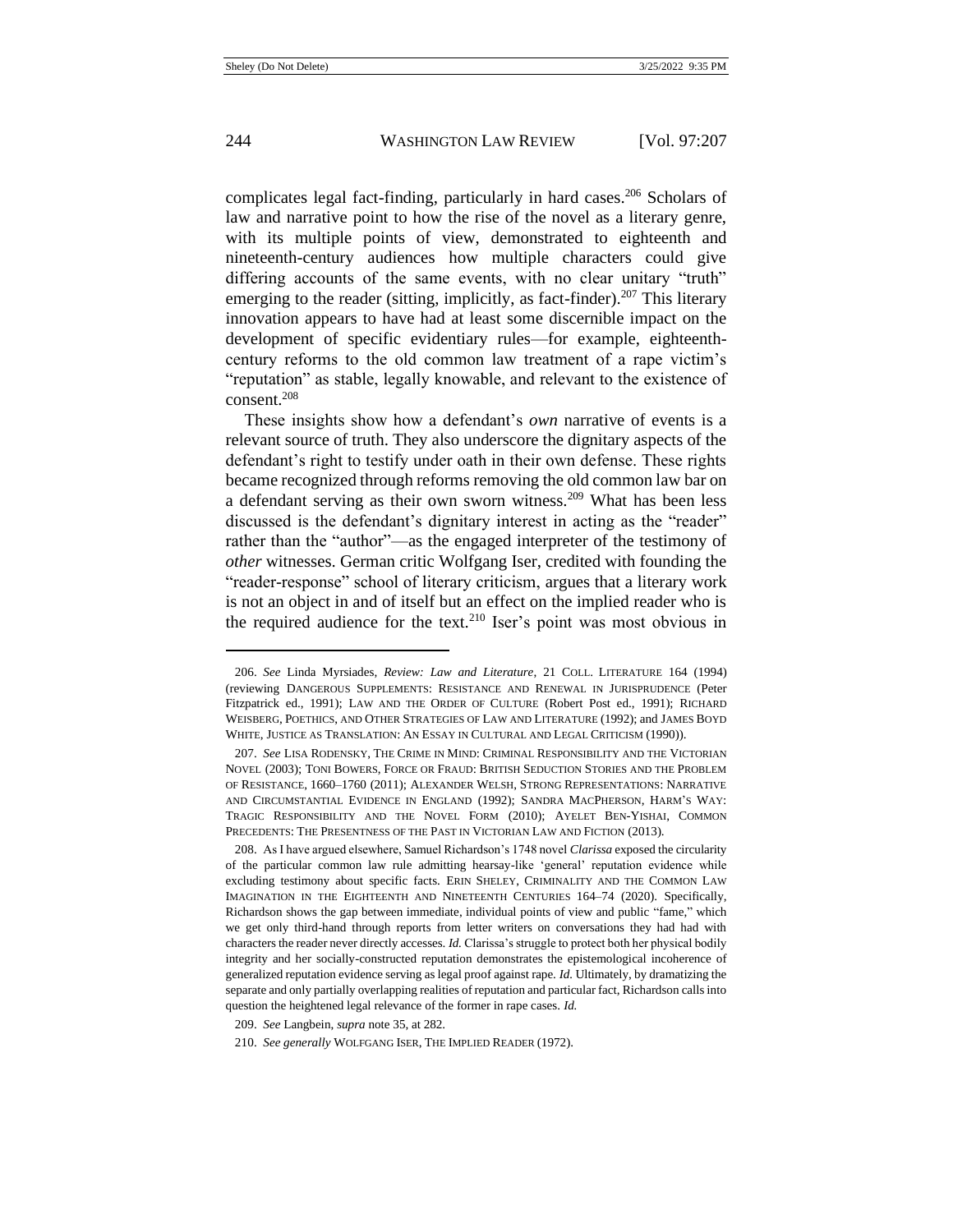literary texts with specifically unreliable narrators, such as Henry James's *Turn of the Screw*. While Iser's work may seem relevant primarily to literary critics working in the Ivory Tower, it impacted not only literary criticism, but also theological criticism. Some critics of the New Testament—a document with law-like claims for those who recognize it as the word of God—came to believe that the reader should be active, not passive, in creating Biblical meaning.<sup>211</sup>

If the claims of reader-response theory have a role in Biblical interpretation, elevating the interpretive perceptions of the individual ostensibly subject to the "Word" of the text, they seem equally relevant to a defendant's point of access to the "Word" of the witness who would condemn them. Stanley Fish said that Iser's scholarly project was "no less than to free the literary text from the demand that it yield or contain a referential meaning, an embodied truth,"<sup>212</sup> with the effect of enhancing the dignity of the human being.<sup>213</sup> Reader-response theory suggests that there is a dignity inherent in a personal point of interpretive access to any sort of text that makes an external claim on an individual. Raleigh's historical importance to our current understanding of the Confrontation Clause started with his active participation in the legal texts relevant to his trial and with assertions that his lack of access to a particular text—the testimony of Lord Cobham in real time—was an affront to both the trial's accuracy and his personal dignity.

When a declarant gives a testimonial statement out of court, some arm of the State is, by its very nature, the intended audience, whether it be a police officer taking a statement or the notary taking the lab tech's affidavit in a state-initiated ritual of solemnization. Indeed, the existence of a State audience is precisely what makes the statement testimonial under *Crawford.* One concept of dignity assumes that "a person's identity and worth depend on his relationship to society."<sup>214</sup> Where the State acts as the sole "reader" of a statement that will be used to convict a defendant, this asymmetry does harm to a defendant's dignity.

<span id="page-39-0"></span>It should be obvious that a defendant merely observing a testifying witness—assuming that witness does not experience guilt at lying in front of the defendant—may provide no accuracy benefit in terms of the outcome of the trial. Unlike a reader of a book (even, depending on one's

<sup>211.</sup> Stephen D. Moore, *Negative Hermeneutics, Insubstantial Texts: Stanley Fish and the Biblical Interpreter*, 54 J. AM. ACAD. RELIGION 707, 716 (1986).

<sup>212.</sup> Stanley Fish, *Why No One's Afraid of Wolfgang Iser*, *in* THE COMMUNICATION THEORY READER 407 (Paul Cobley ed., 1996).

<sup>213.</sup> *See* Jonathan Culler, *Stanley Fish & the Righting of the Reader*, 5 DIACRITICS 26, 29 (1972).

<sup>214.</sup> Neomi Rao, *Three Concepts of Dignity in Constitutional Law*, 86 NOTRE DAME L. REV. 183, 188 (2011).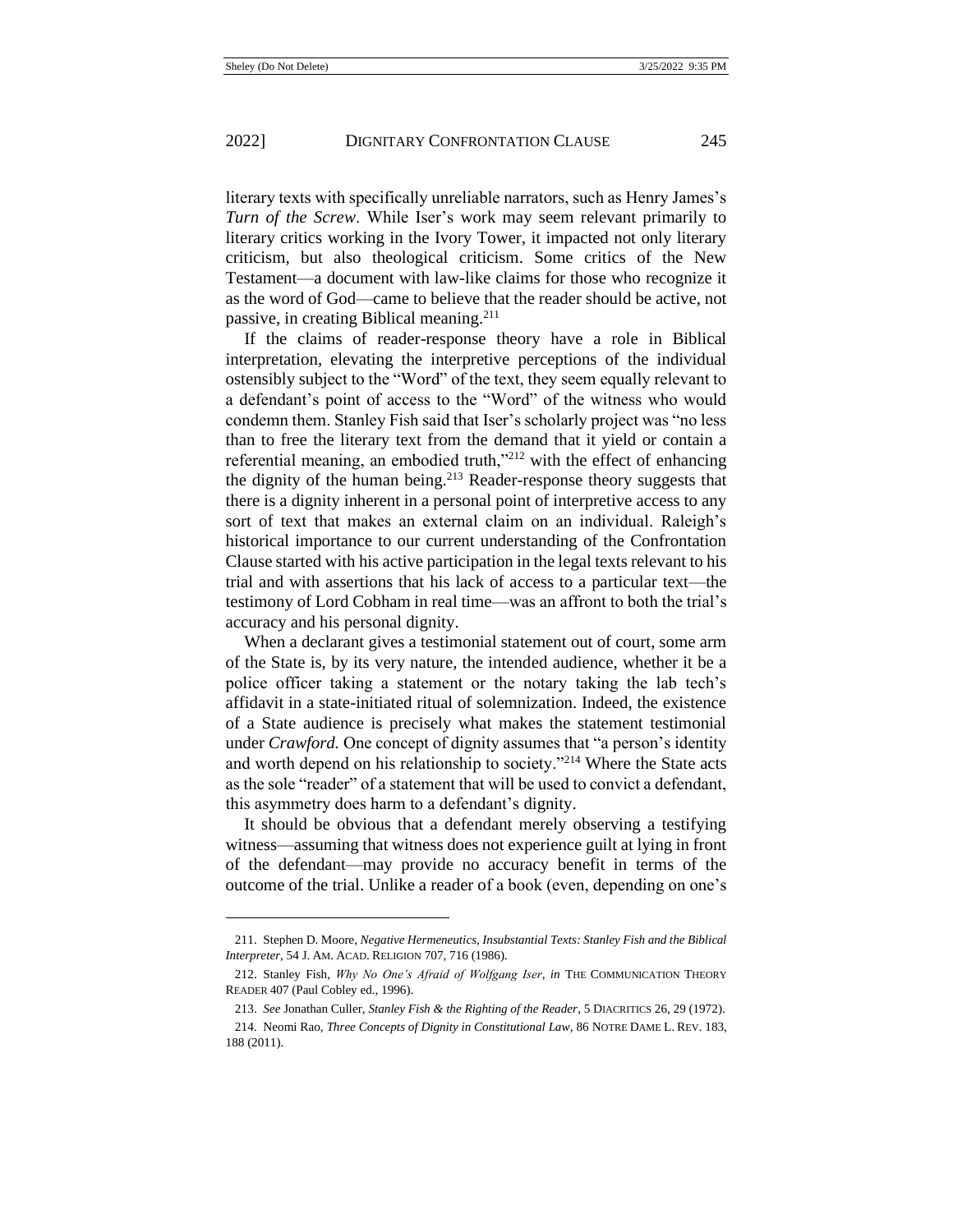theological views, the Bible), a defendant cannot change the jury's interpretation of testimony simply by interpreting it in their own way. Yet many already-recognized dignitary rights of defendants track accuracy interests in some cases while failing to serve them in others. For example, a defendant's right not to appear in court in prison garb may serve to remove a jury's inaccurate bias against the defendant, or it may not. A defendant's right to self-representation may allow them to do a better job than a state-appointed counsel would, but in many cases it may very much do the opposite. Courts still recognize these dignitary rights even when they part ways with accuracy.

The defendant's proposed Sixth Amendment dignitary interest in acting as an original "reader" of a witness's testimony is structurally similar. A defendant already has a right to participate in their own defense—a right generally assumed to promote accuracy because the defendant may understand the facts of the case better than their counsel does. Yet even in cases where, given the facts, that may not turn out to be true, there remains a dignitary valence to the defendant's right to be present during the State's presentation. That dignitary interest is compromised where the State alone has been the sole intended audience for an out-of-court testimonial statement that will ultimately be used at trial. The next Part will pursue these comparisons further by discussing the dignitary confrontation right within the context of other dignitary interests already recognized in our constitutional jurisprudence.

## III. DIGNITY AND THE SIXTH AMENDMENT IN CONSTITUTIONAL CONTEXT

Thus far, we have examined the dignitary confrontation interest in isolation from broader jurisprudential debates about the general nature of dignity. This discussion brought to light the ways in which confrontation serves the defendant's dignity interest, distinct from their interest in accuracy. Such observations, however, arise in the midst of a much bigger philosophical conversation as to what "dignity" is, as a constitutional value, in the first place. This Part lays out that debate and suggests how a dignitary understanding of the Confrontation Clause harmonizes with the Supreme Court's recognition of dignity in other criminal procedural contexts.

While "dignity" became a prominent feature of rights discourse only in the mid-twentieth century, heavily associated with post-World War II constitution-building and international law instruments, $^{215}$  it has actually

<span id="page-40-0"></span><sup>215.</sup> *See* G.P. Fletcher, *Human Dignity as a Constitutional Value*, 22 U.W. ONT. L. REV. 171, 171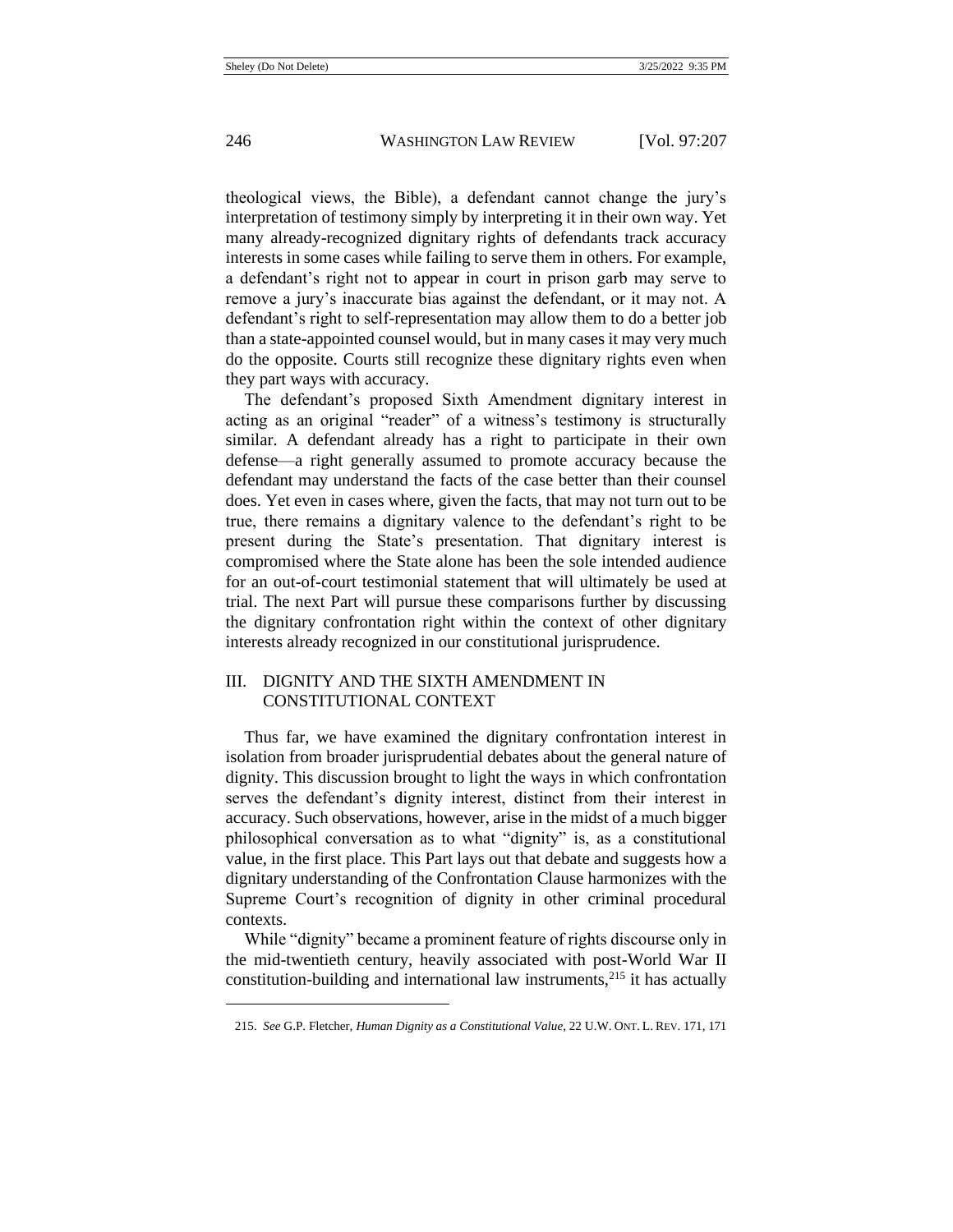<span id="page-41-0"></span>been present since the Founding. Thus, dignity is highly relevant to any originalist reading of the Sixth Amendment, like Scalia's in *Crawford*. Thomas Paine spoke of "the natural dignity of man," which has been read as a repudiation of the Burkean view of dignity as the product of social rank.<sup>216</sup> The Founders drew on Paine's views of dignity, with Thomas Jefferson asserting that "the dignity of man is lost in arbitrary distinctions based on 'birth or badge'"<sup>217</sup> and Alexander Hamilton describing a constitutional democracy as the "safest course for your liberty, your dignity, and your happiness."<sup>218</sup> While he did not use the term "dignity" explicitly, George Mason echoed these dignity-based objections to arbitrary, state-enforced distinctions between citizens in his letter to the committee of London merchants opposing the Stamp Act, excerpted in Part I. He declared that enforcing the Act through ex parte interrogatories created "an odious distinction between us and our fellow-subjects residing in Great Britain."<sup>219</sup> Mason's choice of words suggests that hanging in the balance of the confrontation issue was the very status of the American colonials as citizens and subjects of the Crown, identities which the disparate treatment threatened through the potential arbitrary predations of "every sycophant and informer."<sup>220</sup> These objections turn on dignity, insofar as they implicate the manner in which a person's value is recognized by others and by the state.

As Neomi Rao writes, "[t]he type of dignity that a society protects is part of how a community defines itself—how individuals belong to the community and how the state must act to respect human dignity."<sup>221</sup> At a time when the American colonies were just about to define themselves for the first time, Mason's dignitary concerns about the Stamp Act prosecutions seem particularly relevant. While a thorough philosophical account of dignity is beyond the scope of this Article, this section provides a brief account of dignity as an American constitutional value and, most importantly, of the specific dignitary interests of criminal defendants recognized by American courts.

221. Rao, *supra* not[e 214,](#page-39-0) at 270.

<sup>(1984);</sup> Oscar Schachter, *Human Dignity as a Normative Concept*, 77 AM. J. INT'L L. 848 (1983); Jordan J. Paust, *Human Dignity as a Constitutional Right: A Jurisprudentially Based Inquiry into Criteria and Content*, 27 HOW. L.J. 145 (1984).

<sup>216.</sup> *See* Leslie Meltzer Henry, *The Jurisprudence of Dignity*, 160 U. PA. L. REV. 169, 200 (2011) (citing THOMAS PAINE, RIGHTS OF MAN 41 (Gregory Claeys ed., Hackett Publ'g Co., 1992) (1791– 1792)).

<sup>217.</sup> THOMAS JEFFERSON, WRITINGS 575, 587 (Merrill D. Peterson ed., 1984).

<sup>218.</sup> THE FEDERALIST NO. 1, at 14 (Alexander Hamilton) (E.H. Scott ed., 1898).

<sup>219.</sup> ROWLAND, *supra* not[e 49,](#page-8-0) at 383.

<sup>220.</sup> *Id.*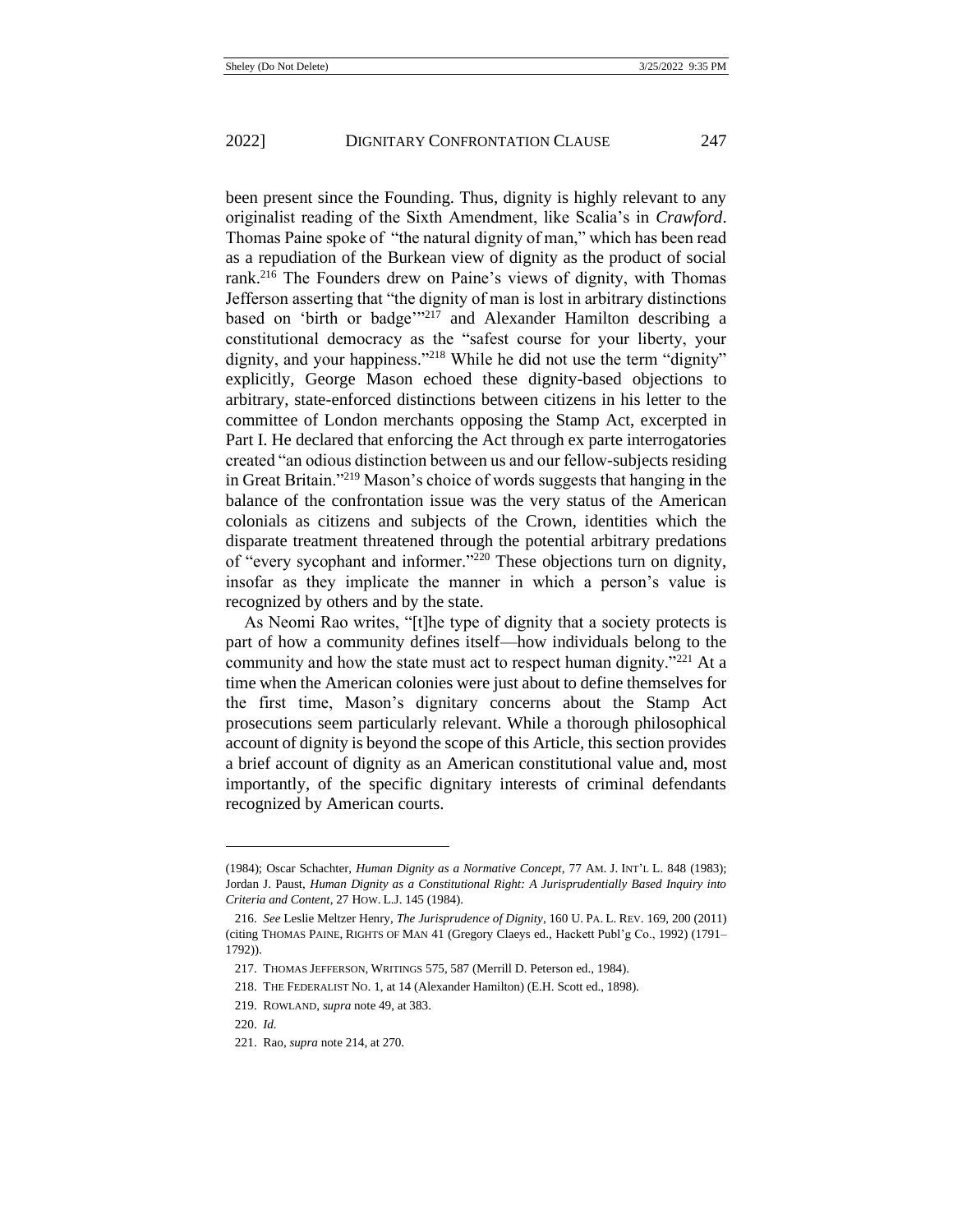## *A. The Nature of Dignitary Interests*

According to Kant, "that which constitutes the condition under which alone anything can be an end in itself, this has not merely a relative worth, *i.e.* value, but an intrinsic worth, that is *dignity*."<sup>222</sup> Kant's famous "categorical imperative" is to treat our own and others' humanity as an end in itself and never as a means.<sup>223</sup> He writes that "[w]hatever has a value can be replaced by something else which is *equivalent*; whatever, on the other hand, is above all value, and therefore admits of no equivalent, has a dignity."<sup>224</sup> This underscores the irreducible nature of dignity and other rights, whose "existence does not depend on the good consequences that follow from their exercise."<sup>225</sup>

Kant became popular as a legal philosopher in the 1980s, perhaps in reaction to the prevailing vogue of utilitarianism.<sup>226</sup> Yet explicit "dignity" talk had emerged quite a bit earlier, with the wave of international human rights conventions in the years after World War II. Most prominently, the Universal Declaration of Human Rights states, "all human beings are born free and equal in dignity and rights."<sup>227</sup> Since then, dignity has repeatedly emerged throughout American constitutional jurisprudence to justify outcomes in contexts as disparate as abortion,<sup>228</sup> free speech, $229$  and

<sup>222.</sup> Kant, *supra* not[e 170,](#page-29-1) at 192 (emphasis in original). Kant's *Fundamental Principles* appeared just four years before the U.S. Constitution in 1785, and it is therefore possible that the Founders would have been aware of some of his ideas, which were circulating in the same general Enlightenment public sphere. Kant was enthusiastic about the American Revolution, *see* Lewis W. Beck, *Kant and the Right of Revolution*, 32 J. HIST. IDEAS 411, 411 (1971), and made offhand reference in his writings to secession violating the U.S. Constitution. IMMANUEL KANT, METAPHYSICS OF MORALS 120 (M. Gregor ed., 1996) (1785). Certainly, the Founders' conceptions of inalienable rights seem compatible with Kant's categorical imperative. *See generally* C. Ellsworth Hood, *Kant on Inalienable Rights*, *in* AKTEN DES SIEBENTEN INTERNATIONALEN KANT-KONGRESSES 325 (Manfred Kleinschnieder & Gerhard Funke eds., 1991). Yet it is difficult to find any concrete evidence of any of the Founders reading him and, indeed, we know that as of 1797 John Adams had not. Letter from John Adams to Thomas Boylston Adams (Oct. 25, 1797), https://founders.archives.gov/documents/Adams/04-12-02-0158 [https://perma.cc/2HXX-697W] (asking his son about "a misterious Phenomenon in Germany by the Name of Kant"). Thus, it would not be wise to treat Kant as relevant to an originalist reading of the Sixth Amendment but, instead, as providing a framework for dignity rights that has become relevant in modern jurisprudence.

<sup>223.</sup> Kant, *supra* not[e 170,](#page-29-1) at 194–95.

<sup>224.</sup> *Id.* at 192.

<sup>225.</sup> Fletcher, *supra* not[e 215,](#page-40-0) at 173.

<sup>226.</sup> *Id.* at 171.

<sup>227.</sup> G.A. Res. 217 (III) A, Universal Declaration of Human Rights (Dec. 10, 1948).

<sup>228.</sup> *See, e.g.*, Planned Parenthood of Se. Pa. v. Casey, 505 U.S. 833, 851 (1992) ("These matters, involving the most intimate and personal choices a person may make in a lifetime, choices central to personal dignity and autonomy, are central to the liberty protected by the Fourteenth Amendment.").

<sup>229.</sup> *See, e.g.*, Cohen v. California, 403 U.S. 15, 24 (1971) (noting the hope "that use of such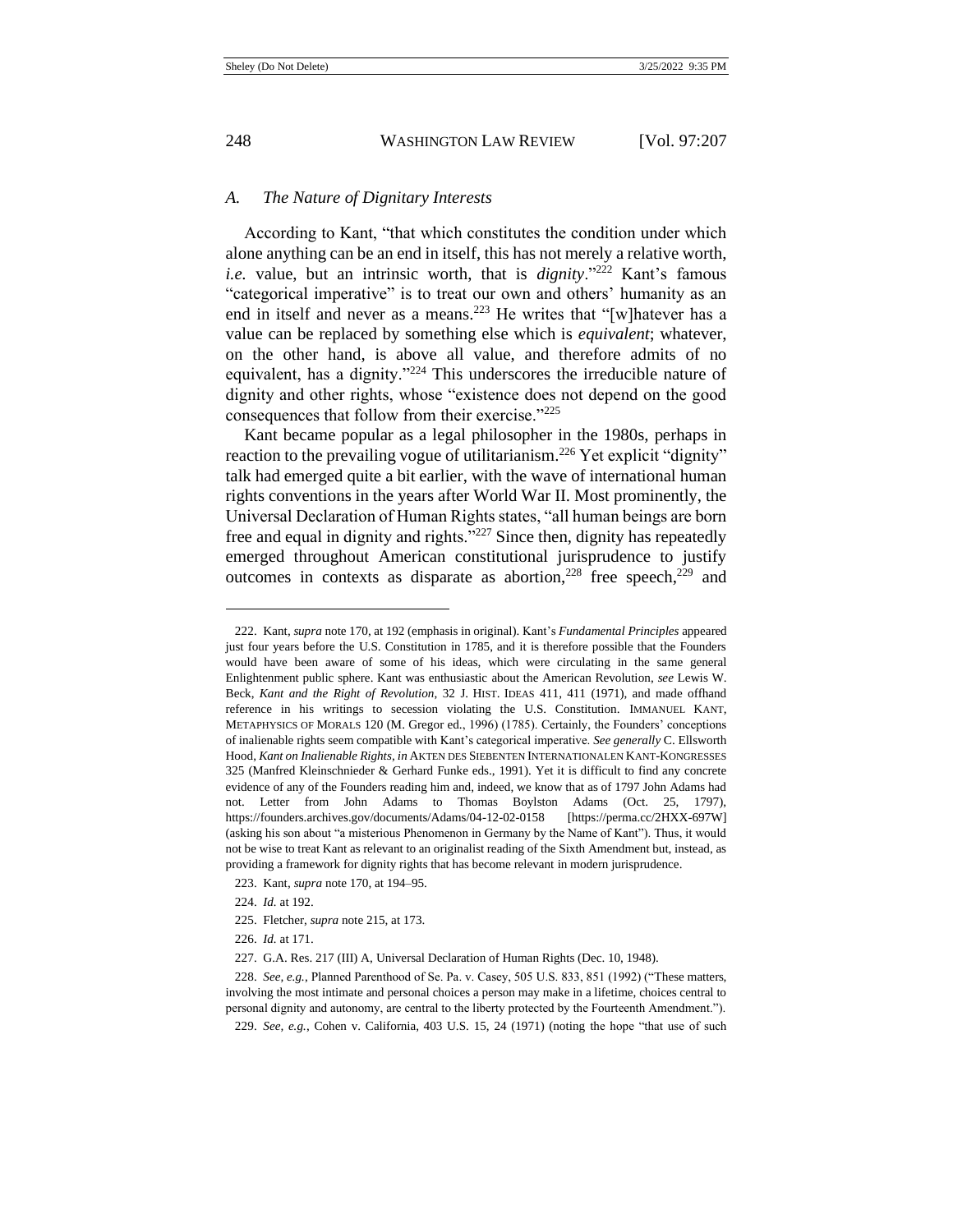welfare benefits.<sup>230</sup>

Yet as many scholars have pointed out, the concept of "dignity" has not retained a consistent meaning throughout the case law and commentary; indeed, its very slipperiness demonstrates the wide variation of potential conceptions of human rights generally within and across communities. $^{231}$ Examples such as the legality of prostitution and physician-assisted suicide show how proponents of both sides of certain divisive issues may each invoke dignity to advance their arguments.<sup>232</sup> Some commentators have even argued that dignity is amorphous enough to be philosophically meaningless for the purposes of recognizing specific individual rights.<sup>233</sup>

It is clear, however, that the Supreme Court heavily utilizes the concept of dignity in arriving at constitutional holdings: in the past 220 years, Supreme Court Justices have invoked the term in more than 900 opinions.<sup>234</sup> Indeed, in a 2011 empirical survey, Leslie Henry found that "conservative" and "liberal" justices appeared to use the term equally often,<sup>235</sup> and that the use of the term in majority opinions has increased over time at a statistically significant rate.<sup>236</sup> Of course, these numbers show only that as a descriptive matter—despite the skeptics—dignity is alive and well as a basis for Supreme Court decision-making. Only a closer look at *how* the Court uses the term can illuminate the precise constitutional values it captures.

Several scholars have attempted to impose order on the concept of dignity by identifying the various understandings of the term appearing in case law and other materials. In one such study, Leslie Henry rejects

freedom [of expression] will ultimately produce a more capable citizenry and more perfect polity and in the belief that no other approach would comport with the premise of individual dignity and choice upon which our political system rests").

<sup>230.</sup> *See, e.g.*, Goldberg v. Kelly, 397 U.S. 254, 264–65 (1970) (explaining that "[f]rom its founding the Nation's basic commitment has been to foster the dignity and well-being of all persons within its borders").

<sup>231.</sup> *See* Rao, *supra* not[e 214,](#page-39-0) at 186; Henry, *supra* not[e 216,](#page-41-0) at 172; Erin Daly, *Human Dignity in the Roberts Court: A Story of Inchoate Institutions, Autonomous Individuals, and the Reluctant Recognition of a Right*, 37 OHIO N.U. L. REV. 381 (2011); Maxine D. Goodman, *Human Dignity in Supreme Court Constitutional Jurisprudence*, 84 NEB. L. REV. 740 (2006); Benjamin F. Krolikowski, Brown v. Plata*: The Struggle to Harmonize Human Dignity with the Constitution*, 33 PACE L. REV. 1255 (2013).

<sup>232.</sup> *See* Henry, *supra* not[e 216,](#page-41-0) at 175 n.30, 222.

<sup>233.</sup> *See* Ruth Macklin, *Dignity Is a Useless Concept*, 327 BRIT. MED. J. 1419, 1419 (2003); John Harris, *Cloning and Human Dignity*, 7 CAMBRIDGE Q. HEALTHCARE ETHICS 163, 163 (1998); Helga Kuhse, *Is There a Tension Between Autonomy and Dignity?*, *in* 2 BIOETHICS AND BIOLAW 61, 72 (Peter Kemp et al. eds., 2000).

<sup>234.</sup> *See* Henry, *supra* not[e 216,](#page-41-0) at 178.

<sup>235.</sup> *Id.* at 172.

<sup>236.</sup> *Id.* at 179.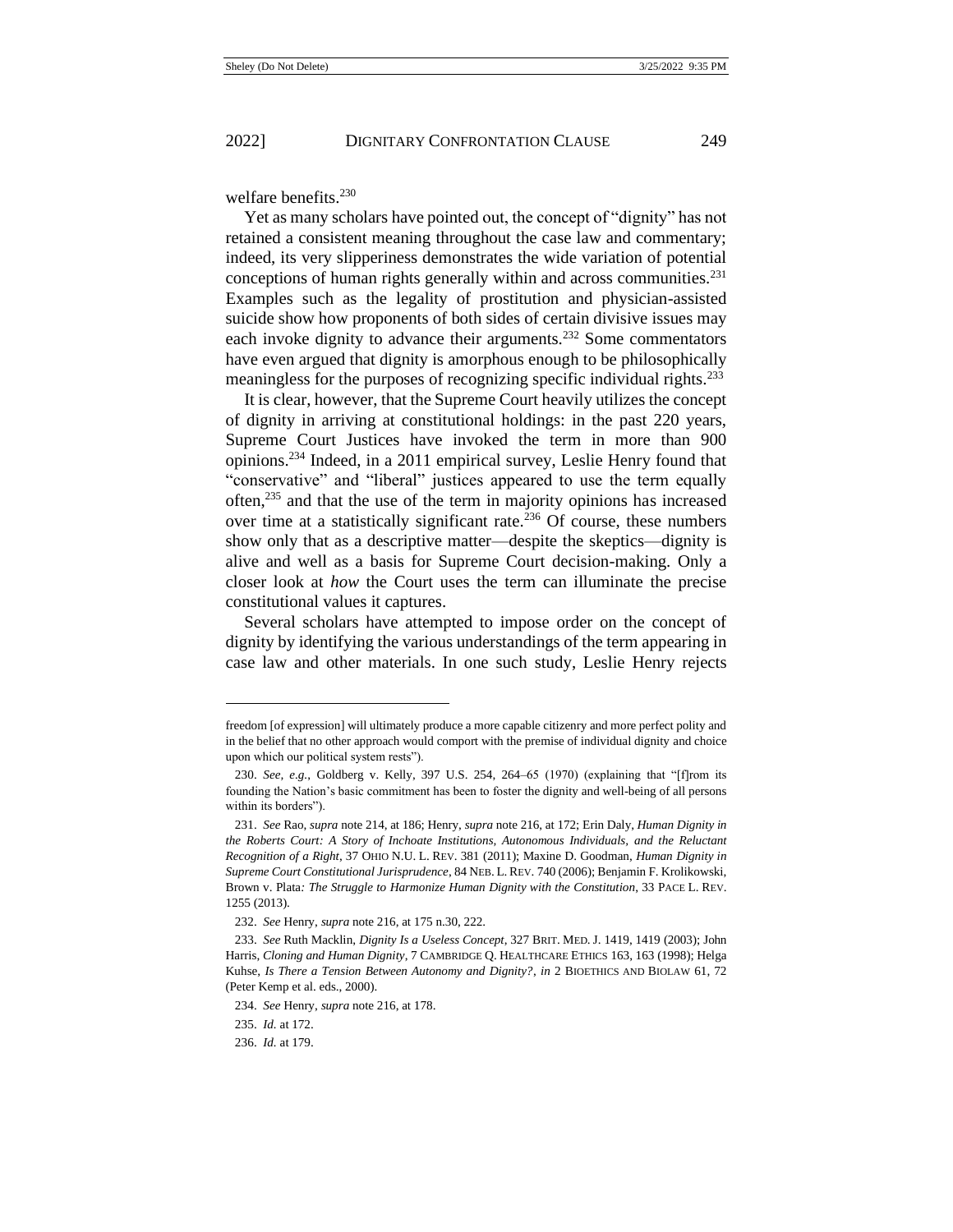earlier reductivist and essentialist approaches by philosophers that have tried, but failed, to impose a unitary meaning on the term.<sup>237</sup> She argues that dignity is better understood in practice rather than in the abstract and should therefore be understood to have multiple different, if related, meanings depending on the context in which it is used.<sup>238</sup> She identifies five distinct meanings:

1.*Institutional status as dignity* (once used to justify the Burkean conception of dignity attached to rank and now most frequently used by the Court to justify the doctrine of sovereign immunity).<sup>239</sup>

2.*Equality as dignity* (the idea of dignity as universal and arising from shared humanity, and frequently invoked by the Court in antidiscrimination cases).<sup>240</sup>

3. *Liberty as dignity* (the Kantian/Lockean idea of dignity as derived from autonomy, associated with American political liberalism and used by the Court to protect individual choices in contexts such as abortion and same-sex relationships). $^{241}$ 

4.*Personal integrity as dignity* (the dignity Aristotle associated with human excellence—exemplified by virtues such as deliberation, wisdom, self-respect, courage, and self-control—which is capable of being reduced through one's own actions or from external interference, as when a person is "robbed of [their] dignity" by unconstitutional police intrusions like unannounced entries). $242$ 

5.*Collective virtue as dignity* (a communal dignity concerned with how a society values the totality of human life, invoked as a criticism of torture and lesser police practices that still "shock the conscience," and also as a justification for bans on prostitution, on the theory that sex work is an affront to women's "collective dignity").<sup>243</sup>

Like Henry, Neomi Rao rejects a unitary meaning of dignity and divides the concept into distinct legal usages, though finds only three important types from the case  $\text{law}^2$ . The first category is "intrinsic dignity," which focuses on "human potential" rather than the realization of such potential.<sup>245</sup> This concept includes most negative liberties *from*  state interference and arises in cases involving freedom of speech,

- 244. *See* Rao, *supra* not[e 214,](#page-39-0) at 186–92.
- 245. *Id.* at 187.

<sup>237.</sup> *Id.* at 177.

<sup>238.</sup> *Id*. at 182–86.

<sup>239.</sup> *Id.* at 190–99.

<sup>240.</sup> *Id.* at 199–205.

<sup>241.</sup> *Id.* at 206–12.

<sup>242.</sup> *Id.* at 212–20.

<sup>243.</sup> *Id.* at 220–29.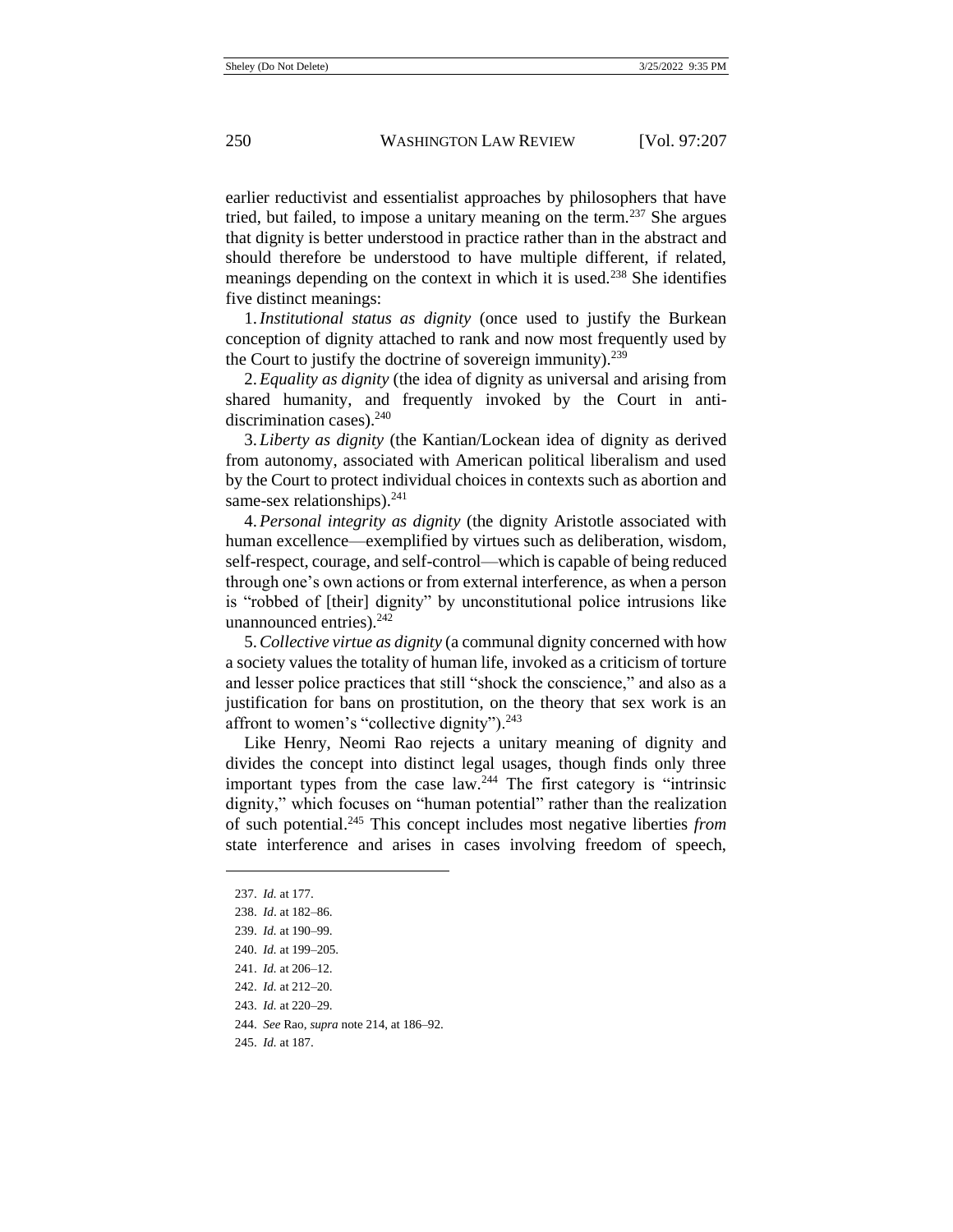privacy, and freedom from interference in sexual relations.<sup>246</sup> The second category includes "substantive" conceptions of dignity, which involve the state making value judgments about the proverbial "good life."<sup>247</sup> This conception of dignity "depends on specific ideals of appropriateness and deems a person worthy or dignified to the extent that he conforms to such ideals."<sup>248</sup> Laws prohibiting activities such as dwarf-tossing and prostitution mobilize this understanding of dignity.<sup>249</sup> Rao's final category conceives of dignity as a form of recognition. This dignity "is rooted in a conception of the self as constituted by the broader community—a person's identity and worth depend on his relationship to society."<sup>250</sup> Rao notes that central to this conception is the particular "attitude" toward an individual expressed by the state and by other private parties.<sup>251</sup> Examples of dignity as recognition include laws against hate speech and defamation, and the right to same-sex marriage (as opposed to civil unions), due to the "expressive and symbolic" importance of marriage.<sup>252</sup> Recognition dignity also seems implicit in the presumption of innocence, which prevents the state from changing the moral status of one of its citizens without proof beyond a reasonable doubt.<sup>253</sup>

While this Article will not attempt its own typology, this previous scholarship helpfully outlines the various ways in which dignity has informed legal and especially constitutional values in American law. It remains, to some extent, a moving target, particularly in the cases where one view of dignity would urge a different outcome than another view. To narrow the field of view a bit, the next section turns to the dignitary interests the Court has recognized in the realm of constitutional criminal procedure generally, and the trial rights of defendants specifically.

#### *B. The Dignitary Interests of Criminal Defendants*

The Supreme Court has, periodically, recognized specific dignitary interests when it comes to criminal defendants. We may think of the basic fact of *being* a criminal defendant as intrinsically undignified to the extent that, once in the criminal justice system, defendants lose many basic negative rights against constraints on their liberty. Somewhat

248. *Id.*

250. *Id.* 

<sup>246.</sup> *Id.*

<sup>247.</sup> *Id.* at 187–88.

<sup>249.</sup> *Id.* at 188.

<sup>251.</sup> *Id.*

<sup>252.</sup> *Id.* at 188–89.

<sup>253.</sup> Thanks to my colleague Kenneth Klein for this observation.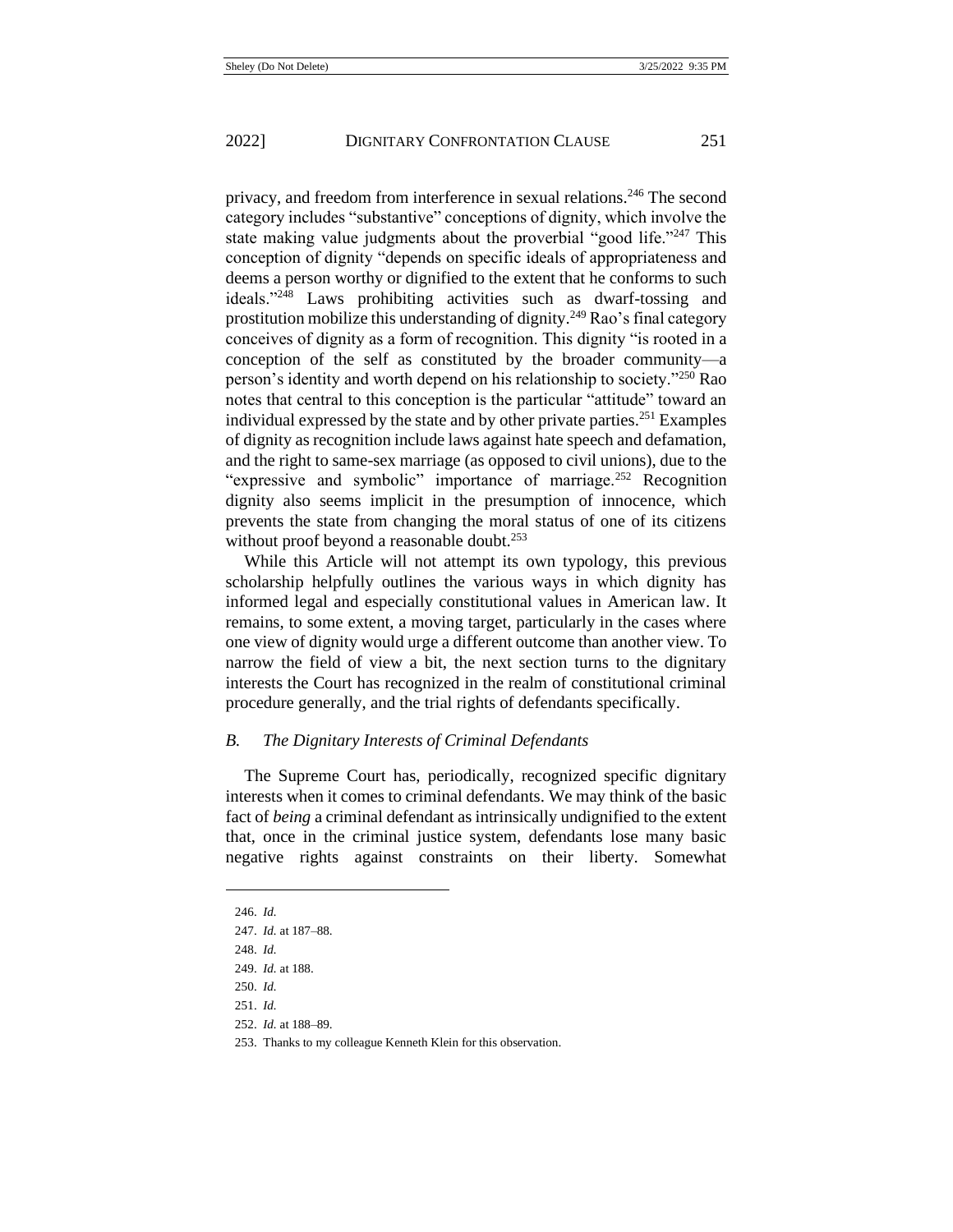counterintuitively, Kant believed that prosecuting wrongdoers retributively—that is to say, only in strict accordance with the severity of the harms they have caused—actually recognizes their human dignity by treating them as rational beings and an end, rather than a means.<sup>254</sup> The non-individuated, mechanical reality of modern criminal justice, however, seems hard to reconcile with almost any concept of human dignity, particularly dignity as recognition.

Nonetheless, in several contexts, the Supreme Court has found dignitary rights of defendants dispositive to the outcomes of constitutional questions. It has held that the Fourth Amendment "guarantees the privacy, dignity, and security of persons against certain arbitrary and invasive acts by officers of the Government."<sup>255</sup> This includes the "dignity that can be destroyed by a sudden [police] entrance."<sup>256</sup> The Court has held unlawful, at least in part on dignitary grounds, bodily searches such as a compelled surgery to remove a bullet<sup>257</sup> and a forced stomach pump intended to acquire evidence.<sup>258</sup> In the Fifth Amendment context, the watershed *Miranda v. Arizona*<sup>259</sup> opinion stated that the constitutional foundation for the privilege against self-incrimination was "the respect a government . . . must accord to the dignity and integrity of its citizens."<sup>260</sup>

The Court has also found dignity to be one of the motivating principles grounding the Eight Amendment's prohibition on cruel and unusual punishment. In *Trop v. Dulles*, <sup>261</sup> which dealt with the constitutional limits to forfeiture of citizenship, the Court held that "[t]he basic concept underlying the Eighth Amendment is nothing less than the dignity of man."<sup>262</sup> Subsequent decisions have applied this dignitary reasoning to criminal punishment in cases involving prisoner civil rights and the application of the death penalty.<sup>263</sup> Nonetheless, as prison reform activists

261. 356 U.S. 86 (1958).

<sup>254.</sup> *See* Kant, *supra* not[e 170.](#page-29-1)

<sup>255.</sup> Skinner v. Ry. Lab. Execs.' Ass'n, 489 U.S. 602, 613–14 (1989).

<sup>256.</sup> Hudson v. Michigan, 547 U.S. 586, 594 (2006).

<sup>257.</sup> Winston v. Lee, 470 U.S. 753, 766 (1985).

<sup>258.</sup> Rochin v. California, 342 U.S. 165, 174 (1952).

<sup>259.</sup> 384 U.S. 436 (1966).

<sup>260.</sup> *Id.* at 460.

<sup>262.</sup> *Id.* at 100.

<sup>263.</sup> *See, e.g.*, Hope v. Pelzer, 536 U.S. 730, 745 (2002) (holding that the Alabama Department of Corrections' treatment of its prisoners constituted cruel and unusual punishment and describing the treatment as "antithetical to human dignity" where the plaintiff "was hitched to a post for an extended period of time in a position that was painful, and under circumstances that were both degrading and dangerous"); Atkins v. Virginia, 536 U.S. 304, 321 (2002) (holding that the execution of a mentally disabled defendant violated the Eighth Amendment in light of then-existing "standards of decency");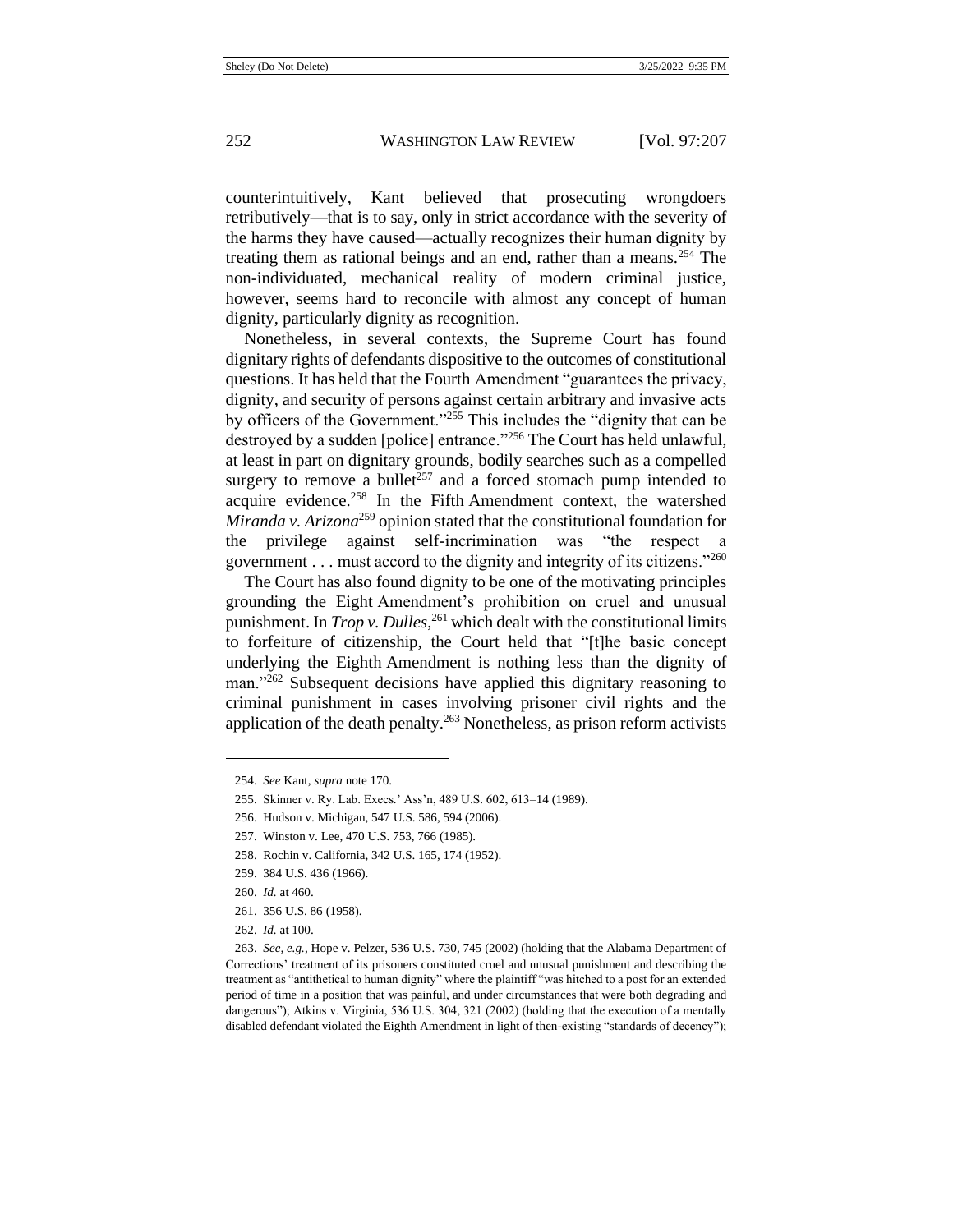and scholars have noted, in the Eighth Amendment context, the Court has not fleshed out a clear conception of "individual dignity." Decisions considering prisoner civil rights claims often defer substantially to the judgment calls of prison officials.<sup>264</sup>

Most relevant to our Confrontation Clause question, however, are the cases involving dignitary interests at trial. The Court has recognized a qualified right to self-represent that exists on both dignitary and utilitarian grounds, even when those grounds are in opposition. In *McKaskle v. Wiggins*, <sup>265</sup> the Supreme Court said that "[t]he defendant's appearance in the status of one conducting [their] own defense is important in a criminal trial, since the right to appear pro se exists to affirm the accused's individual dignity and autonomy."<sup>266</sup> (The Court noted, skeptically, that self-representation could also "allow the presentation of what may, at least occasionally, be the accused's best possible defense," but describes that ostensibly dubious utilitarian benefit as a "distinct" objective from the dignitary ones.<sup>267</sup>) Rao discusses the right to self-represent as an example of *both* intrinsic dignity (respecting the defendant's autonomy to make choices free from state interference)<sup>268</sup> and substantive dignity (noting that the Court has limited the absolute right of self-representation in cases involving mentally disabled defendants because the potential "spectacle" of self-representation could itself, in these cases, be undignified).<sup>269</sup>

Similarly, Justices have recognized the criminal defendant's due process right not to appear before the jury in prison attire on dignitary grounds distinct from parallel utilitarian ones. In *Estelle v. Williams*, 270 Justice Brennan wrote: "Identifiable prison garb robs an accused of the respect and dignity accorded other participants in a trial and constitutionally due the accused as an element of the presumption of innocence, and surely tends to brand [them] in the eyes of the jurors with an unmistakable mark of guilt."<sup>271</sup>

Justice Brennan clearly acknowledges the utilitarian argument against

Roper v. Simmons, 543 U.S. 551, 560 (2005) (reasoning that "[b]y protecting even those convicted of heinous crimes, the Eighth Amendment reaffirms the duty of the government to respect the dignity of all persons").

<sup>264.</sup> *See* Shelby Calambokidis, *Beyond Cruel and Unusual: Solitary Confinement and Dignitary Interests*, 68 ALA. L. REV. 1117, 1136 (2017).

<sup>265.</sup> 465 U.S. 168 (1984).

<sup>266.</sup> *Id.* at 178.

<sup>267.</sup> *Id.* at 177.

<sup>268.</sup> Rao, *supra* not[e 214,](#page-39-0) at 209.

<sup>269.</sup> *Id.* at 230 (citing Indiana v. Edwards, 554 U.S. 164, 176 (2008)).

<sup>270.</sup> 425 U.S. 501 (1976).

*<sup>271.</sup> Id*. at 518 (Brennan, J., dissenting).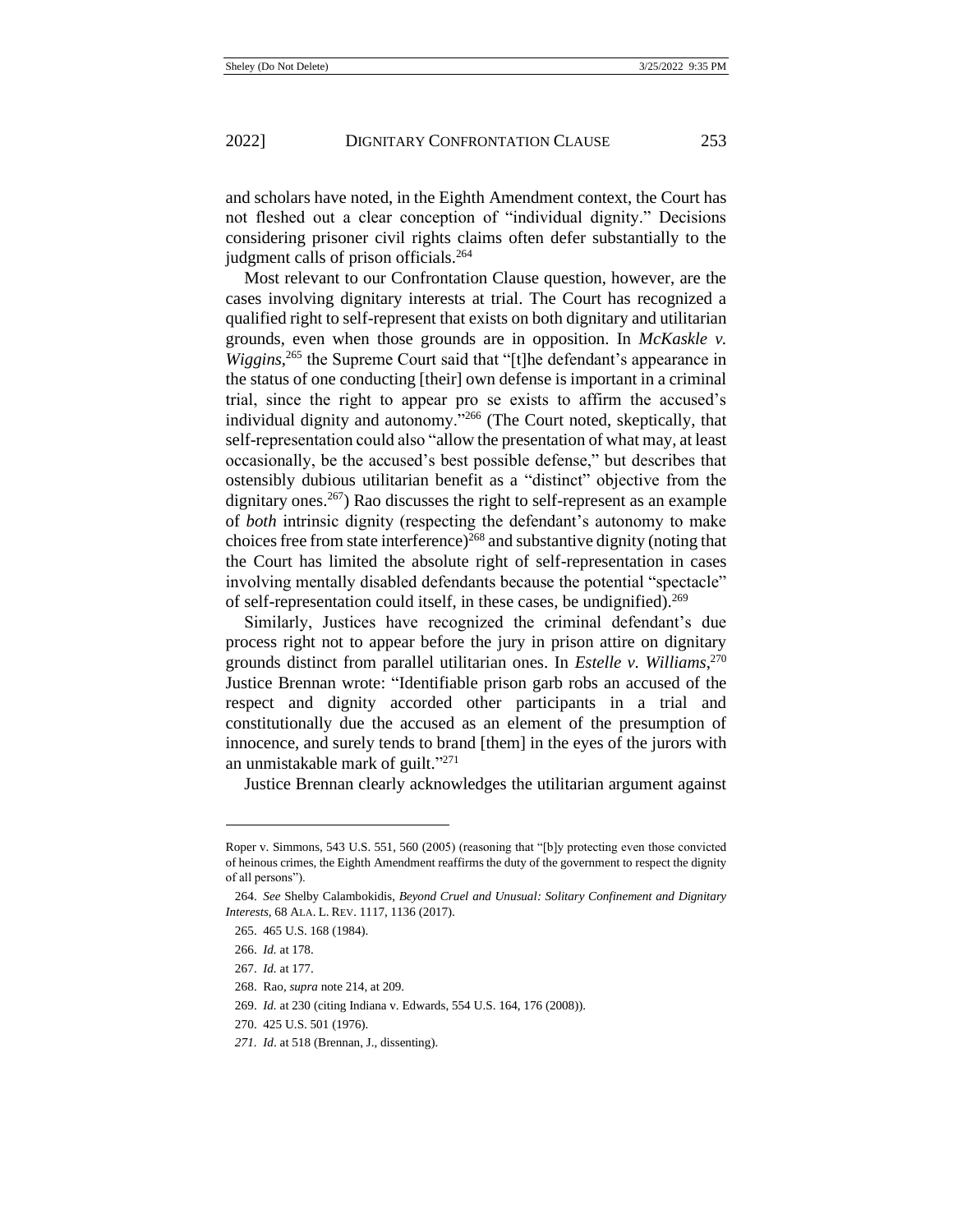prison garb: it is likely to increase the risk of inaccurate outcomes by predisposing the jury to believe the defendant guilty. Yet the first, separate, purpose he mentions—"respect and dignity"<sup>272</sup> accorded to trial participants—turns entirely on the defendant as an end themselves, as a participant in his trial. It is a defendant's constitutional right to receive the recognition dignity of being treated, by the state and observers, with the same respect as others in the room for the proceeding.

## *C. Contextualizing a Dignitary Confrontation Clause*

While dignity remains a fractured concept that courts recognize somewhat inconsistently in adjudicating the rights of criminal defendants, it nonetheless has several stable meanings. Moreover, it frequently serves as a basis for the Supreme Court's constitutional holdings. Furthermore, the aspects of the confrontation right this Article identifies as dignitary fit cleanly into several well-established conceptions of dignity. Confrontation allows for a humanized, embodied meeting of defendant and accuser, which enhances the defendant's interpersonal agency. Such confrontation is particularly important in cases of dishonest testimony, where the defendant's presence may impose a cost in guilt on the perjurer. This is important not only for increasing potential accuracy, but as an expression of the defendant's moral worth as a human being. Finally, confrontation allows the defendant the ability to be part of the present audience for the adverse witness's live testimony, as opposed to being condemned by a testimonial statement made out-of-court to a state actor.

One conception of dignity implicated by these rights is dignity as recognition, which George Mason invoked by complaining about the "odious" distinction made by the Crown between Americans and other British citizens through the use of ex parte interrogatories in the Stamp Act cases.<sup>273</sup> Recognition dignity "focuses on the unique and subjective feelings of self-worth possessed by each individual and group."<sup>274</sup> While Mason doubtless had utilitarian concerns on his mind when he wrote his letter (the physical difficulty Americans would have in bringing evidence in their defense if made to travel long distances to trial, and the risk of losing their property due to the lies of self-interested "informers"), <sup>275</sup> the "odiousness" he attributes to the policy seems to come from the lack of recognition of the shared community between colonists and other British citizens.

<sup>272.</sup> *Id.* 

<sup>273.</sup> *See* ROWLAND, *supra* not[e 49,](#page-8-0) at 125.

<sup>274.</sup> Rao, *supra* not[e 214,](#page-39-0) at 189.

<sup>275.</sup> ROWLAND, *supra* not[e 49,](#page-8-0) at 129.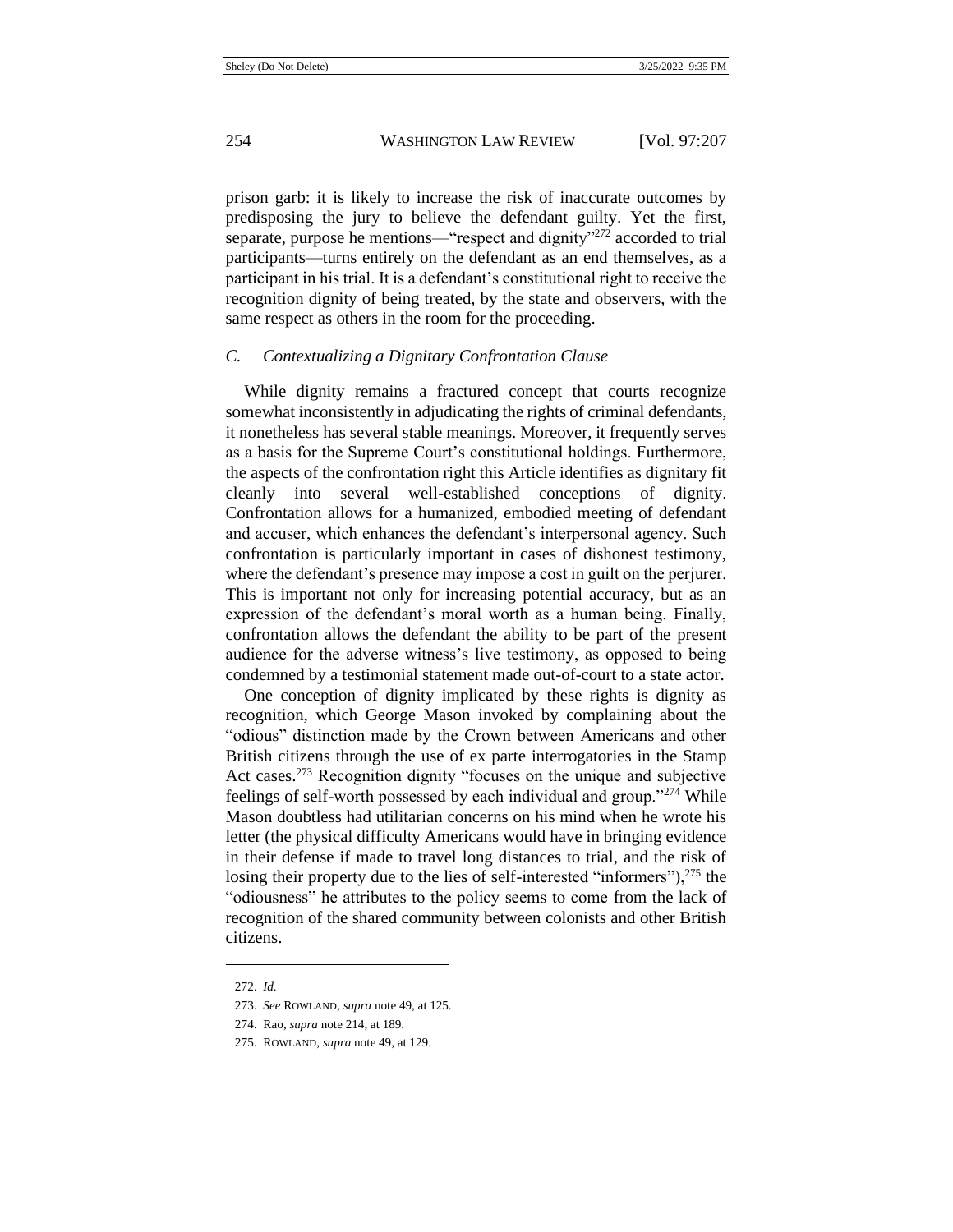While the distinction between Brit and colonist is obsolete, the idea that a person's sense of worth may depend on their relationship to society remains highly relevant to criminal adjudication. The objectification inherent in being processed by the State as a criminal defendant is always an affront to recognition dignity, in some ways unavoidably, in other ways that are compounded by the inadequacies and inequities in our actual criminal justice system. Being convicted on the testimony of a witness who has communicated with state actors only outside the courtroom is yet another way in which a criminal defendant's humanity can be negated. This is true regardless of whether the witness is a spurned lover, intentionally lying to the police, or a State-paid lab technician whose potential for laziness, intoxication, or dishonesty may become hidden behind a piece of paper, read into the record by another employee. In all cases, the defendant has been deprived of their relational right of confrontation: the right to assert the presence of their humanity against the machinery of the State.

The relational conception of dignity developed here also shares a basis in the notion of "personal integrity" as dignity, associated with Aristotle's theories of human excellence.<sup>276</sup> Virtues like self-respect, deliberation, and self-control are necessarily affronted when the State classifies a person as a criminal defendant, especially through the accompanying foreclosure, temporary or permanent, of all potential for accomplishment, striving, human contact, or independent action. To the extent that the faceto-face confrontation between defendant and accuser facilitates selfrespect, deliberation, or any other human quality suppressed by the criminal justice system, it fosters the dignity of personal integrity. At a minimum, it may prevent the further degradation of these qualities that arise when an accuser's words of accusation fall, alone, on the ears of the State, which musters those words against the defendant outside of their presence.

Finally, as is true with all police and trial procedures applied to criminal defendants, the confrontation right implicates the notion of "collective virtue" as dignity. All criminal proceedings involve the restriction of a defendant's rights for the ostensible benefit of society as whole. While out-of-court, un-cross-examined testimony may not quite "shock the conscience" to the same degree as involuntary stomach pumping, our collective virtue remains at stake in all trial processes that operate unfairly.

In any case, it is not necessary to adopt a particular unitary definition of dignity to see how the defendant's relational right of confrontation

<sup>276.</sup> *See* Henry, *supra* not[e 216,](#page-41-0) at 212–20.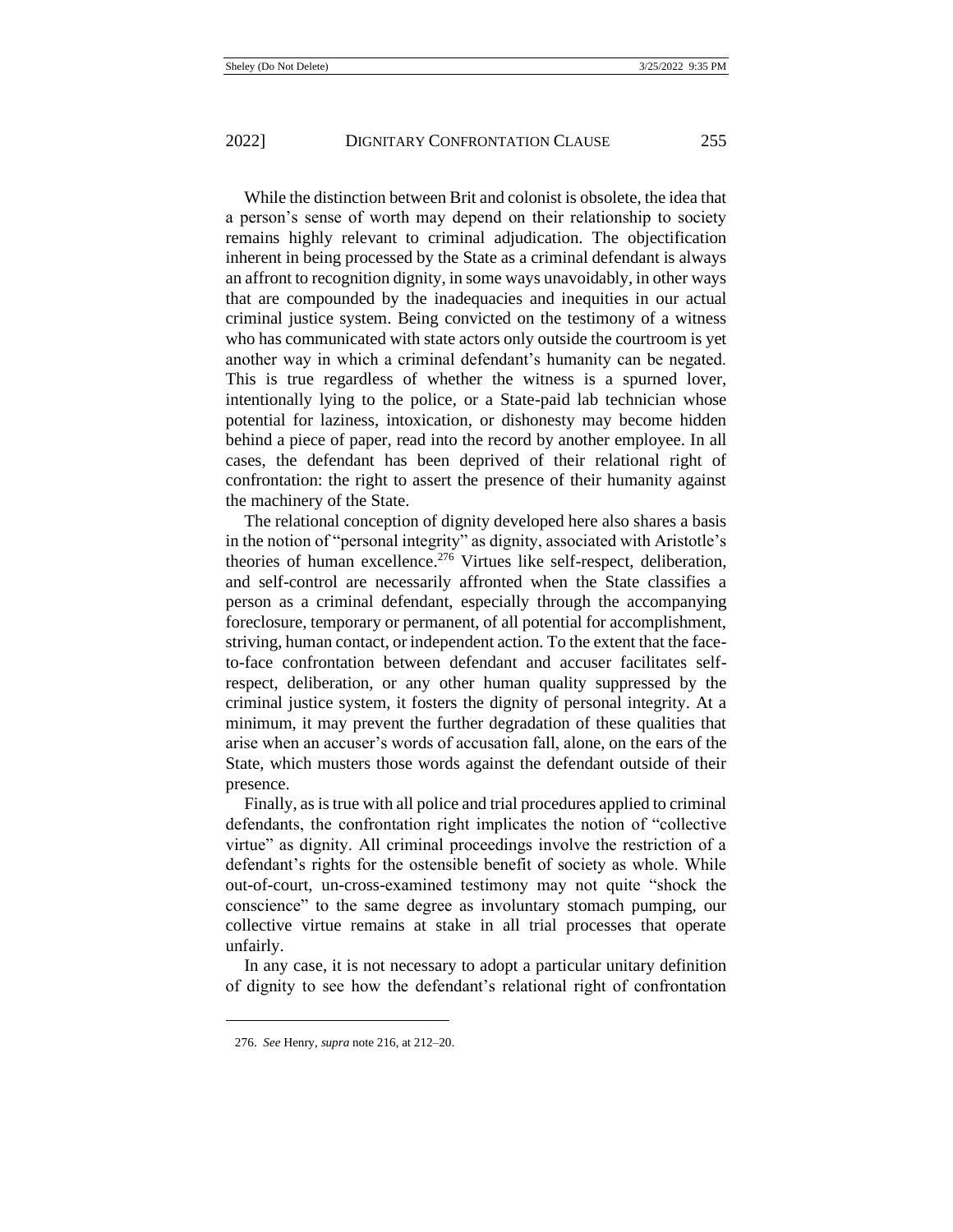harmonizes with several of the major categories already recognized by courts. If *Crawford* expanded the confrontation right on originalist grounds, the case law has never explicitly considered how the historical understanding of confrontation espoused in the Raleigh trial and its aftermath implicates dignitary interests. It now remains to consider how this new understanding can help impose order on the thorny interpretive issues left by *Crawford* and its progeny.

#### IV. IMPLICATIONS FOR POST-*CRAWFORD* JURISPRUDENCE

Dignity, as a constitutional value, is of value in its own right and therefore distinct from the consequential benefits that may accompany it.<sup>277</sup> Therefore, while accuracy is a deeply important value protected by the Confrontation Clause and a dignity-focused account of confrontation may often harmonize with it, dignity must nonetheless be analyzed separately. This dignitary interest consists primarily of the defendant's right to assert the moral weight of their embodied humanity in the face of accusation, including the relational right to impose feelings of guilt on the dishonest witness. If we accept these premises, several consequences follow, which this Part will divide into the two most relevant problematic categories emerging from the case law: statements to the police and statements of lab technicians.

#### *A. Statements to Police*

In *Michigan v. Bryant*, in an effort to compress Confrontation Clause analysis back into hearsay analysis, the Supreme Court wholly ignored the defendant's dignitary interest in confronting a testimonial witness.<sup>278</sup> Recall that in *Bryant*, the Court said, "[i]mplicit in *Davis* is the idea that because the prospect of fabrication in statements given for the primary purpose of resolving that emergency is significantly diminished, the Confrontation Clause does not require such statements to be subject to the crucible of cross-examination."<sup>279</sup> The Court also observed that this "logic is not unlike that justifying the excited utterances exception in hearsay law."<sup>280</sup> Quite simply, in saying that the Sixth Amendment "*does not require*" confrontation where "the prospect of fabrication" is "diminished," the Court read a dignitary interest out of the Confrontation

<sup>277.</sup> *See* Fletcher, *supra* not[e 215,](#page-40-0) at 173.

<sup>278.</sup> 562 U.S. 344 (2011).

<sup>279.</sup> *Bryant*, 562 U.S. at 361.

<sup>280.</sup> *Id.*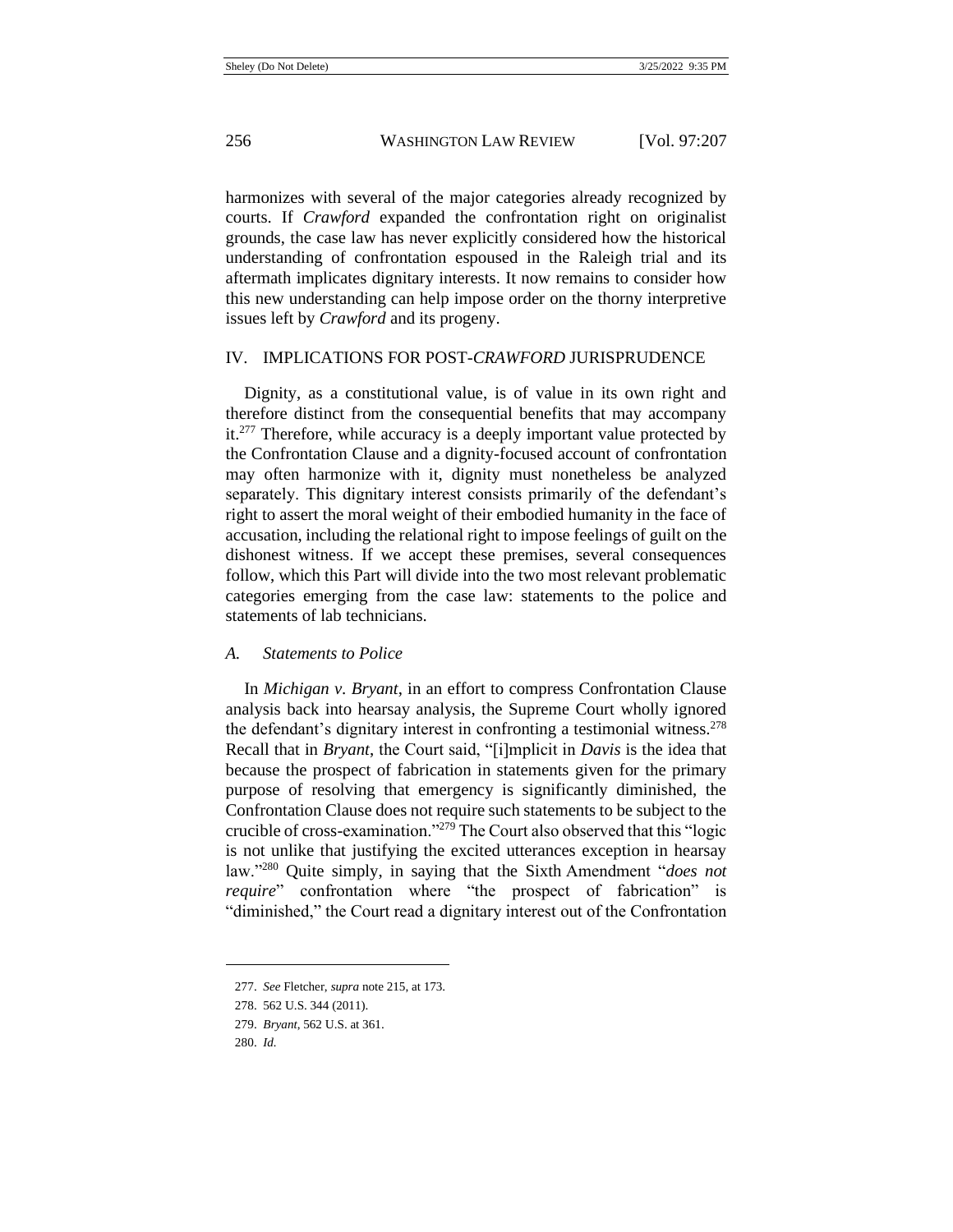Clause altogether. $^{281}$  Recall that one of the major pragmatic criticisms of the *Davis/Bryant* "primary purpose" test has been that it is so fact-specific that it creates results even less clear (and more prosecution-friendly) than the garbled lab tech cases.<sup>282</sup> This test's uncertain outcomes compound its dignitary problems for defendants.

This is not to say that *all* statements made to police should fall within the ambit of *Crawford.* The distinction the Court made between *Davis* and *Hammon*—between a victim's plea for help to prevent violence in real time and a victim giving a report after the fact—may have proved workable were it not for the confusion added by *Bryant.* In the former case, the *Davis* 911 call, it is fair to say, as the Court then did, that the victim was not "testifying" but seeking aid.<sup>283</sup> Yet a dignitary focus shows why Scalia's critiques of the changes wrought to *Davis*/*Hammon* by *Bryant* were well-founded. Beyond largely displacing the "primary purpose" analysis with, essentially, an accuracy analysis, *Bryant*  introduced the idea that the officer's purpose in receiving a statement, in addition to the declarant's in making it, is relevant to determining whether the statement was "testimonial."<sup>284</sup> As Scalia wrote in dissent:

In-court testimony is more than a narrative of past events; it is a solemn declaration made in the course of a criminal trial. For an out-of-court statement to qualify as testimonial, the declarant must intend the statement to be a solemn declaration rather than an unconsidered or offhand remark; and [they] must make the statement with the understanding that it may be used to invoke the coercive machinery of the State against the accused.<sup>285</sup>

He observed that "[a]n inquiry into an officer's purposes would make no sense when a declarant blurts out 'Rick shot me' as soon as the officer arrives on the scene."<sup>286</sup> Understanding the defendant's confrontation interest as dignitary and relational vis-à-vis the witness adds further coherence to Scalia's insistence that only the *speaker's* intent to testify against the defendant is relevant, not the listener's intent in receiving it. This is because it is the dignitary harm of the *speaker's* potential deployment of state machinery against the defendant for their own ends that can be partially redressed by the defendant's confrontation *with the speaker*.

<sup>281.</sup> *See id.* (emphasis added).

<sup>282.</sup> Davis v. Washington, 547 U.S. 813, 822 (2006); *Bryant*, 562 U.S. at 359.

<sup>283.</sup> *Davis*, 547 U.S. at 828.

<sup>284.</sup> *Bryant*, 562 U.S. at 359–60.

<sup>285.</sup> *Id.* at 381 (Scalia, J., dissenting).

<sup>286.</sup> *Id.* at 382.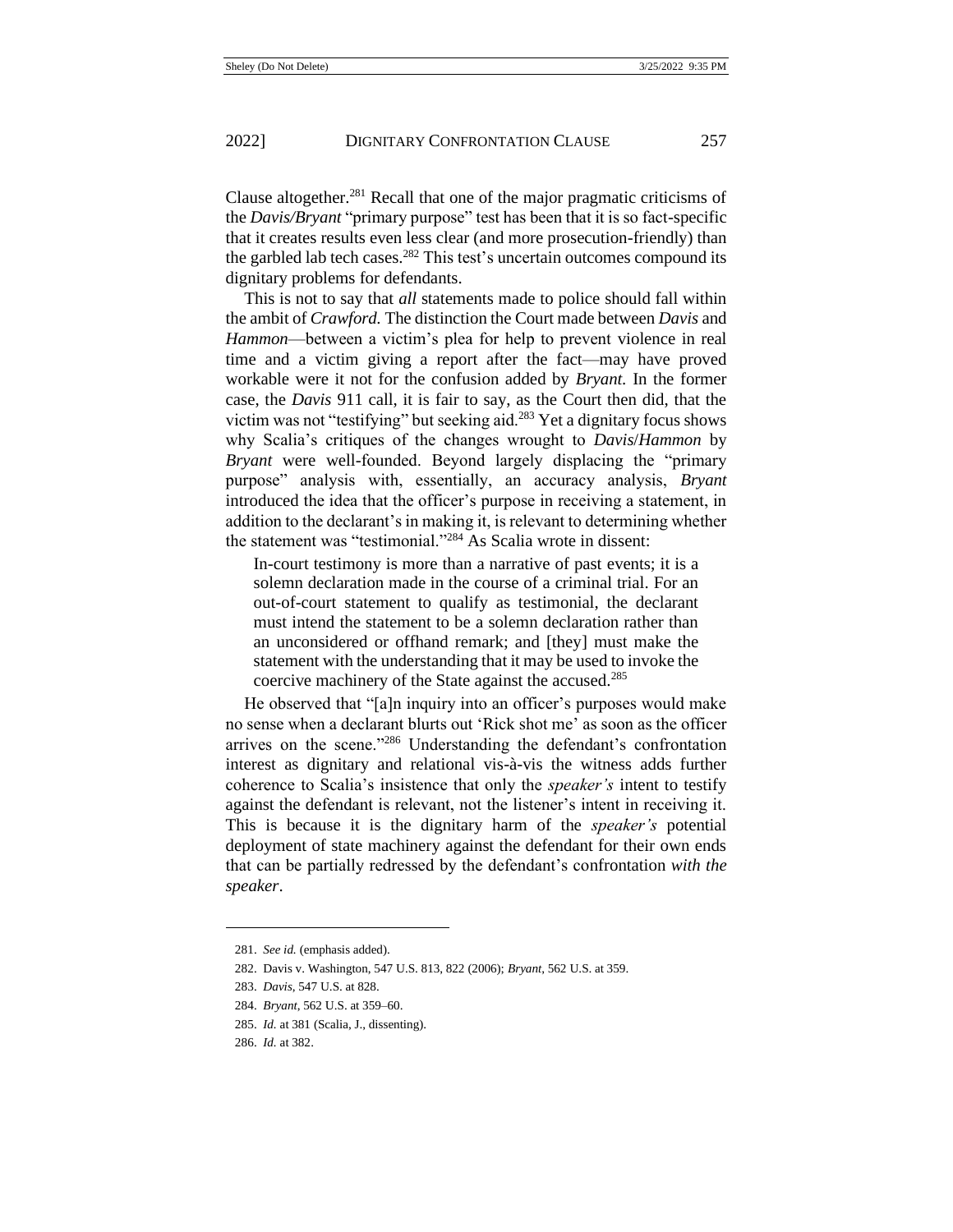To give another example, one could imagine a declarant walking up to an off-duty police officer—who has no intention of investigating any offense, much less interrogating the specific declarant—and making an accusation against a defendant. It should be irrelevant that the officer has no subjective intent to collect evidence for a prosecution. If the State subsequently *introduces* that statement at trial, it is making use of the declarant's considered, solemn statement. Furthermore—again, regardless of the officer's subjective intentions—the officer nonetheless exists as an arm of the state; the state creates the conditions empowering officers to act on what they have been told. In that statement, the declarant uses the State to bring about a particular effect for the defendant. The defendant's dignity is, therefore, harmed by an inability to assert their agency through an interpersonal confrontation with the declarant at trial.

Thus far, the rule emerging is that, in cases where the declarant's primary purpose is to give an accusatory narrative to a state actor, the defendant's dignitary interest in confrontation attaches. But other considerations may also affect the analysis. To return, again, to the archetype of the Raleigh trial, remember that Raleigh stated, "if my accuser were dead or abroad, it were something. But he liveth, and is in this very house!"<sup>287</sup> This could, of course, be construed as a utilitarian point, premised on the greater necessity of using out-of-court testimony in cases where the speaker was dead or otherwise unavailable (a consideration relevant to many of the traditional exceptions to the rule against hearsay, and originally one of the two factors in the pre-*Crawford*  Confrontation Clause test stated in *Ohio v. Roberts*<sup>288</sup>). Even in *Crawford*, the Court mentioned, in a passing footnote, that the "dying declaration" exception to hearsay appeared, historically, also to be an exception to the rule against ex parte statements embodied in the Confrontation Clause: "Although many dying declarations may not be testimonial, there is authority for admitting even those that clearly are."<sup>289</sup>

The accuracy-based reasoning that grounds the exception in hearsay law turns on the familiar proposition that no one would want to meet their maker with a "lie upon [their] lips."<sup>290</sup> But if, as the *Crawford* court insists, the confrontation question turns on values other than accuracy, why should the dying declaration be an exception? Even the Court appeared unable to answer this. Considering this anomaly from a dignitary perspective provides a potential answer: the defendant has far less of a

<sup>287.</sup> *The Trial of Sir Walter Raleigh*, *supra* not[e 143.](#page-23-0)

<sup>288.</sup> 448 U.S. 56, 66 (1980).

<sup>289.</sup> Crawford v. Washington, 541 U.S. 36, 56 n.6 (2004).

<sup>290.</sup> Idaho v. Wright, 497 U.S. 805, 820 (1990) (quoting R. v. Osman (1881) 15 Cox Crim. Cas. 1, 3 (Eng.)).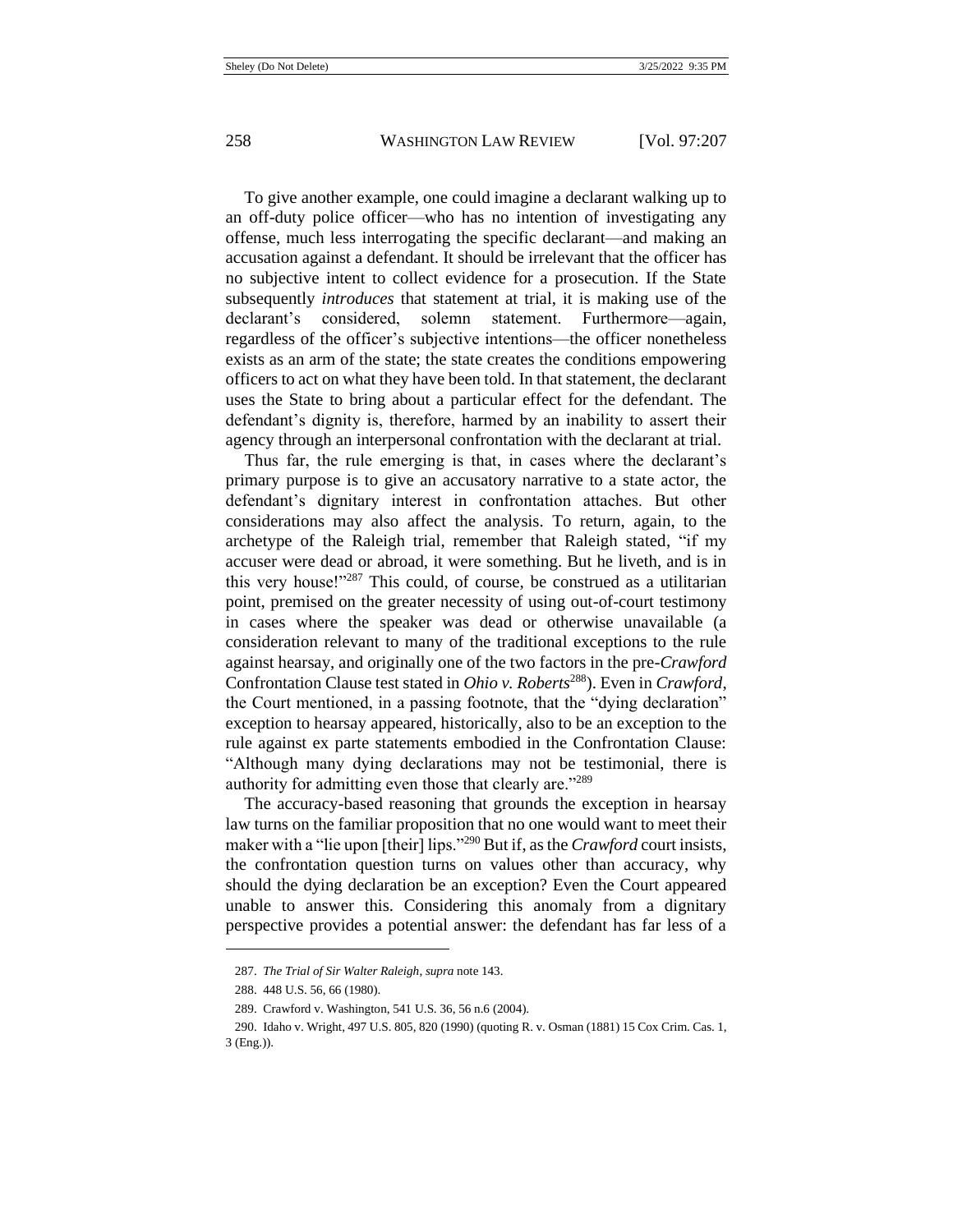relational interest in imposing the moral weight of their presence upon a speaker who is already dead. A dead witness cannot assert their will in any direction; their own human dignity has been extinguished. Even if the State continues to use the witness's words to disadvantage the defendant, they are no longer a means to whatever their personal ends were, because those ends have terminated. Thus, testimonial dying declarations do not implicate the defendant's dignitary interest in the same way as other testimonial statements. Indeed, on this reasoning, the defendant's dignitary interests are weaker in *all* cases in which the speaker is dead by the time of trial. The State's argument here is weaker when the potentially dishonest speaker lived for some time during which they presumably reaped whatever were the private benefits of their out-of-court testimony.<sup>291</sup> Yet it is nonetheless clear that the defendant's dignitary interest in imposing moral guilt upon the potentially lying witness is weaker where that witness no longer exists.

#### *B. Lab Technician Cases*

The dignitary analysis also sheds light on some of the confusions arising from the lab tech line of cases. Ronald Coleman and Paul Rothstein helpfully break down the six possible theories remaining after the *Williams* plurality under which courts can admit the out-of-court reports of lab technicians.<sup>292</sup> Here, I briefly touch on each and the relevance of dignity analysis to its viability:

1.*If the report were not testimonial (i.e., if it were a medical or psychiatric report not prepared for the prosecution*).<sup>293</sup> This would not seem to implicate the heightened dignitary interests that arise when a declarant uses the state apparatus to affect the defendant. Thus, such reports—already admissible under the status quo—would not be affected by dignitary analysis.

2.*If it were used as a foundation for expert testimony and not for the truth of the matter contained in it.* <sup>294</sup> This is the approach adopted by the *Williams* plurality but rejected by five justices in *Williams* and by Justice Gorsuch, apparently, in *Stuart*.<sup>295</sup> Such a strategy offends the defendant's dignitary interests as clearly as it offends the accuracy interests Justice Gorsuch identifies. The strategy allows a testifying "expert" to simply

<sup>291.</sup> Note, of course, that this reasoning does not apply in cases where the witness is simply "abroad" or otherwise unavailable.

<sup>292.</sup> *See* Coleman & Rothstein, *supra* not[e 119,](#page-19-0) at 28.

<sup>293.</sup> *Id.* at 52.

<sup>294.</sup> *Id.* at 52–53.

<sup>295.</sup> *See* Epstein, *supra* not[e 3,](#page-2-0) at 67–68.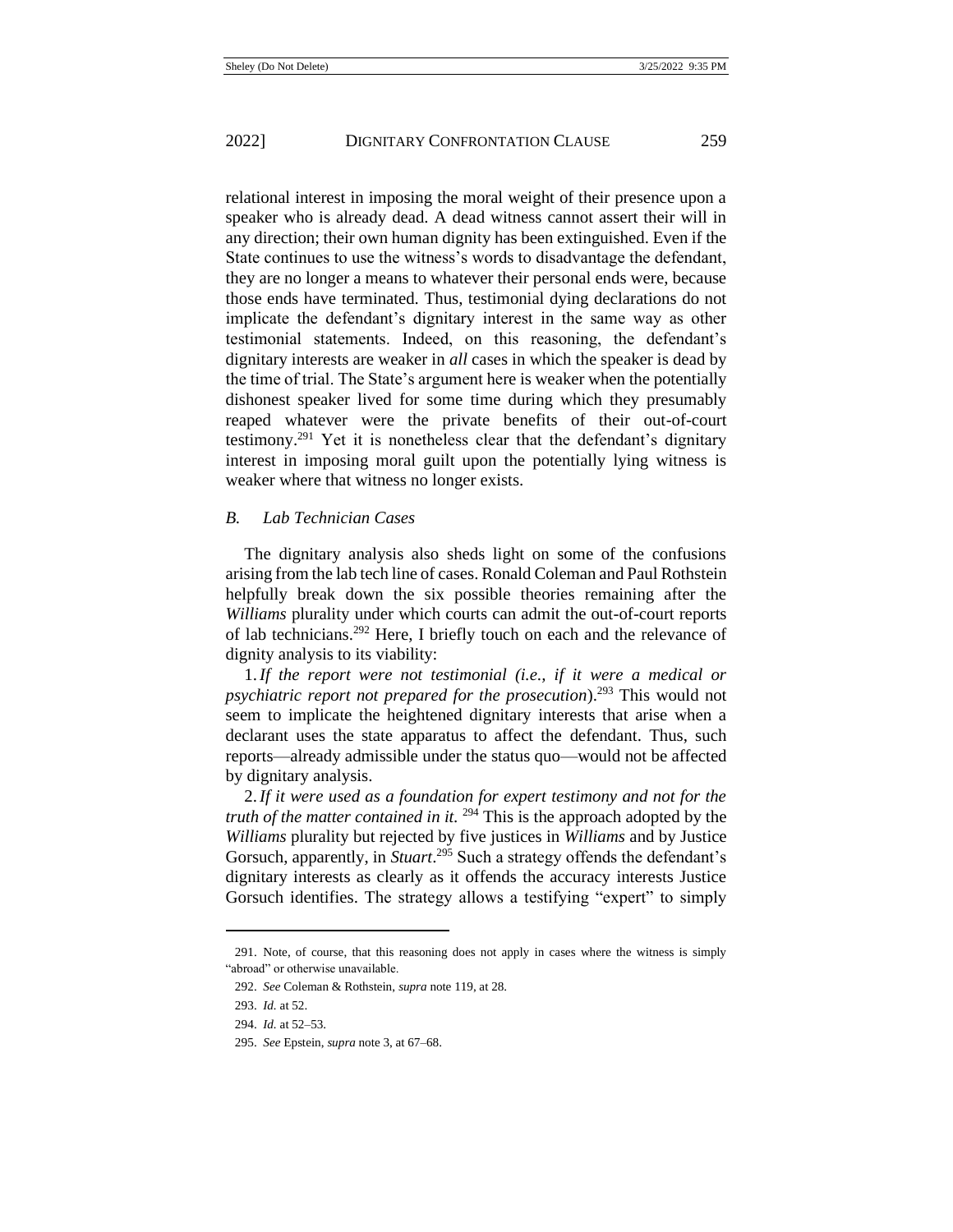"draw a conclusion" that may just be recitation of the results the out-ofcourt technician memorialized. On the one hand, it is a long-accepted principle of the evidentiary laws governing experts that they are permitted to testify based on hearsay evidence if it is the sort of information on which an expert in the field might ordinarily rely in forming an opinion. (So, for example, an accident recreation expert might rely on the out-ofcourt statements of witnesses, and so forth). As Gorsuch noted, however, a case like *Stuart* poses accuracy problems beyond those normally associated with expert testimony.<sup>296</sup> It involves the expert not merely considering a hearsay statement as one of a number of bases for forming their own opinion, but instead simply parroting the entirety of the prior lab tech's results.

If such a method poses accuracy concerns, it poses distinct dignitary concerns. The rules of evidence allowing experts to testify about opinions formed on the basis of other parties' out-of-court statements reflect the goals of the common law of evidence, which created hearsay exceptions based solely on accuracy. Such a model did not engage the Confrontation Clause at all, much less the constitutional value of dignity. The potential dignitary affront to a criminal defendant is at its peak where the state has created its own evidence (whether in public labs or private labs funded by public money) and introduced it in an adjudicatory system in which the defendant is already at a dramatic power disadvantage. For additional layers of state actors to block the defendant from face-to-face confrontation with the accusing lab technician is an offense to their dignitary interest in asserting their humanity during an already objectifying process. Thus, this is a particularly weak justification for admitting the out-of-court statements of lab techs.

3. *Where the report is not specifically accusatory.*<sup>297</sup> This is the *Williams* plurality's other theory, based upon the fact that the Cellmark test involved an anonymous subject rather than a particular, identified suspect existing at the time the test was run. Like the second theory, this represents the views of only four justices, though given the dissimilarity of the BAC test at issue in *Stuart*, we cannot predict Justice Gorsuch's views on it. The *Williams* plurality made much of the fact that the DNA profile had been produced by a private laboratory rather than the state crime lab, as well as the fact that it was a full-scale DNA profile rather than, as in *Melendez-Diaz*, a yes/no answer to the question of whether a substance was contraband.<sup>298</sup> It is clear that both considerations are highly

<sup>296.</sup> Stuart v. Alabama, 586 U.S. \_\_, 139 S. Ct. 36, 36 (2018) (Gorsuch, J., dissenting from denial of certiorari).

<sup>297.</sup> *Id.* at 53.

<sup>298.</sup> Williams v. Illinois, 567 U.S. 50, 84–86 (2012).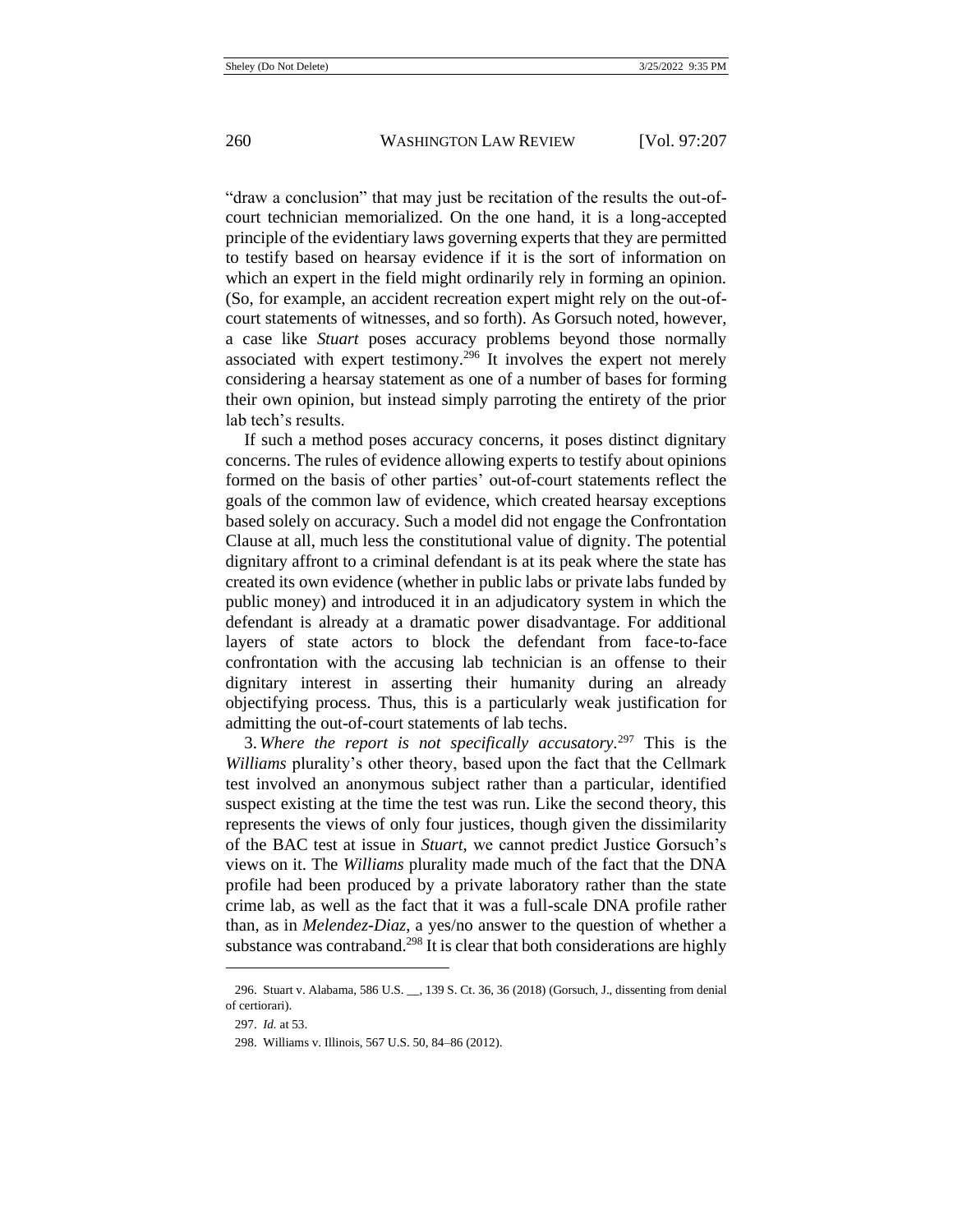relevant to the accuracy of the testimony. Presumably, a private lab has less incentive to tamper with results than does a State-run crime lab. Even more importantly, generating a DNA profile in the absence of a preidentified suspect is not the sort of enterprise a selfishly motivated technician like Annie Dookhan could "throw" to benefit the state. In a case like *Williams*, there is no "right" answer analogous to the reliably positive results in Dookhan's drug tests.

If we look at *Williams* from a dignitary perspective, however, it appears somewhat different. Cellmark may have been a private lab, but it was paid with state resources, resources the defendant most likely lacked. Thus, like an eyewitness making an unsolicited report to a police officer, the private actors at the lab were telling a fact-based story to a state listener. The defendant's lack of equal access to a firsthand account of that story constitutes an affront to their dignitary interest in confronting their accuser. It may be the case that courts should treat the significantly increased accuracy benefits of this type of DNA evidence (as opposed to the positive/negative drug sample tests) as rising to the level of constitutional significance. But ignoring the dignitary rights defeated by the *Williams* holding has not led to particularly clear case law. This is the stronger of the plurality's two justifications in *Williams*, but it nonetheless creates dignitary problems that courts should address when refining this doctrine.

4. *Where the report lacks sufficient formality*. <sup>299</sup> These were the grounds on which Justice Thomas concurred in *Williams* given the lack of certification on the Cellmark report. This distinction is rather frivolous when we compare an uncertified DNA report provided to a police department with an unsolicited excited utterance made to a police officer. If Jake runs up to a police officer and says, "Bob killed Nancy!" but never gives a signed statement, it would seem curious not to apply *Crawford*  where we would if such a statement existed. (If anything, from an accuracy standpoint, the lack of a signed statement would seem to render the unsigned statement *less* rather than more reliable—certainly the hearsay rules tend to treat formality as an indicium of reliability).

It is difficult to see why the reports of lab technicians should be any different; when a technician generates a report based on a semen sample, they know that it is eventually going to be part of a criminal prosecution. And from a dignitary standpoint, the fact that the declarant knows that their statement may become a weapon of the state is the statement's most important attribute, because it implicates the power relations between the declarant, the state, and the defendant.

<sup>299.</sup> *Id.* at 54–55.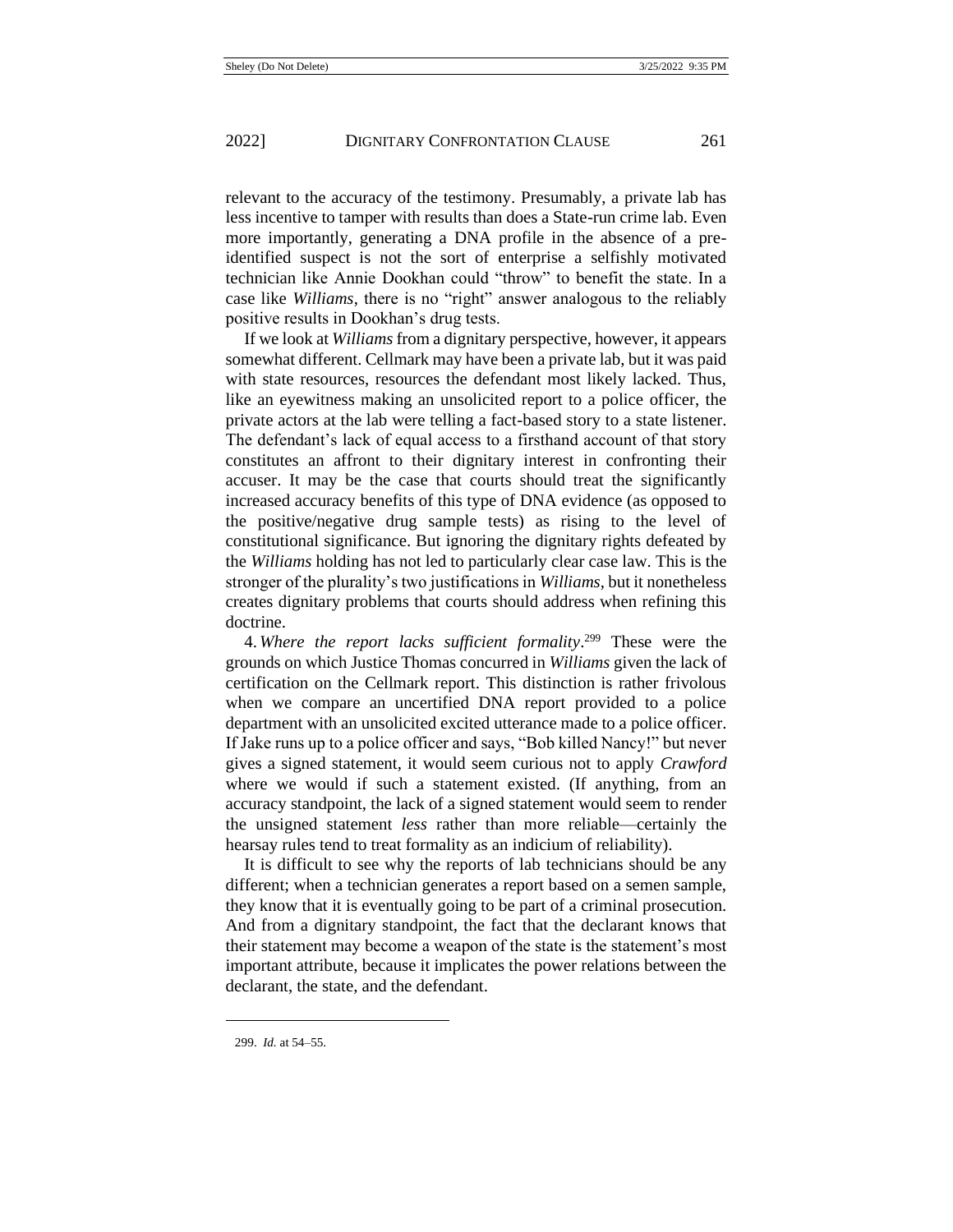5. *Where the testifying witness is more than a mere "surrogate" or "conduit" for the report because they had sufficient authority in the lab that the report's "entire analysis can be sufficiently tested by crossexamining the testifying expert."*<sup>300</sup> This was the justification of the Court of Appeals for the Armed Forces in *Katso*, allowing another lab technician to testify about the rape kit run by an unavailable colleague. This theory has a lot of pragmatic appeal on accuracy grounds, as it allows the defendant to cross-examine the in-court witness about lab practices and methods, including efforts made to prevent fraud, mishandling of samples, and so forth. It does not, however, satisfy the defendant's dignitary interest in personal confrontation, which turns in part on the relational right to make the relevant declarant present their narrative of accusation face-to-face with the affected party.

6. *Where a notice-and-demand statute exists and demand is not made.*<sup>301</sup> The Court appeared to approve this practice in dicta in *Melendez-Diaz*. It does not appear to raise dignitary concerns. Constitutional rights may be waived by defendants most of the time, including by failure to assert them, and there is nothing unique about this one that would make waiver suspect.

To distill a rule from all of the above: apart from cases in which a defendant has waived their Sixth Amendment right, or where a report is made for reasons genuinely unrelated to prosecution, a defendant's dignitary interests in confrontation are heavily implicated in all cases in which a state-funded lab report threatens to convict them. While courts and practitioners have been understandably concerned with the time and cost involved in making lab technicians physically available for trial, it is important to note the context in which these cases arise. The entire pleabargaining system, which dispenses with trial rights for 90%–95% of criminal defendants, is predicated primarily on efficiency concerns. As this state of affairs is unlikely to change any time soon, despite the dignitary costs it imposes on all criminal defendants, it is even more important to vindicate the dignitary rights of those few defendants who actually see trial.

#### **CONCLUSION**

This Article has shown how the Supreme Court has overlooked the dignitary aspects of the Sixth Amendment right to confrontation and has noted the ways courts should weigh those rights in specific trial scenarios. It does not suggest that the dignitary inquiry is the only relevant question

<sup>300.</sup> *Id.*

<sup>301.</sup> *Id.* at 55.